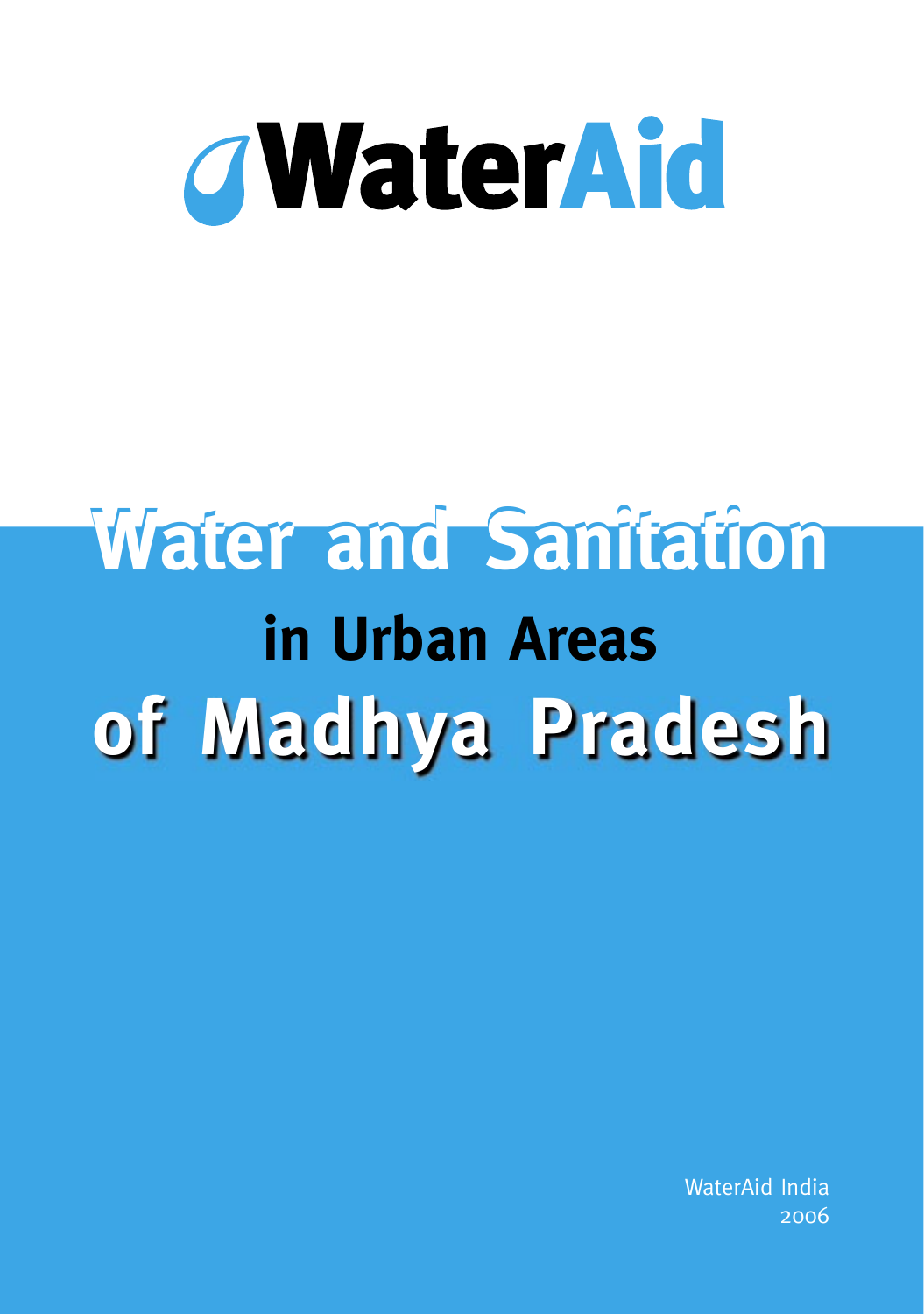WaterAid India is thankful to all the different donors/agencies for their support and assistance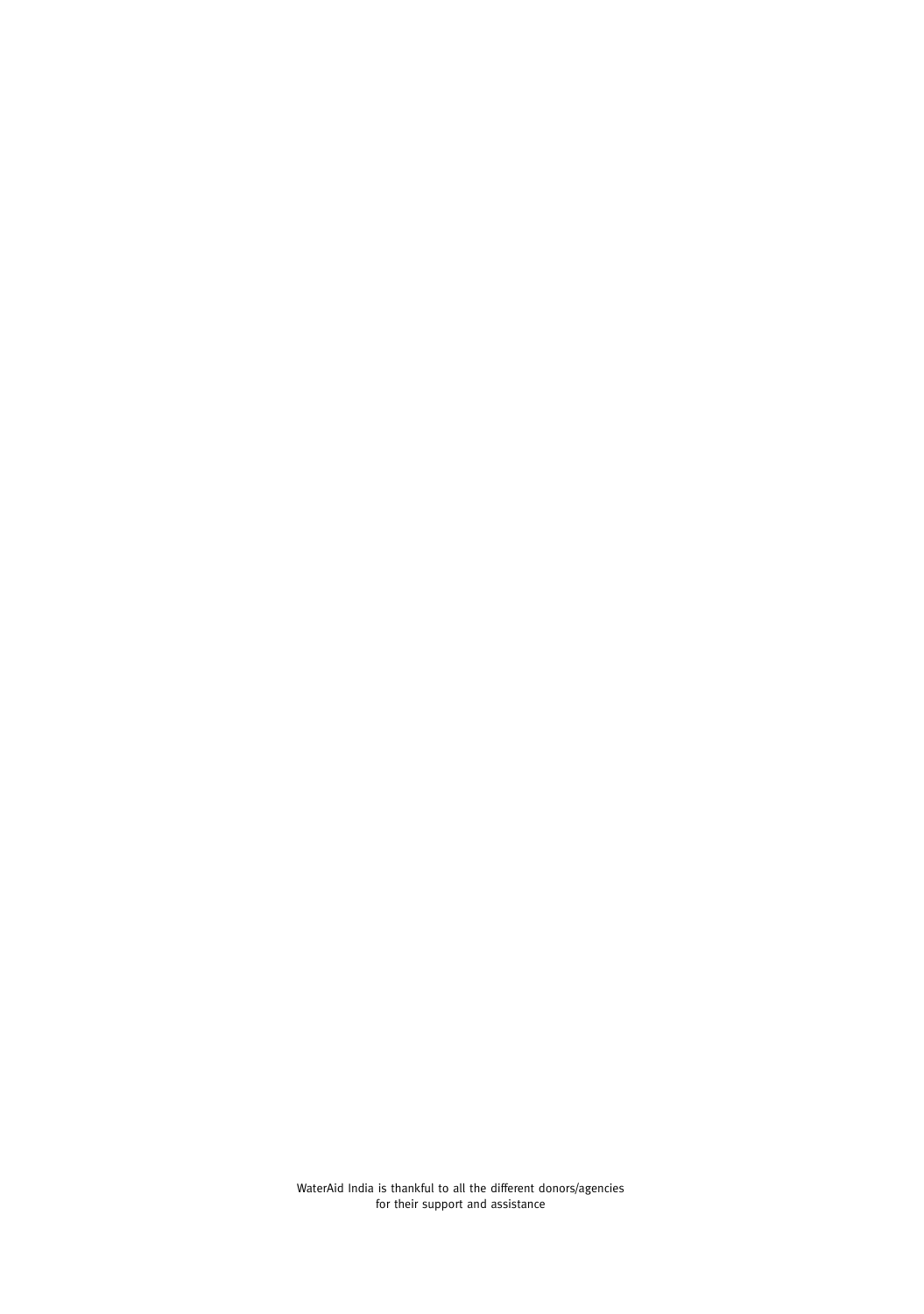

# **Water and Sanitation in Urban Areas of Madhya Pradesh**

Amod Khanna Chitra Khanna

WaterAid India 2006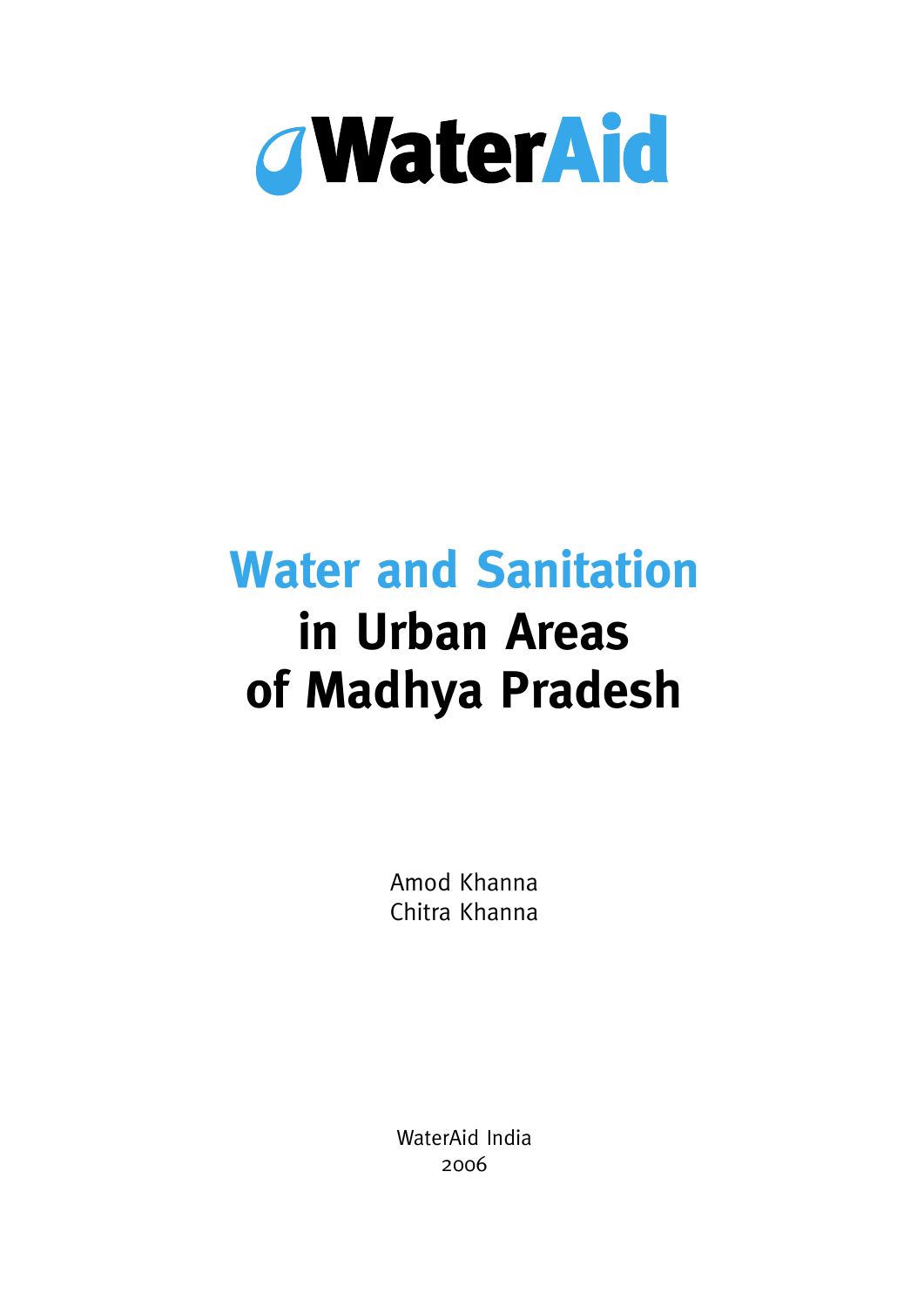© WaterAid India, 2006

Any part of this publication may be translated or reprinted with due acknowledgement to WaterAid, India

#### **Research Team**

Principal Researcher **Amod Khanna** Research Coordinator Chitra Khanna Research Associates Sarita Thakur

Nagina Bano Gauri Belapure Ashish Sharma Arun Kanan Nidhi Shrivastav Amit Sahu Rupendra Kumar Sinha Bharat Chauhan Rajendra Pandey Atul Sahu

Published by WaterAid India 1st Floor, Nursery School Building C-3, Nelson Mandela Marg Vasant Kunj, New Delhi - 110070 Tel: 0091-11-46084400 Fax: 0091-11-46084411

Design and Printing New Concept Information Systems Pvt. Ltd. New Delhi -110 076 Tel : 91-11-26972748, 26973246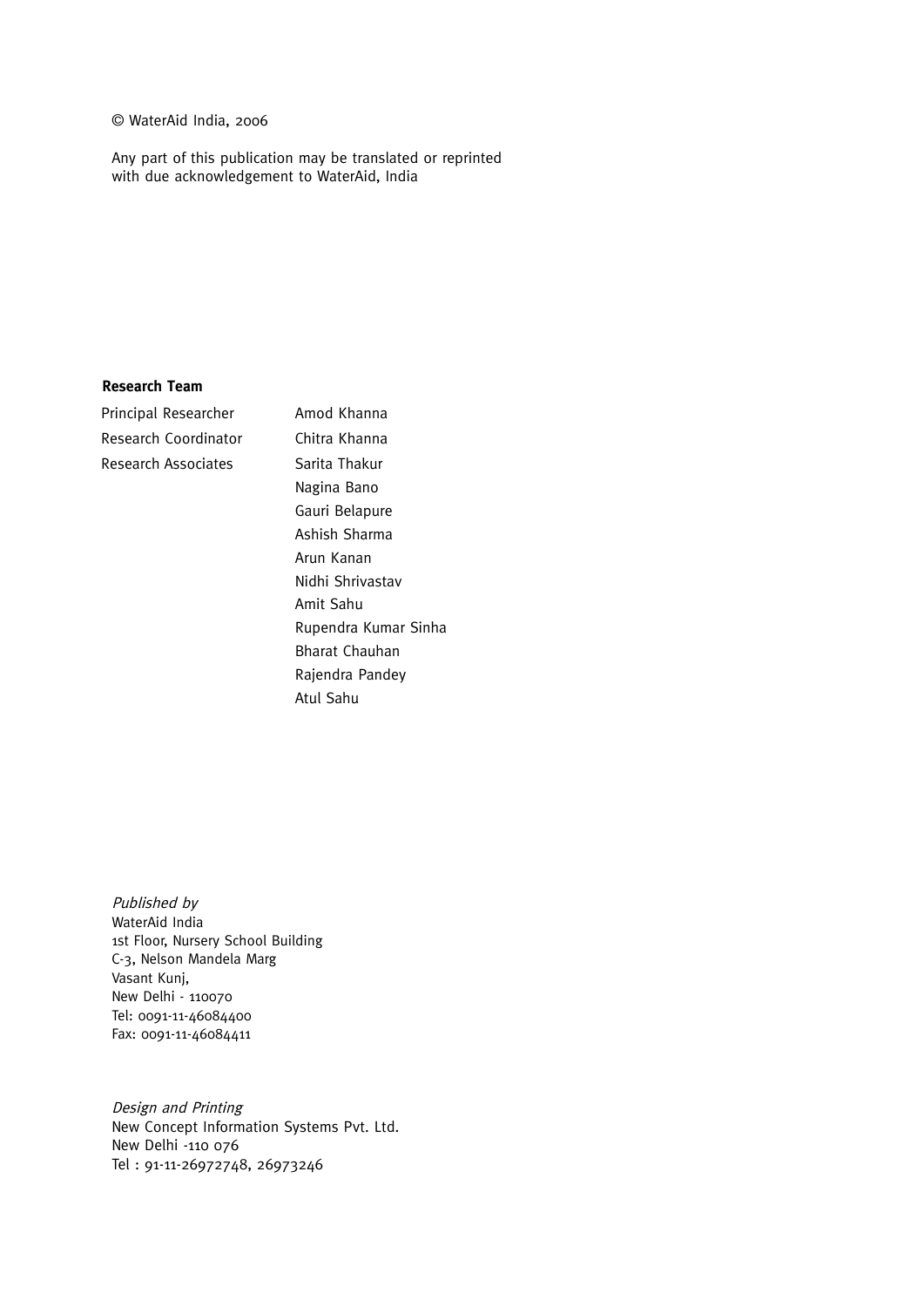# **Contents**

| Foreword             |                                              | iv           |
|----------------------|----------------------------------------------|--------------|
| <b>Abbreviations</b> |                                              | $\mathsf{V}$ |
| Executive Summary    |                                              | vi           |
| Chapter 1            | <b>INTRODUCTION</b>                          | 1            |
|                      | WaterAid India<br>1.1                        | $\mathbf{1}$ |
|                      | WaterAid India (West)<br>1.2                 | $\mathbf{1}$ |
|                      | Summary of Desk Review<br>1.3                | 3            |
|                      | Field Study<br>1.4                           |              |
| Chapter 2            | <b>METHODOLOGY</b>                           | 4            |
|                      | Objectives of the Study<br>2.1               | 4            |
|                      | <b>Research Question</b><br>2.2              | 4            |
|                      | Scope of Study<br>2.3                        | 4            |
|                      | Sampling Plan<br>2.4                         | 5            |
|                      | Method of Data Collection<br>2.5             | 6            |
|                      | Training of Research Associates<br>2.6       | 8            |
| Chapter 3            | PROFILE OF THE CITY SELECTED FOR THE STUDY   |              |
|                      | Demography<br>3.1                            | 9            |
|                      | <b>Brief History</b><br>3.2                  | 9            |
|                      | Master Plan<br>3.3                           | 10           |
| Chapter 4            | <b>WATER</b>                                 | 11           |
|                      | <b>Water Source</b><br>4.1                   | 11           |
|                      | Water Supply and Accessibility<br>4.2        | 14           |
|                      | Availability<br>4.3                          | 21           |
|                      | Quality<br>4.4                               | 22           |
|                      | Demands for Water<br>4.5                     | 23           |
| Chapter <sub>5</sub> | <b>SANITATION</b>                            | 25           |
|                      | Preamble<br>5.1                              | 25           |
|                      | <b>Sanitation Status</b><br>5.2              | 26           |
| <b>Chapter 6</b>     | <b>RECOMMENDATIONS</b>                       | 32           |
|                      | <b>Replication of Existing Models</b><br>6.1 | 32           |
|                      | Developing Demonstrative Processes<br>6.2    | 32           |
|                      | Issues in Advocacy<br>6.3                    | 32           |
| Annexure             |                                              | 33           |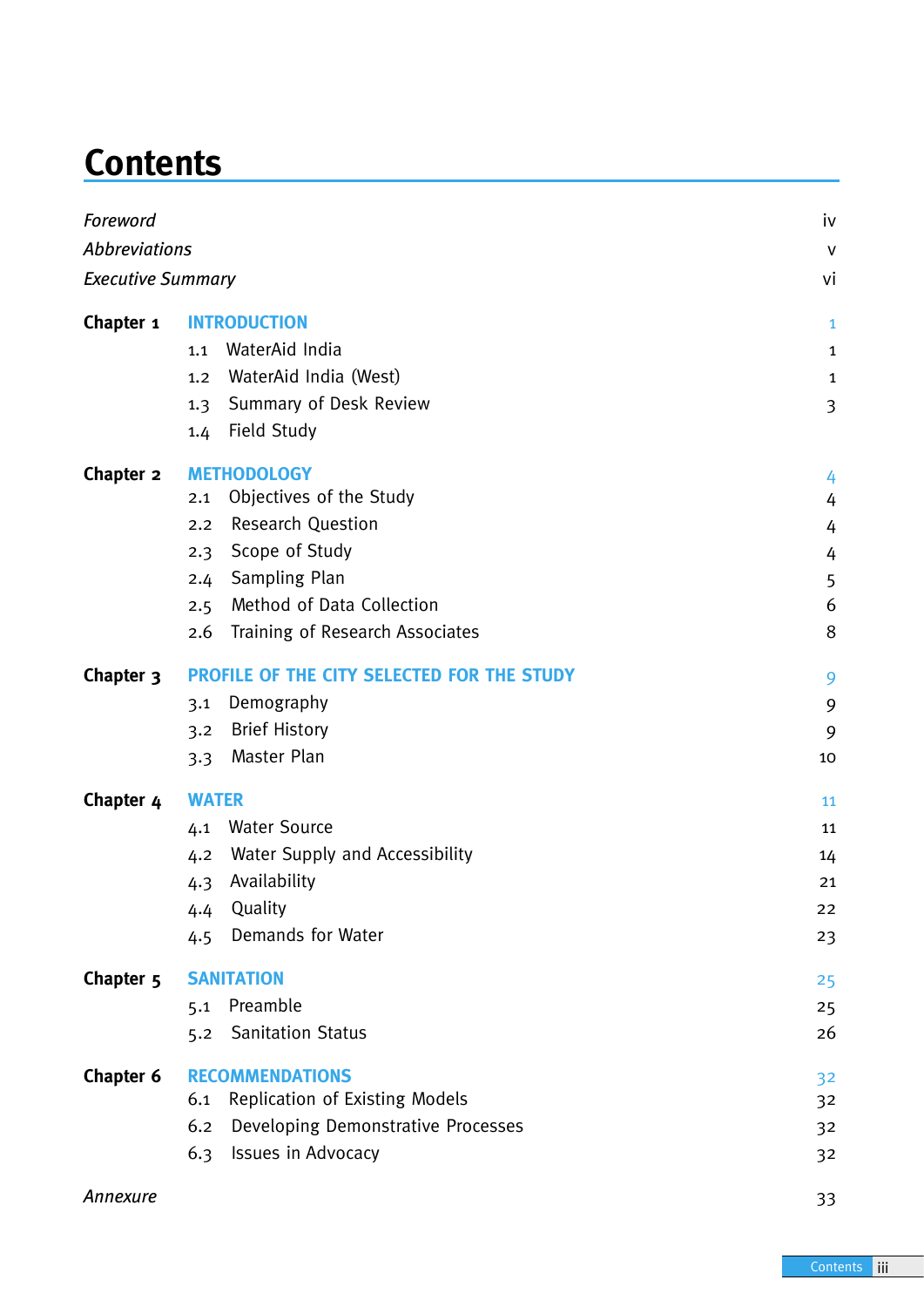# **Foreword**

The process of urbanisation in Madhya Pradesh gained momentum during 1971-1981 when the state registered an urban growth rate of 52.9 per cent. Though the growth rate seems to be tapering off yet the growth rate of urban population in the state is higher than the national average. The decadal growth rate of urban population of Madhya Pradesh has declined from 43.92 per cent in 1991 to 31.19 per cent in 2001, but this decadal growth rate in 2001 is higher than the national average. With 26.6 per cent of the population residing in urban areas, the state has gained an urban character, a fact that has significant implications for the provisioning of water and sanitation in the urban areas of the state.

This is a study launched by the Regional Office (West) of WaterAid India to assess the urban context in the state and provide an overall framework for long term and short term programming for the Regional Office. This study on Water and Sanitation status of MP was essentially done to profile the State, Institutions and Policy Environment, in 2005. This was carried out in two phases – A desk study, focused on reviewing different approaches and methodologies adopted by government/non government agencies, the financial resources available for WATSAN activities along with the institutional mechanism responsible for delivering WATSAN services to the communities and households. This was followed by a field study to deepen our understanding of the sector and which validated most of the findings of the desk review. The desk study reiterated and underlined the need to look into ground realities in urban areas independently so as to initiate dialogue with the state and discussions among the development professionals on issues in water and sanitation that are specific to urban areas in the state. The present field study generates field data and articulates issues that are biased in favour of the citizens and the poorer sections of the urban community.

Three critical institutional issues identified by the report are noteworthy: firstly, the multiplicity of institutions that are responsible for ensuring water and sanitation in the urban areas dilute the administrative responsibility and is disempowering to the citizens as they are unable to locate the focal point to address their grievances. Secondly, the half hearted decentralisation with constitution of Mohalla Samitis and Zonal Committees without delegation of substantive powers makes people's participation tokenistic. Thirdly, the delay in handing over the colonies by the development authorities and private developers to the urban local bodies leads to loss

of revenue for the local bodies and loss in ensured services to the consumers. Similarly, the regime of fixed water charges, supply of water through community taps to the slum settlements and the strategy of going farther and/or deeper for incremental supplies of water identified in the present study has dimensions that transgress issues of social justice and environmental concerns.

One critical issue concerning slums was that most of these had either private sources or community taps, but given the high density of population in slums, it is not the distance but the density of households per connection that is important. And this density per tap varies from 9 per tap to more than 350 households per tap leading to serious conflict amongst communities. On the sanitation front, no city is fully covered by a sewerage system. The larger cities are partially covered by a sewerage network, but the waste water gets released into the river system without treatment. There is also case of multiplicity of institutions and it is difficult to assess who ultimately has the vision and the resources to draw up a master plan for sanitation in urban areas. The study recommends developing parameters and indicators for assessing the performance of urban local bodies in provisioning of services in water and sanitation and that this will be empowering to both the citizens and the service provider.

WaterAid India is implementing challenging urban water and sanitation projects this year in the Western India Programme Office for the 3 states of MP, UP and Chhattisgarh. WaterAid recognises and appreciates the vast financial and manpower resources with the state government of Madhya Pradesh and the centrally sponsored schemes of GoI. We hope the report will provoke the policy makers and development practitioners to take positions, generate debates that bring more clarity to issues and enables development of programmes with a clear focus on community's concerns and participation of the urban poor.

Released on the World Water Day 2006, we hope this study will assist project implementers and lead to improved, effective, sustainable and affordable water and sanitation for all, specially the poor and marginal city slum dwellers.

> Mamita Bora Thakkar Regional Manager WaterAid India Regional Office West 2006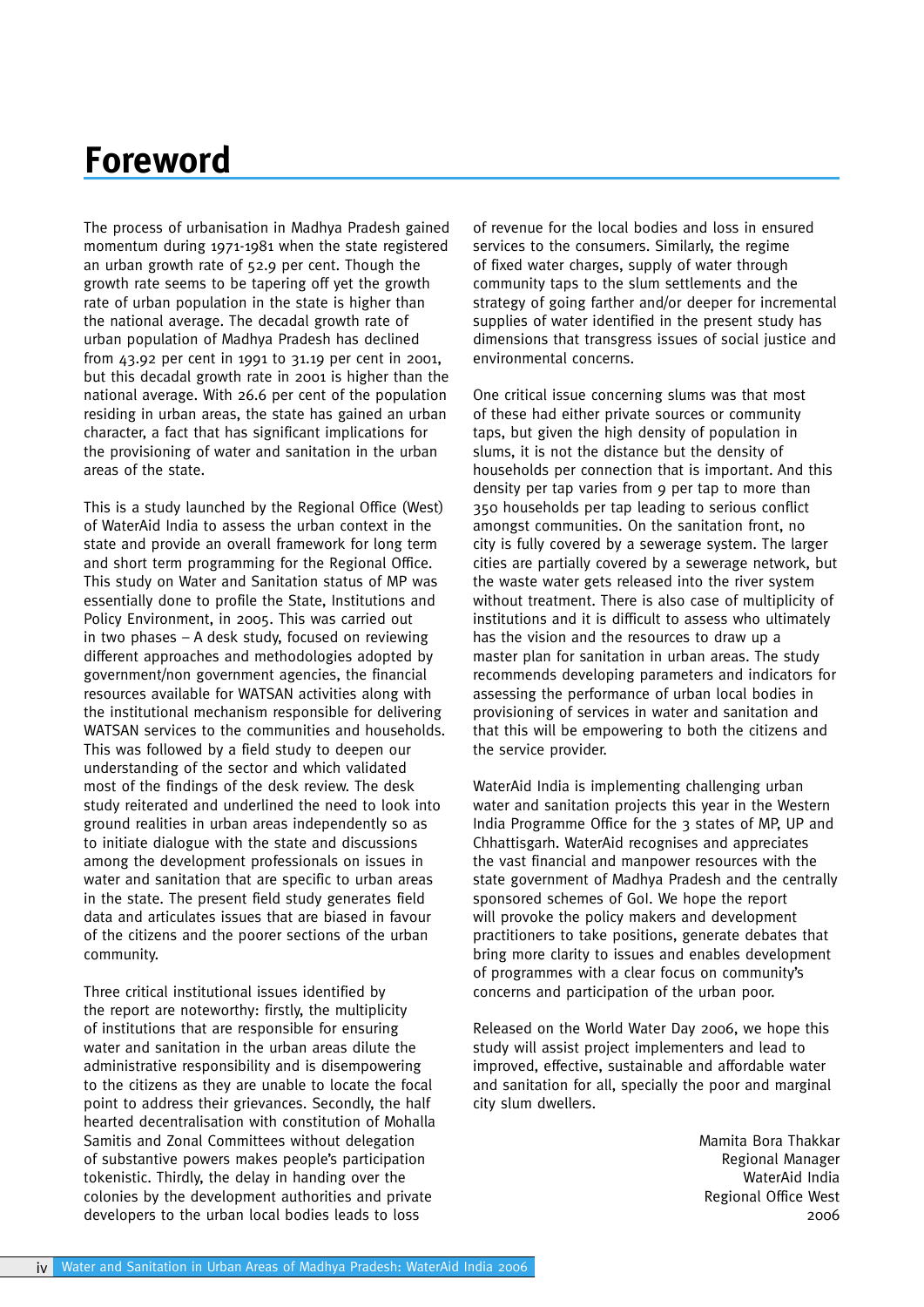# **Abbreviations**

| <b>BHEL</b>   | Bharat Heavy Electricals Limited  |
|---------------|-----------------------------------|
| <b>CMO</b>    | Chief Municipal Officer           |
| <b>DUDA</b>   | District Urban Development Agency |
| GCF           | <b>Gun Carriage Factory</b>       |
| <b>LPCD</b>   | Litres Per Capita Per Day         |
| km            | kilometre                         |
| MP            | Madhya Pradesh                    |
| MGD           | Million Gallons per Day           |
| <b>MPEB</b>   | Madhya Pradesh Electricity Board  |
| <b>NGO</b>    | Non Governmental Organisation     |
| ОНТ           | Overhead Tank                     |
| 0&M           | <b>Operations and Maintenance</b> |
| PHE           | Public Health Engineering         |
| <b>SDM</b>    | Sub Divisional Magistrate         |
| sq            | square                            |
| <b>SWM</b>    | Solid Waste Management            |
| ULB           | Urban Local Body                  |
| WAI           | WaterAid India                    |
| <b>WATSAN</b> | Water and Sanitation              |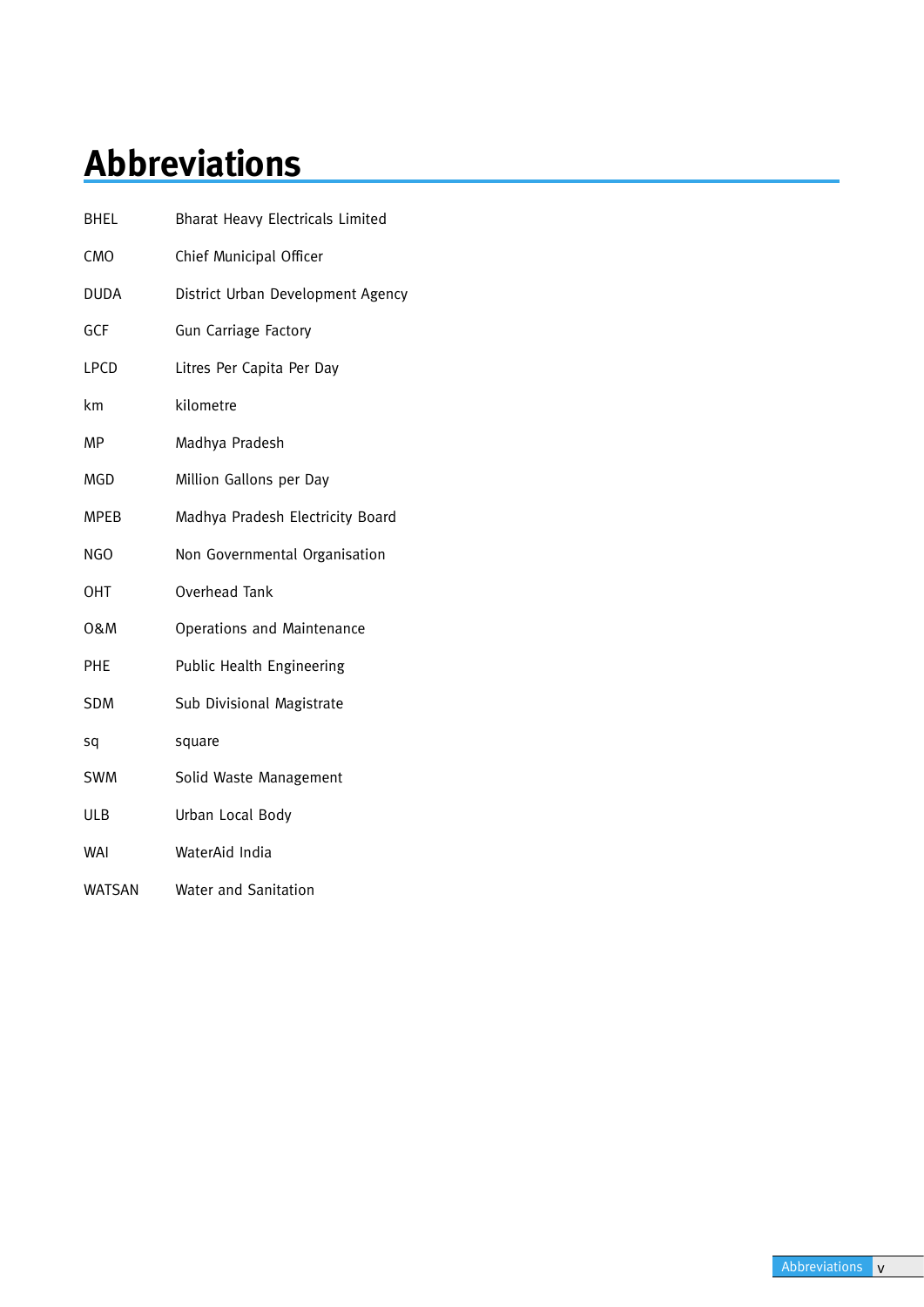# **Executive Summary**

### **1. Background**

WaterAid India made a strategic shift in locating it's headquarter in India to Delhi and starting its regional offices at Bhopal, Bhubaneswar and Bangalore. This shift is expected to enable the organisation to work closely with the policy makers and to work closely with the most vulnerable communities in Madhya Pradesh, Chhattisgarh, Uttar Pradesh, Orissa, Bihar and Jharkhand.

The regional office at Bhopal had commissioned a study to profile the State, Institutions and Policy Environment of Madhya Pradesh in 2005. The study had highlighted the need for recognising urban Madhya Pradesh as a critical and important sub-sector for intervention within water and sanitation in the state.

### **2. Field Study**

The findings of the desk review identified issues that were based on concerns expressed by the institutions responsible for supplying services in water and sanitation. The people's issues and their expectations from the service providers did not figure in the desk review. Consequently the present field research was undertaken as a primary level study with a purposive sampling bias to initiate a detailed inquiry into issues that have been identified during the desk review and also to address concerns of communities and individuals in water and sanitation in urban areas.

# **3. Research Question**

The objectives of the present study were decided mutually in consultation with WaterAid India regional office. The main research question for the study will be: What is the state & status of water and sanitation in the urban areas selected for the study?

The term water includes water required for domestic consumption; and sanitation refers to disposal of human excreta, liquid waste and household solid waste. The term state has been used to reflect the present levels of demand and supply of water and sanitation in the household and the term status is used to make assessment of services in water and sanitation with respect to their adequacy and quality. The expression status has been interpreted to take into account trends related to levels of services and their demand and supply at the urban level.

The main research question has been broken down to include Demand for water; Sources of water; Accessibility of water; Adequacy of water; Water Quality; Institutional Issues; and Sanitation

# **4. Sampling Plan**

The current study adopted a purposive sampling plan for the selection of urban areas in the state. In all four Municipal Corporations, namely, Bhopal, Indore, Ujjain and Jabalpur; two Municipal Councils – Badnagar and Panagar and two Nagar Panchayats – Tarana and Shahpura were selected for the study.

Sampling within the city was undertaken to ensure adequate geographical coverage as well as coverage of 'problem' and 'good' areas as defined by the local body. Within the selected area the issues of water and sanitation were intensively studied in terms of all the users of water – residential (high, middle, low and slum settlements), commercial, and institutional groups.

# **5. Method of Data Collection**

The sources of information for the study included domestic, institutional, industrial and commercial users of water as well as different departments of the urban local body, elected representatives, colonisers, real estate developers and community based organisations.

The tools for data collection included individual interviews, focus group discussions, semi-structured observations, social mapping and historical information.

The research associates were trained over a period of two days on issues in water and sanitation and in the ability to conduct interviews and focus group discussions.

# **6. Findings of the Study**

#### **Water Sources**

The private sources of water supply for the commercial/industrial and institutional users are mainly ground water through tubewell in all the cities surveyed. The study did not find any of the slum settlements in any of the city developing their own (private) source of water. They rely only and only on the community sources of water either supplied through the community taps or handpumps.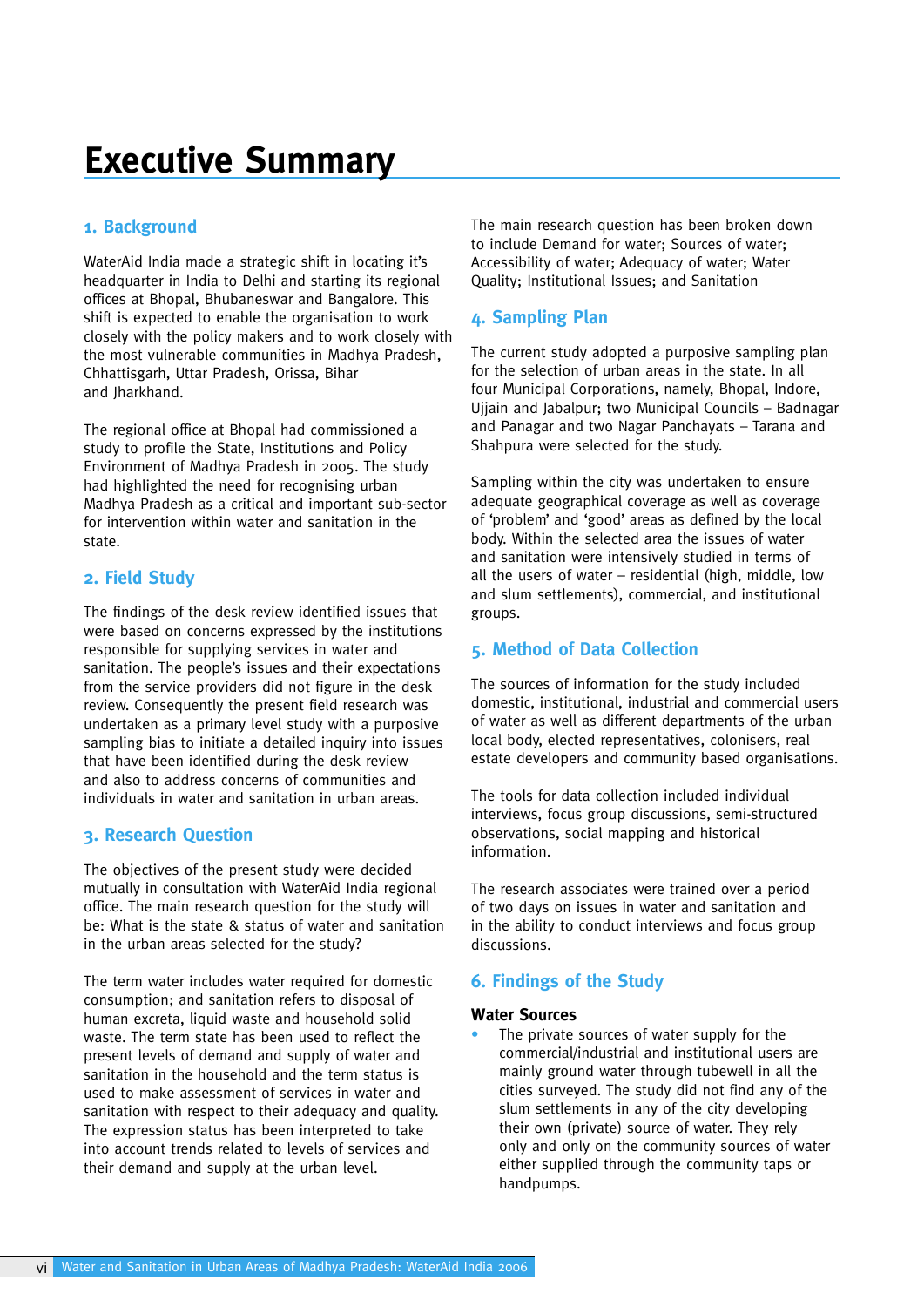- The critical factors that prompted growth in private sources of water are the lack of faith in the citizenry on the urban local body regarding their ability and the capacity to supply regular and sufficient quantities of water in all seasons.
- Municipal bodies adopt a strategy for drawing water from multiple sources – surface water, subsurface water and ground water.
- The availability of water in the sources used by the municipal body and those in the private domain report a strong seasonality factor that affects the availability of water from the source.
- The stored water sources used by the municipal bodies are not within their jurisdictional control. The ownership of these sources is either with the state government or Water Resources Department
- There does not seem to be a cost benefit analysis at the local body level of the strategy to secure water from sources that are outside the jurisdictional control of the municipal body.
- The conflict between the municipal body and the Water Resource Department are frequent as the department exercises control in the release of water.
- It pays more to the municipal body to sell land and/or earn through rental income than create a water body and generate revenue through water tax. Hence the focus of the municipal body is on land use that can maximise its income rather than think of land use that can improve its environmental resources within its jurisdiction
- The surface water reservoirs being accessed by the municipal bodies are under competitive uses: irrigation, domestic water requirement for adjoining rural areas, fishing, national park, recreational use and water sports. These competitive uses of water represent potential areas of conflict between the water that is drawn by the municipal body and other demand for water.
- A perusal of the master plan of large cities reveals that the plan does not devote more than a page to the issue of water supply in the city. This page documents the existing water sources and estimates the water requirement for domestic purpose during the planning period.
- The master plans give elaborate maps and possible alternative uses of land for different sections of the city. Of the different land uses considered in these plans, possibility of a water body does not appear as one of the possible land uses in any of the master plans.

#### **Water Supply**

The present study identified that the Census data fails to provide the vital clues that are critical to determine the nature of accessibility of the households to the water source. For example, Census methodology does not distinguish between tap as a private connection and tap as

a community connection. Also, the data does not provide number of taps so that population density per tap is calculated and the pressure of accessing water from tap can be assessed.

- Filtration plants in the cities are now more than 50 years old that have outlived their lives and the technology needs upgradation.
- The colonisers develop their own source of water (tubewell) and supply water to the residents. The colonisers do not apply for connection from the municipal source nor do they pay any royalty charge to the municipal body for drawing ground water and selling it to the residents.
- The Corporations are able to recover only 20-30% of the cost of water supply schemes and Councils and Nagar Panchayats are able to recover 40-80% of their costs.
- Fixed water charges are levied on the residents in cities. This system is iniquitous as it does not collect charges on the basis of water usage. Secondly, this system does not promote conservation in water usage. Thirdly, low fixed charges imply that a high quality of water (treated and filtered) is being used for purpose that does not require water of such quality – watering of plants, washing of vehicles, washing of floor etc.
- Metering of water is critical to enable the municipal authority to recover its cost and establishing a system that collects charges based on usage and has the inherent advantage of promoting conservation.
- If a pipeline passes through a slum or low income colony and there are no sufficient community taps within this colony then the chances of pilferage of water either by breaking the pipeline or by loosening its nuts at the service joints is a common phenomenon.
- In slums the issue of who takes water first and how much water each person can take is reported as the major issue by the households and also the reason for frequent (and sometimes violent) conflict amongst the dwellers.
- Hotels and restaurants get municipal water and have also developed their own source which in most cases is tubewell in all the cities studied. The hotels do not pay any extra amount for drawing ground water and using it for commercial purpose to the municipal body.
- Government hospitals are provided free water by the municipal authorities. The nursing homes, clinics and private hospitals in private domain take municipal connection and install their own tubewells to supplement the water supply from formal sources.
- Hostels are predominantly dependent on borewell to meet their water requirements.
- Generally community tap connections are provided by the urban local body to supply water to market places.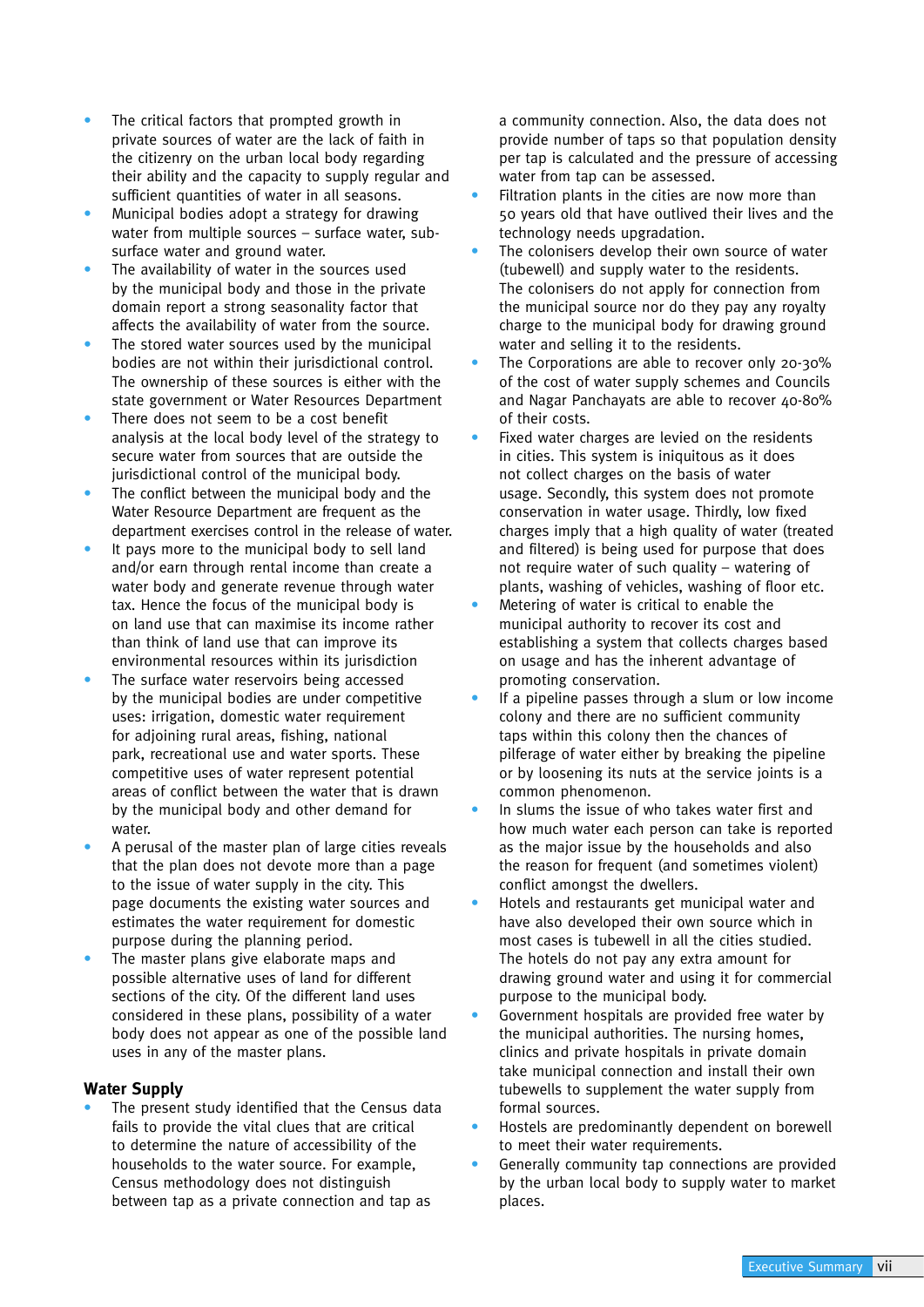- Government schools get municipal water either through tap connection or through the handpump. Private schools pay for the connection at subsidised rate and in some cases, mostly large schools, have their own ground water source.
- Water markets existed in all the cities studied during the present exercise. Providing water through the tanker is the most common form through which these markets operate.

#### **Availability**

- The issues of frequency, duration and pressure of water supplied by the local body are the major sources of discontent in most of the residential colonies and slum settlements of the city.
- Any shortfall in frequency, duration and pressure of water constituted the situation of water insecurity for the households. The well-off sections of the city resort to installation of tubewell, accessing water from far away source, or pooling resources and getting a tanker for a cluster of houses. The poorer households and the persons residing in slum would either loosen the nuts and bolts of the pipeline near their settlement, access water from pond, well or from another public source (handpump, factory etc).

### **Water Quality**

- In middle and higher economic class colonies there was awareness regarding the source of water supply and a concern for quality. However the residents are uninformed on standards of water quality and how can they deal with the situation where they are being given un-treated and raw water (by coloniser and even by municipal authorities).
- Colonies housed with low income residents are generally not aware of the source of water and their concern with quality is of lesser degree.
- The study was unable to procure a test plan or list of parameters to be tested from any PHE official in any of the cities.
- The PHE cell of the local body undertakes quality surveillance but the information so collected does not become part of the information fed into the public domain.
- Surveillance system that monitors quality of water from all sources (supplied by local body, colonisers, development authorities, housing boards etc) is assessed by the study team as a felt need of the citizens.

#### **Demand for Water**

The quantum of demand for water is dependent on the degree of assurance that the consumer is able to assess from the supplier. The degree of assurance is assessed in terms of the time period (days) for which the users need to store water before the next supply of water will be released.

# **Sanitation – toilets**

- There is a wide variation in the data collected on conversion of dry latrines into flush type toilets in smaller cities from the field and the claims stated by the urban local body.
- The households that report no facility of private or community toilets are resorting to open defecation. The site for defecation depends on the space available near the settlement – nallah, railway line, trees and mines, open ground and dried up ponds.
- The experiment with community toilets has not been encouraging.
- 90% of the institutions covered under the study had functional toilet facilities. These institutions were well connected with water facility and had also employed a person for cleaning toilets.
- The level of information available to the citizens regarding the proper and the existing method of disposal of toilet waste were found to be quite low in all the cities.
- All the residential colonies covered during the study had septic tanks, the size of which was unknown to the residents.
- In the 'old city' area of larger cities the study found that the private toilet from each house is connected to a pit that is covered and is either within the premise (aagan) or in the immediate vicinity of the house. The responsibility for getting the pit cleaned is that of the household and they normally lodge their requirement with the corporation and get the pit cleaned.

#### **Liquid Waste Disposal**

- The officials of the urban local bodies claim coverage of 50-70% of the city from drains. This coverage is contested by residents and by the councillors.
- The maintenance of drains has been identified as a problem both by the officials of the urban local body and by the citizens.
- A major issue that threatens to create an ecological disaster in the cities is the gradual process of converting natural drainage lines in to drainage/sewage disposal lines of the city. The erstwhile drainage lines that were feeding to the major rivers have been converted into drainage disposal lines by the administration and the people.

# **Solid Waste Disposal**

- All the local bodies have dumping grounds for solid waste disposal, but none of these bodies have a system of segregation of solid waste either at the point of collection or disposal.
- The Nagar Panchayats and the Municipal Councils have a system of solid waste being collected in hand carts and then ferried by tractors to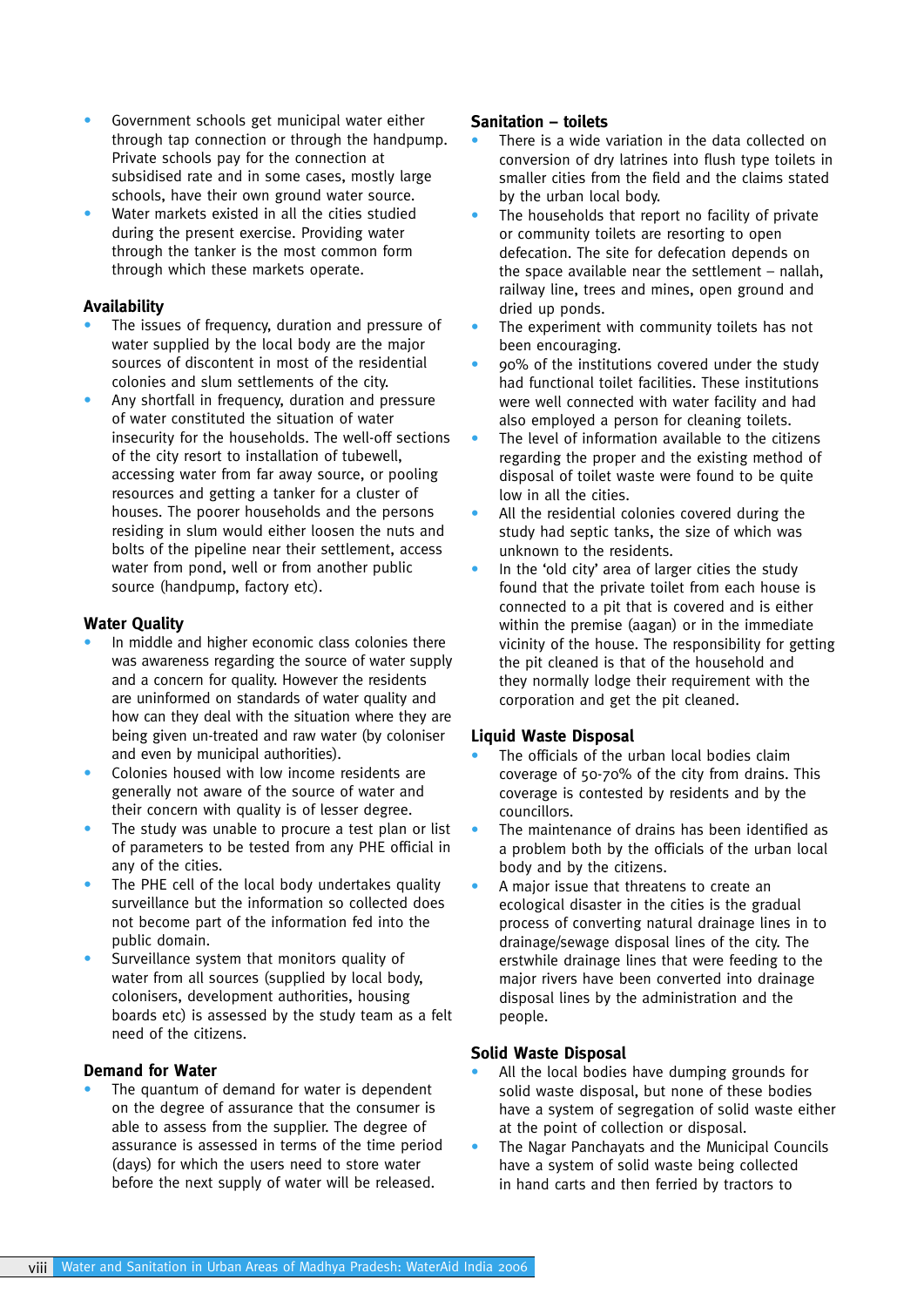the dumping ground. The Corporations have infrastructure that includes garbage collectors (from dustbins or open spots), designated collection point at the ward level from where the dumper carries the waste to the dumping ground.

• Dustbins are a rarity. In all the cities the upper class colonies have a better network of dustbins and a better frequency of their disposal. The remaining town is denser and generating more waste, has less space to dispose it.

#### **Hospital Waste Disposal**

- Hospital waste falls within the purview of the Pollution Control Board. The hospitals or any other institutions generating biomedical waste pay authorisation fees to the Board. The fee is based on the number of beds in the hospital. For annual renewal of this fee the hospitals have to get a certification from the agencies responsible that they are handling the waste in accordance the legal framework.
- The hospitals covered during the study at Bhopal, Ujjain, Jabalpur did state that they hand over their waste to the local body which disposes the waste according to their norms. The local bodies burn the waste in the incinerators. The study however was unable to verify the claim of the hospitals and the Corporation.

#### **Institutional Issues**

- Private toilets and drainage are the responsibility of the PHE cell of the urban local body, sewerage network is the responsibility of the PHE department and SWM is the responsibility of the Health Department of the Municipal body. In this scenario of multiplicity of institutions it is difficult to assess the overall body that has the vision and the resources to draw up a master plan for sanitation in urban areas.
- The team assessed that the elected representatives did not have a vision or idea regarding cleanliness and sanitation of the city and the activities that are required for the same.
- The Master Plan for development of the city does not focus on developing the Master Plan for sanitation of the city. It only details the norms that are applicable but does not for example identify possible sites for waste disposal of sites for treatment plants etc.
- The density of houses in slum settlements does not indicate the possibility of private toilets in all the houses. The potential for community toilets is immense and the only reason for failure encountered by the study has been disconnection of water supply. Where the community toilets are being used the users are paying for it or taking extra initiative to secure water for the toilets.
- The study found a high willingness to participate in residential colonies comprising of middle and lower middle class households. The residents of these areas want to know about the rules related to water and sanitation and are concerned as to how their money is being spent by the coloniser and the local body.
- None of the urban local bodies in any of the towns studied, reported that the poor sanitation condition is on account of shortage of funds. The main reason according to them is lack of proper planning, inadequate emphasis given for the implementation of rules and indifference of people and the representatives in giving priority to sanitation.

#### **7. Recommendations**

#### **Replicating Good Practices**

The systems for water supply and sanitation that exist in township of BHEL and GCF are noteworthy. The technological and the institutional system adopted by these townships are worth replicating for small and medium towns (at least). The study recommends that the system in both these townships be studied in their technical and economic feasibilities and use for replication in other cities.

#### **Developing Demonstrative Processes**

The water and sanitation scenario in urban areas suggest that it will be more meaningful and relevant to develop demonstrative processes related to: Planning for source development; Feasibility assessment; Institutional processes; Cost recoveries; and Performance appraisal

#### **Advocacy**

At a broader level two sets of issues are identified for advocacy:

- a) at the policy level that will affect all the areas of Madhya Pradesh. This includes issues related to:
	- Setting minimum norms for water and sanitation that each local body has to ensure to qualify as an institution of good governance.
	- Role of different institutions in ensuring the provisioning of services in water and sanitation. This should include the statement on the role of parastatal organisations like development authorities, housing boards etc.
	- Policy of urbanisation along with the policy related to slums and their entitlements.
	- Debate on the advantages on having a separate organisation like Jal Board for supplying services in water and sanitation.
- b) Issues related to specific city context
	- Level of awareness among the elected representatives regarding procedures,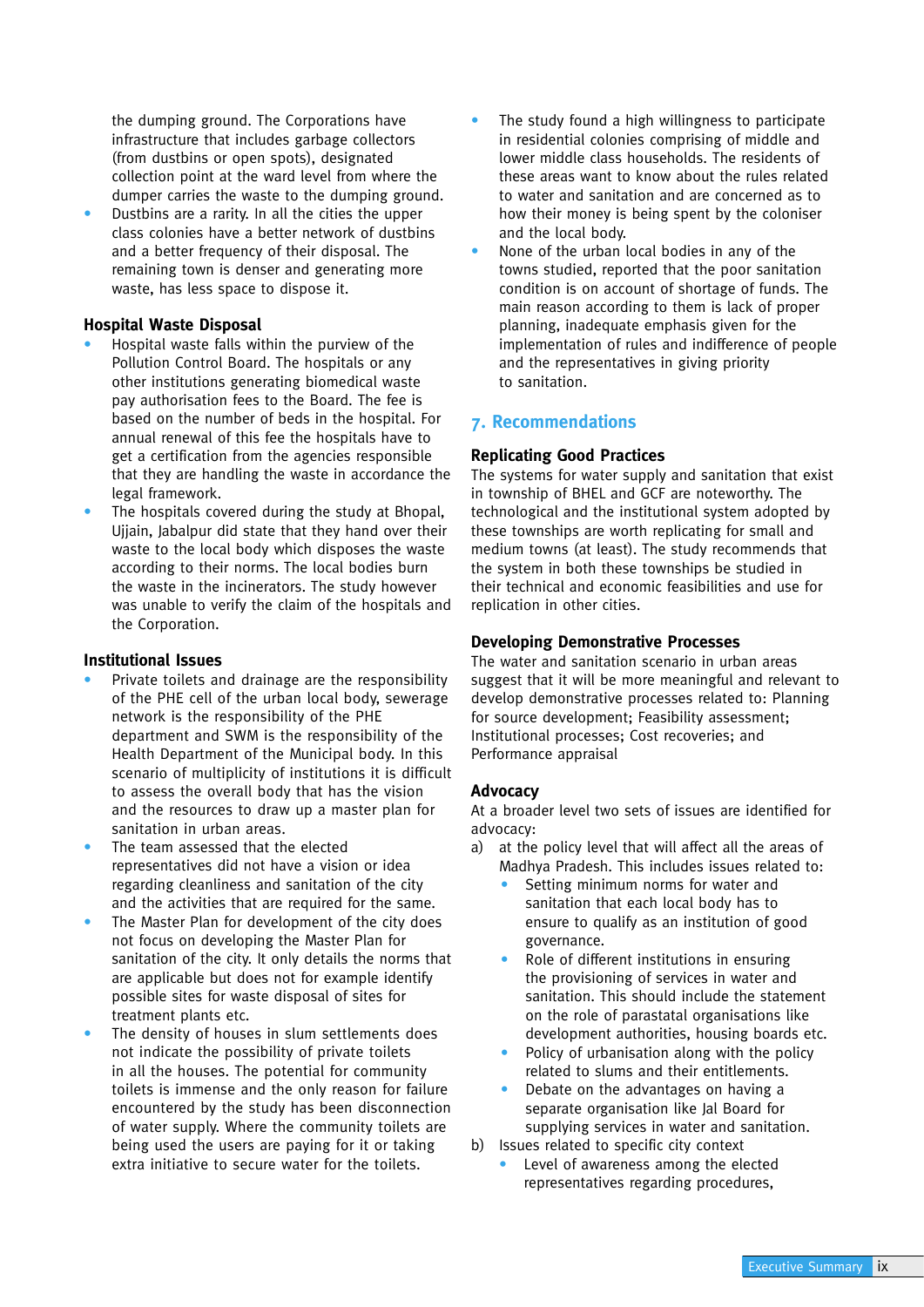processes and practices related to water and sanitation.

- Building the capacity of officials of the PHE cell and the elected representatives to be able to address the issues of water and sanitation in their respective areas.
- Solid and liquid waste disposal mechanisms that are context specific, locally relevant and environment friendly.
- Developing effective mechanisms for interaction between citizens and governance institutions.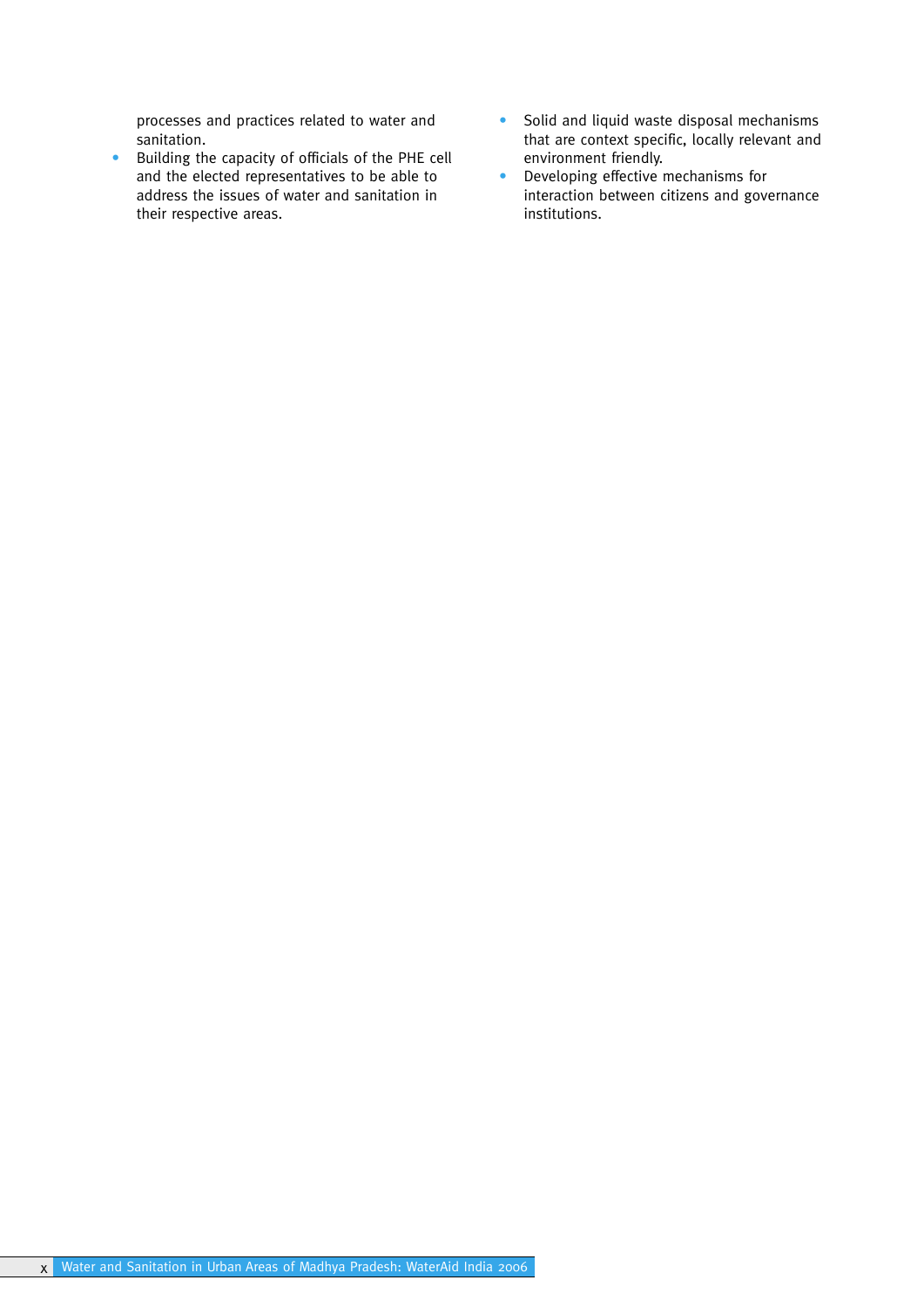# **Introduction**

# **1.1 WaterAid India**

WaterAid is an international NGO exclusively focused to ensure the provision of safe domestic water, sanitation and hygiene education to the world's poorest people. With its headquarters in United Kingdom, WaterAid works in 15 countries, mostly in Asia and Africa.

WaterAid India Programme started in 1986 with a dominant presence in the southern states of the country. With Country Programme office at Tiruchirapalli, WaterAid worked with more than 70 partner organisations in Tamil Nadu, Andhra Pradesh, Maharashtra, Orissa and Karnataka.

A review of the India Programme in 2002 underlined the commitment of WaterAid in developing methodologies that were able to set standards of good practice for water, sanitation and hygiene projects in these states. The demonstrated impacts in southern states gave confidence to WaterAid in India to focus towards the poorer states in the northern part of the country. As a strategic move the headquarters of the country programme was shifted to New Delhi to work closer with policy makers. Regional offices were opened in Bhopal and Bhubaneswar in 2002 to work closely with most vulnerable communities in Madhya Pradesh, Chhattisgarh, Uttar Pradesh, Orissa, Bihar and Jharkhand.

# **1.2 WaterAid India (West)**

The WaterAid India (West) office is located at Bhopal and works in Madhya Pradesh, Chhattisgarh and Uttar Pradesh. The regional office is expected to work within the overall country strategic framework of intervening through integrated projects that combine water, sanitation and hygiene promotion to maximise benefits to poor communities.

WaterAid recognises that each context presents its own array of related issues that have to be addressed through a matrix of programmes that strategise interventions in terms of geographical and thematic targeting to maximise impact on vulnerable groups. Consequently each regional office is expected to identify and develop its operational strategy for the states where it is intervening. The WAI (West) in pursuance of this requirement commissioned a study to profile the State, Institutions and Policy Environment of Madhya Pradesh in 2005. The study outlined the state of water and sanitation in Madhya Pradesh and drew contours of issues that seemed relevant at the state level. The

state level study is to be followed with a field study in selected areas to deepen the understanding of the issues identified and also to assess whether there are other issues that are not reflected in the data at the state level but are nevertheless critical at the community level. The present study is the follow-up of the desk review and draws its methodology from the data presented in the earlier report.

# **1.3 Summary of Desk Review**

The trends of urbanisation underline that:

- Madhya Pradesh is the sixth most urbanised state in the country.
- It is rapidly gaining an urban character with 26.6 per cent of the population residing in urban areas.
- The state is dominated by large number of small and medium towns with four urban centres with a heavy concentration of population. There are 26 towns accounting for 55.8 per cent of the population and the remaining 311 towns accounting for the remaining 44.2 per cent of the population.
- Madhya Pradesh is experiencing a higher growth rate of medium sized towns.
- 38.4 per cent of the urban population is below the poverty line (1999-00).

The state has modified its municipal laws to conform to the 74th constitutional amendment and the municipal bodies have the legal responsibility for the provision of water and sanitation in the state.

The data on management of water supply in urban areas indicate that the 337 urban local bodies in the state are primarily dependent on ground water to fulfill their water requirement. The current policy of the government is to go deeper or to go farther or both to cater to the incremental demand for water in urban areas. This not only increases the cost of water supply for the urban local body but also affects the water availability in the adjoining rural areas. The factors of regional variations in availability of water, location specific requirements of urban areas, growth rates in population of urban centres do not figure in either policy or plans of the state government. As a result, the best that the local bodies and the district administration are able to achieve is managing water scarcity crisis during summer season every year. There is no medium or long term strategy that addresses the issue of source sustainability.

The state government has initiated measures by modifying Land Development Rules to make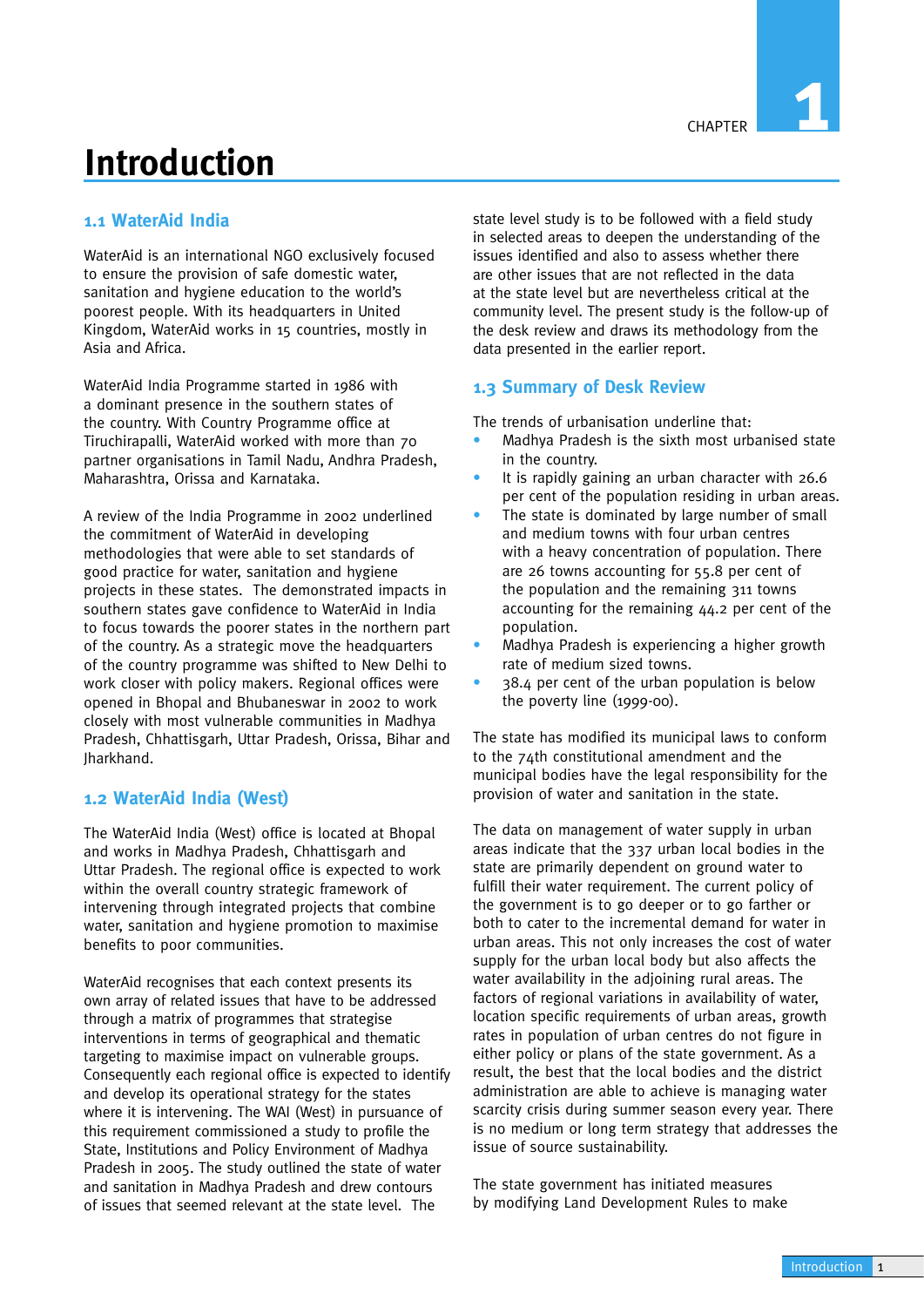construction of rain water harvesting structures mandatory for plot size more than 250 sq m in the state. Till March 2004, the local bodies had granted building permission to 18,256 cases with provision of rain water harvesting structures.

93 per cent of the towns in the state have less than 70 litres per capita per day (LPCD) water available. The data related to supply of water indicates that 63 per cent of the urban centres receive water daily; 28 per cent towns receive water supply once in two days and 9 per cent towns receive water supply once in two or more days.

The water distribution system and water charges are under the control of the urban local body. In all the local bodies in the state the water charges are un-metered.

For slum settlements, there are no specific investments made for water distribution by the PHE Department. The local body connects the slums with the main pipeline and creates a spot source or invests in installing a hand pump in the vicinity. The water supplied is free and no charges are collected from people living in slums.

The census figures indicate a very poor coverage of urban population through tapped water source and inadequacies in proximity of source. Both these factors point towards the insufficiency of water availability and a high degree of dissatisfaction by the consumer. These factors also account for poor recovery of water charges by the urban local body.

The desk review looked at urban sanitation to include disposal mechanisms for liquid and solid waste and the prevalence of private latrines in the households.

With respect to liquid waste disposal the review found that none of the cities in Madhya Pradesh are fully covered by a sewerage system. Disposal through septic tanks is the widely used system and these tanks have been installed in most urban centres. However, only 11-13 per cent of the septic tanks are in working conditions. The larger cities are partially covered by a sewerage network but the waste water is not treated before being released in a river.

Despite state government claims there is wide prevalence of manual scavenging in different cities of the state.

76 per cent of the urban households in the state have the facility of being connected to either a closed or an open drain for waste water. The districts in the Bundelkhand region, namely, Damoh, Chhatarpur, Panna, Satna, and Rewa; and districts in the southern tribal belt namely, Shahdol, Sidhi, and Umaria have a high proportion (more than 35

per cent) of households who are not connected with drains for waste water.

Solid waste management had gained priority in urban areas consequent to the judgment of the Supreme Court. The State Pollution Control Board is the nodal agency for providing technical clearances to the schemes for solid waste management formed by respective local bodies. So far 116 bodies have received authorisation and 65 bodies have either land or have been allotted land for land-fill sites. The remaining local bodies are in the process of either identifying appropriate land or getting the land identified, allotted to them.

68 per cent of urban households have private latrines within the house. Among these 60 per cent of the houses have water closet latrines. The districts with higher proportion of households with private latrines are districts that have a high degree of urbanisation – Bhopal, Indore, Ratlam, Ujjain and Gwalior. The districts that have a poor coverage of any type of latrines are in the Bundelkhand region – Tikamgarh, Chhatarpur, Damoh, Panna, Satna, Rewa and Sidhi. The tribal districts in the southern part of the state too have a poor coverage of households with private latrines – Dindori, Umaria and Balaghat.

The institutional framework for supplying water and maintaining adequate standards of sanitation in urban areas in the state are defined in the state municipal act. The urban local bodies have been entrusted with the responsibility for water and sanitation. However, the services of functionaries of the state PHE Department have not been transferred to these bodies. The net result of this half-hearted decentralisation is that there are in effect three institutions – the urban local body, the PHE Department at the state level, and a section within the local body responsible for water and sanitation. The dual control over the PHE section within the local body dilutes the responsibility and accountability with respect to ensuring supply of water and maintenance of water installations in the city. During shortages the local body and PHE department trade charges on their respective inefficiencies.

The desk review identified the following issues in urban water and sanitation sector:

- There is inadequate supply of water in urban areas. All the urban centres face water crisis during summer months in all urban centres.
- The current strategy for providing incremental supply of water in the urban areas is not sustainable as it does not address the prime need for source sustainability.
- The regime of fixed charges for water is inequitable and also does not promote conservation from the side of the consumer.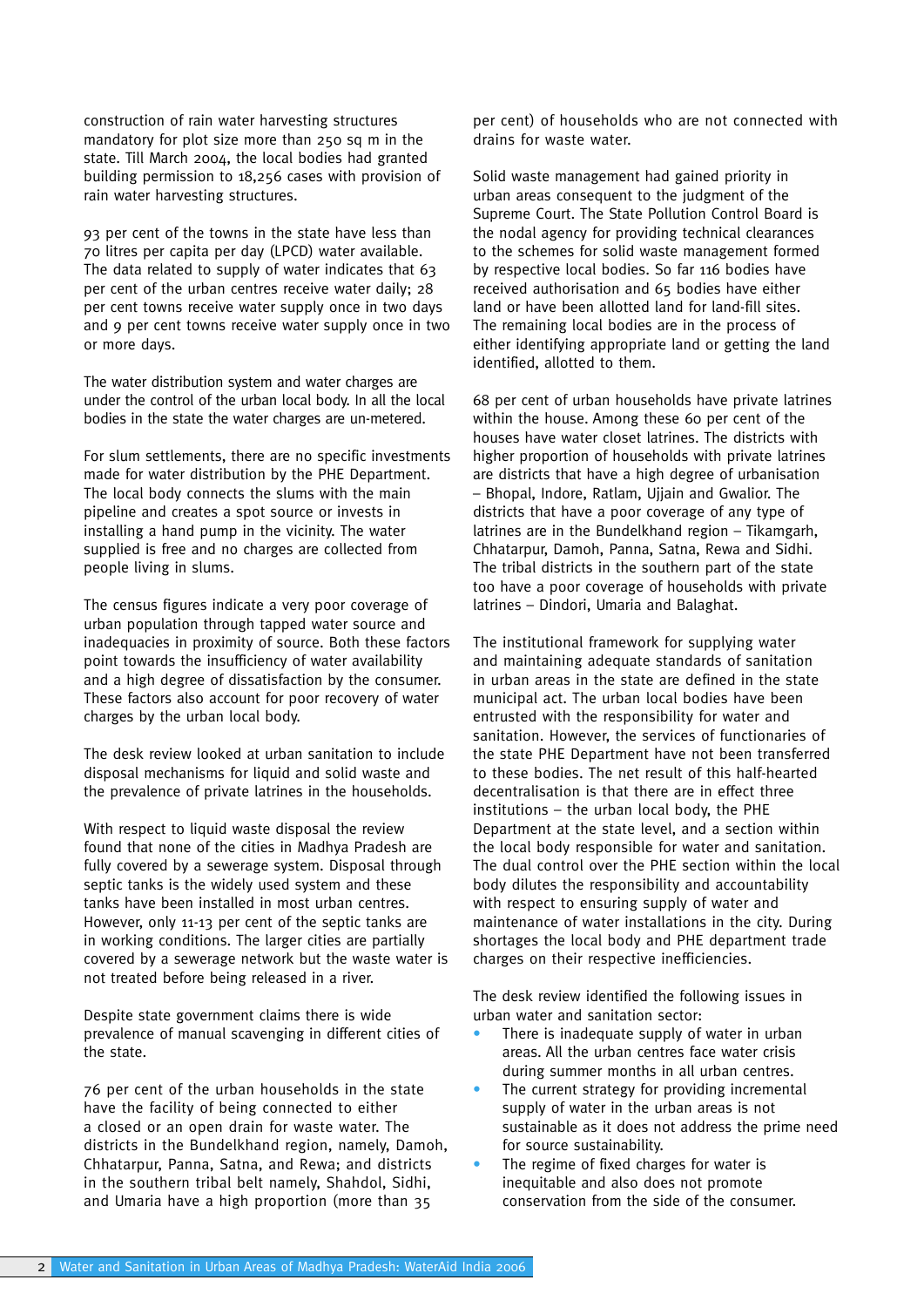- Need of urban poor not addressed.
- Lack of role clarity among different institutions responsible for water and sanitation in the state.
- Lack of institutional convergence in designing and implementation of water related schemes in urban areas.
- Untreated waste is released in surface water bodies due to absence of sewerage system in urban areas.
- Absence of system of segregating solid waste from the point of generation to safe disposal.
- Practice of manual scavenging still prevalent in the state despite claims to the contrary by the state government.

# **1.4 Field Study**

The findings of the desk review identified issues based on concerns expressed by institutions responsible for supplying services in water and sanitation. The

people's issues and their expectations from the service providers did not figure in the desk review. For example, given the state of water crisis in urban areas what is the coping mechanism of the residents did not form part of the desk review. The desk review could identify issues that are systemic in nature and emphasised the need for looking in to urban WATSAN as a separate sub-sector.

The field research that forms the basis of the current exercise was conceived of as a primary level study with a purposive sampling bias. It aims to initiate a detailed inquiry into issues that have been identified during the desk review. It also addresses concerns of communities and individuals in water and sanitation in urban areas. The primary user of the file study research will be WaterAid India and the regional office will use the results of the study to develop programme interventions in Madhya Pradesh.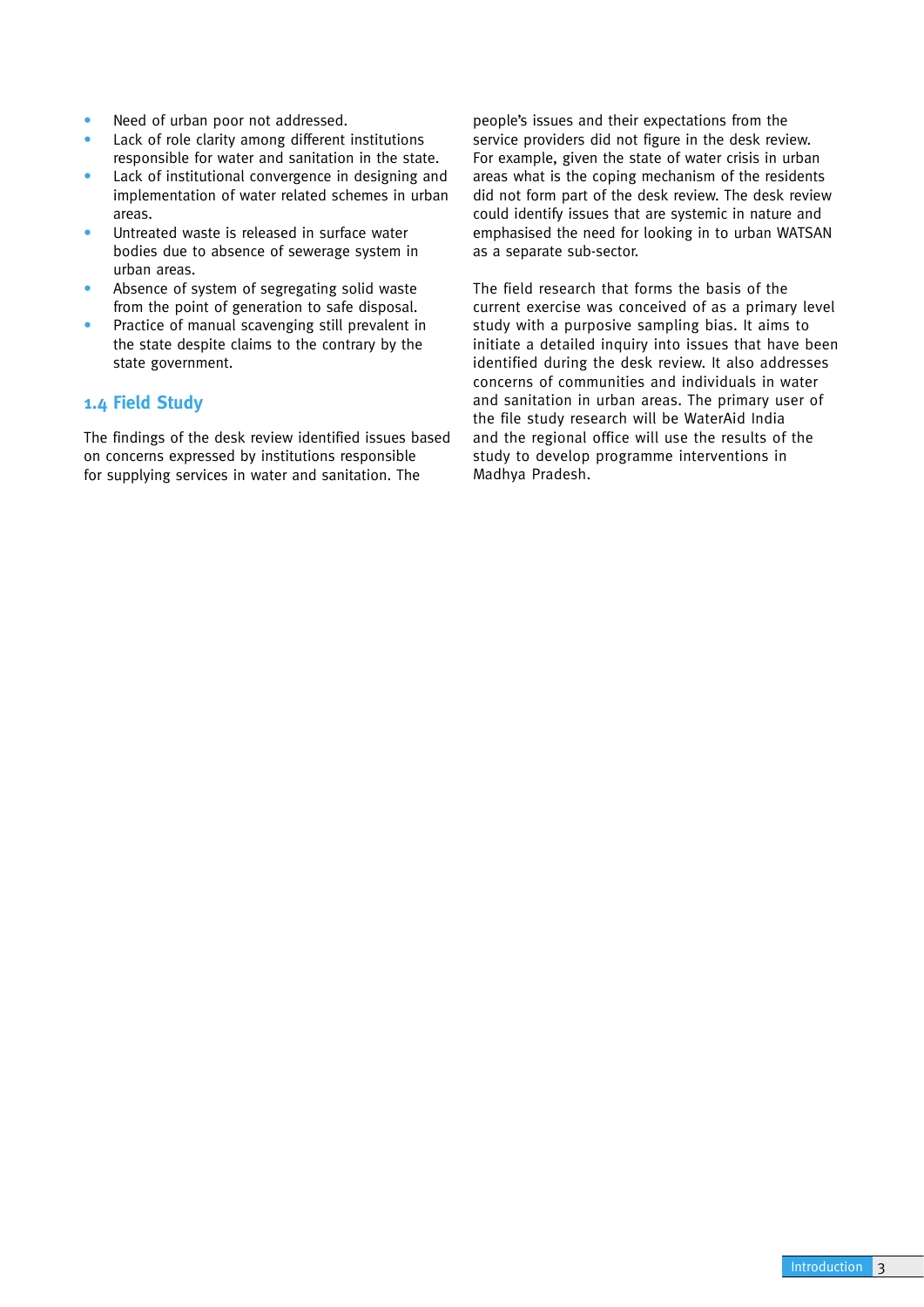# **Methodology**

# **2.1 Objectives of the Study**

The objectives of the present study were decided mutually in consultation with WaterAid India regional office. The study was conducted with the objective to:

- (i) identify and assess the state of demand for and supply of water in towns and the strategies adopted by urban local bodies, in fulfilling these demands;
- (ii) identify and assess the state of demand for and supply of water in the slum areas of the towns and the systems adopted by urban local bodies in fulfilling this demand for water;
- (iii) assess the measures undertaken by the community/government for ensuring source sustainability for drinking water;
- (iv) identify the systems used by the service providers and service receivers for ensuring the quality of water;
- (v) identify the hygiene and sanitation system (private/ community latrine, liquid waste disposal and solid waste management) of the town including the role of the local body and/or government department in operationalising the system;
- (vi) identify the systems of O&M, grievance handling on subjects of water and sanitation; and
- (vii) analyse the findings in the light of current policies and programmes of the government and non government agencies (if any).

The study is thus comprehensive in nature. It treats the issue of water from the point of view of source and the measures taken to ensure its sustainability, the demand and the supply system that have been established for water within the city. There is an inherent bias of the study in favour of the urban poor as it seeks to place special emphasis on whether the water requirements of the poor are being met as far as water and sanitation needs are concerned. The study takes the position where the urban consumer is treated as a client and his satisfaction in terms of availability, adequacy and quality of water forms the basis of inquiry to assess the ability of the urban local body to satisfy these needs. The term sanitation is used in the wider sense to include place for defecation, system for liquid and solid waste disposal in the city.

# **2.2 Research Question**

The main research question for the study will be:

**What is the state & status of water and sanitation in the urban areas selected for the study?** 

The term water includes water required for domestic consumption; and sanitation refers to disposal of human excreta, liquid waste and household solid waste. The term state has been used to reflect the present levels of demand and supply of water and sanitation in the household and the term status is used to make assessment of services in water and sanitation with respect to their adequacy and quality. The expression status has also been interpreted to take into account trends related to levels of and services for demand and supply at the village level.

The main research question has been broken down to include the following:

- (i) Demand for water (different types and purposes of demand; different sources of demand; quality of water demanded);
- (ii) Sources of water (where does the city gets it water from and what is the sustainability of this source, how is source related to demand and the water supply system);
- (iii) Accessibility of water (how does the household fulfill its water requirement especially for the people living in slums and colonies not yet handed over to municipal body);
- (iv) Adequacy of water (quantity of water available to the household and the seasonal variations in this availability);
- (v) Water Quality (notions of water quality and the ability of the people to deal with issues of quality of water supplied to them);
- (vi) Institutional Issues (the institutions ability to cater to the needs for demand and quality for water and sanitation for people in cities; emergence and role of water markets; ability of institutions to recover the cost of water supply and the preparedness of the client to pay for cost of water); and
- (vii) Sanitation (prevalence of open defecation in cities, scope for community latrines; system for liquid and solid waste disposal in residential areas; system of collection and disposal of domestic, industrial and commercial garbage; and state of environmental sanitation in the city).

# **2.3 Scope of Study**

The scope of the study is defined as follows:

- the theme that the study seeks to address is water and sanitation. Water including water demanded by different user groups in the city and sanitation including disposal of human excreta, liquid and solid waste disposal;
- the study area will be limited to the cities selected as per the sampling plan of the study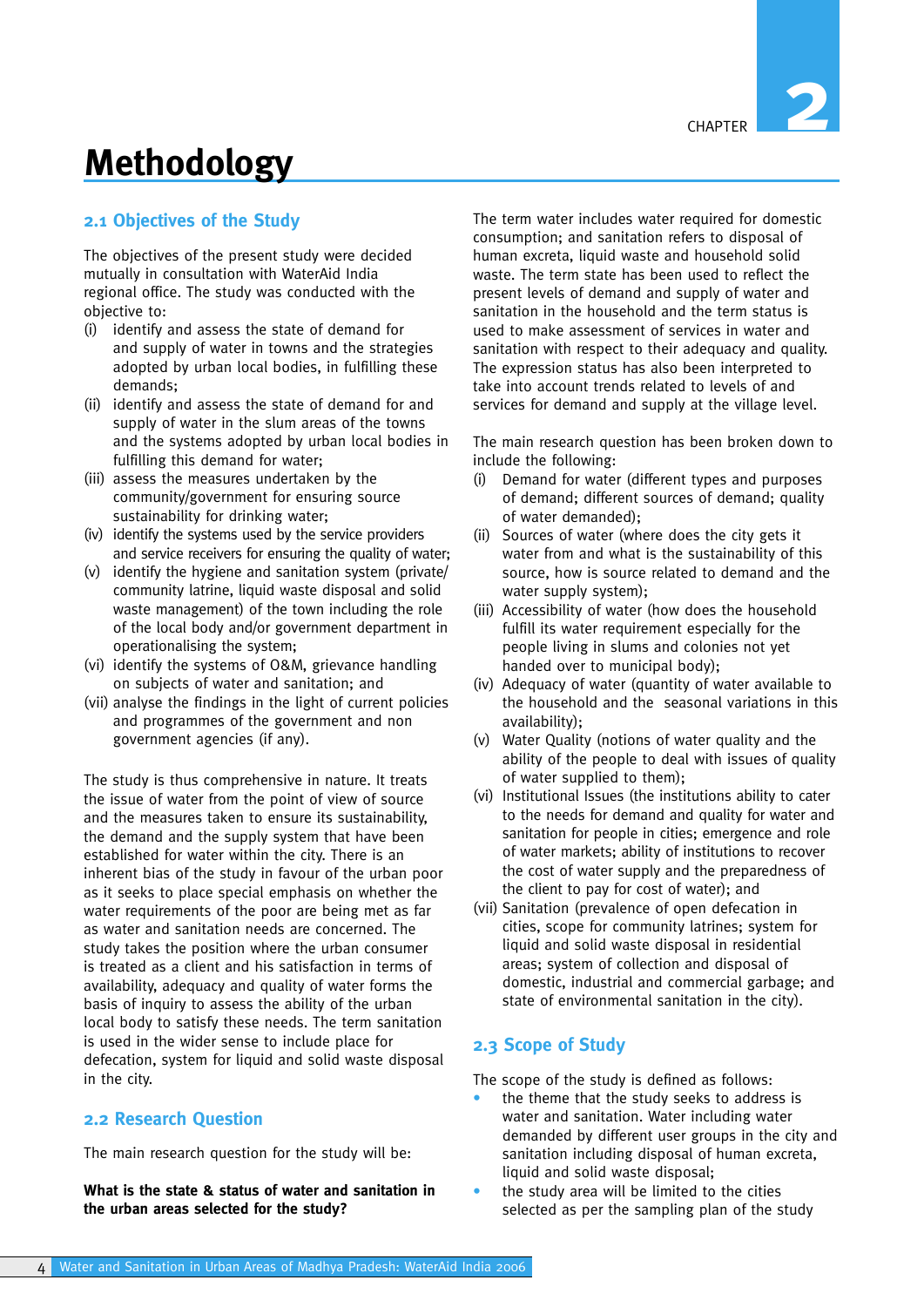| <b>District</b> | <b>Percentage Urban</b><br><b>Population</b> | <b>Nagar Panchayat</b> | <b>Municipal Council</b> | <b>Municipal Corporation</b> |
|-----------------|----------------------------------------------|------------------------|--------------------------|------------------------------|
| Bhopal          | 80.53                                        | 1                      | $\overline{\phantom{a}}$ | 1                            |
| Indore          | 71.57                                        | 9                      | $\overline{\phantom{a}}$ | 1                            |
| Gwalior         | 60.33                                        | 4                      | 1                        | 1                            |
| Jabalpur        | 57.51                                        | 6                      | $\overline{2}$           | 1                            |
| Ujjain          | 38.74                                        | $\overline{2}$         | 4                        | 1                            |
| Hoshangabad     | 30.95                                        | $\overline{2}$         | 4                        |                              |
| Ratlam          | 30.25                                        | 6                      | 1                        | 1                            |
| Sagar           | 29.25                                        | 4                      | 5                        | 1                            |
| Neemuch         | 27.88                                        | 7                      | $\mathbf{1}$             | $\overline{\phantom{a}}$     |
| Dewas           | 27.35                                        | 10                     | ٠                        | 1                            |
| East-Nimar      | 26.95                                        | 5                      | 1                        | 1                            |

#### Table 2.1: **Districts with Urban Population higher than the State Average**

- the assessment and the analysis will be guided by the needs of the primary audience of the study – WaterAid India regional office; and
- the study will generate primary level information through interviews and focus group discussions with identified groups and persons.

# **2.4 Sampling Plan**

The current study adopted a purposive sampling plan for the selection of urban areas in the state.

### **Step 1: Selection of District**

Madhya Pradesh has 26.4 per cent population living in urban areas. It was decided to take up districts where the proportion of urban population is more than the state average. This would ensure that the districts with large urban population would be selected for the study. Consequently a list of districts with per cent urban population higher than the state average and the type of urban local bodies is given in Table 2.1.

#### **(a) Short listing of Districts**

Urbanisation in MP has led to different class size of

towns. A district will have a town with more than 10 lakh population as well as a town with population less than 50 thousand. However the problems related to water and sanitation in the towns in the same district will vary considerably on account of its size. Thus it was decided to select those districts that have all the three types of urban local bodies within their area. This would facilitate the understanding of the systems and issues at each level of the Urban Local Body and the approach of the government towards it. To corroborate the findings it was necessary that the study is done in at least two districts. On this basis the following districts were short listed. (Table 2.2)

#### **(b) Selection of Districts**

Among the six districts short listed the selection of the two districts was as follows:

**Jabalpur district** was selected as it has the highest urban population and highest growth rate among the districts short listed. Jabalpur Corporation has a slum population of 10.05 per cent (Census 2001)

**Ujjain district** was selected as the second district for the study. The selection primarily had to make a

Table 2.2 **List of Districts with all the three types of Urban Local Bodies and the Urban Population in the District and its Growth Rate**

| <b>District</b> | <b>Nagar Panchayat</b> | <b>Municipal</b><br><b>Council</b> | <b>Municipal</b><br><b>Corporation</b> | <b>Urban Population</b><br>(in lakhs) | <b>Urban Growth Rate</b><br>$(1991 - 01)$ |
|-----------------|------------------------|------------------------------------|----------------------------------------|---------------------------------------|-------------------------------------------|
| Gwalior         | 4                      |                                    |                                        | 9.83                                  | 20.80%                                    |
| Jabalpur        | 6                      | $\overline{2}$                     |                                        | 12.46                                 | 23.54%                                    |
| Ujjain          | $\overline{2}$         | 4                                  |                                        | 6.62                                  | 21.15%                                    |
| Ratlam          | 6                      |                                    |                                        | 3.67                                  | 18.62%                                    |
| Sagar           | 4                      |                                    |                                        | 5.91                                  | 22.85%                                    |
| Khandwa         |                        |                                    |                                        | 4.60                                  | 16.78%                                    |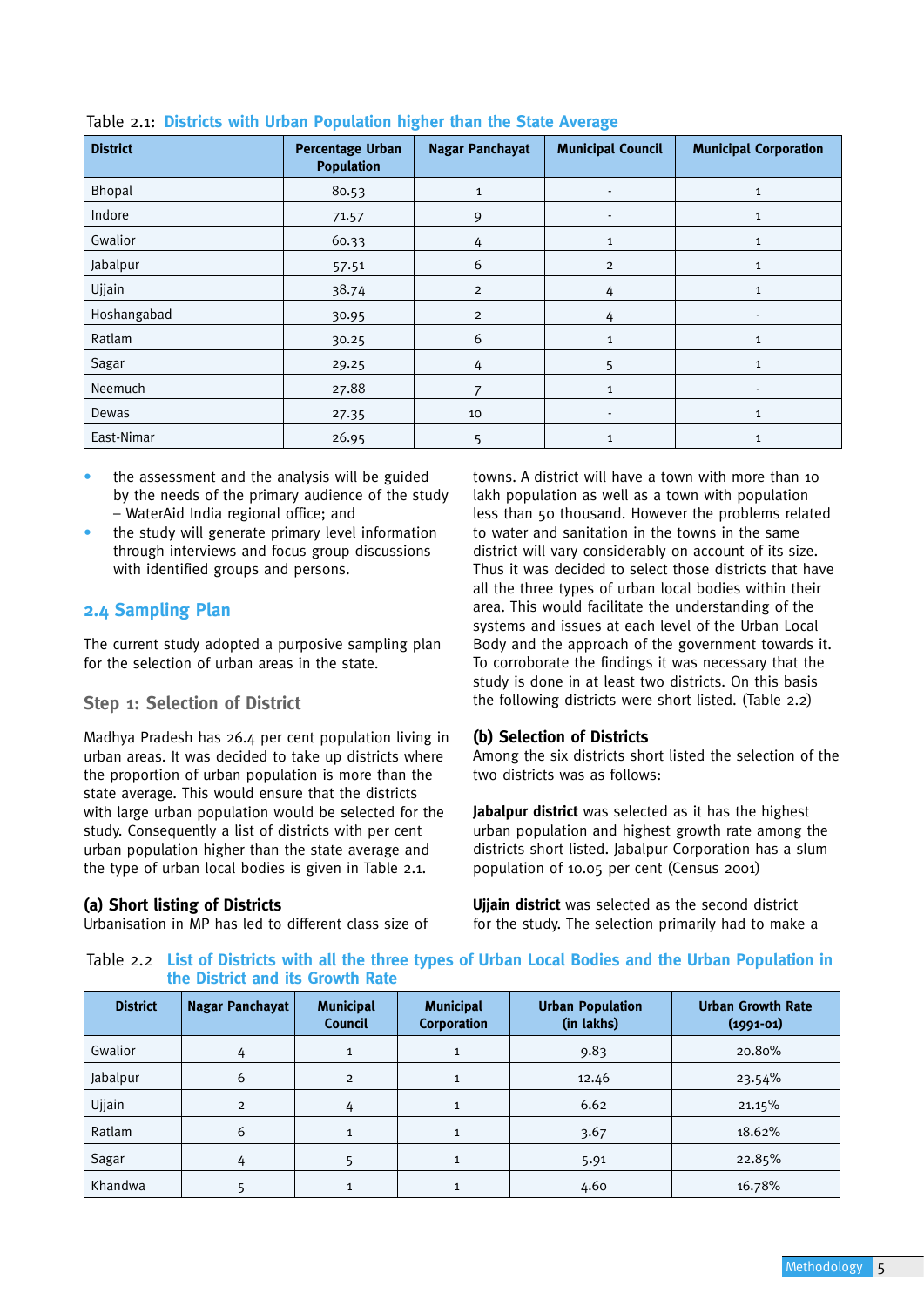choice between Gwalior and Ujjain. In case of former it had a higher urban population whereas in case of the latter it had a higher growth rate. Preference was given to growth rate as it also exemplifies the pressure on provision of services in water and sanitation to the citizens. Moreover with  $\Delta$  Municipal Councils and 2 Nagar Panchayats in Ujjain district as against 1 Municipal Council and 4 Nagar Panchayats in Gwalior, the former indicates a higher degree of urbanisation. Hence district Ujiain was preferred over Gwalior as the second district for the study.

### **Step 2: Selection of Cities**

The selection of specific urban local body to be covered in the district was conducted in consultation with Department of Urban Development, Government of Madhya Pradesh. The criterion used by the department was the level of urbanisation in the Nagar Panchayat and Municipal Councils in the selected districts. The discussions with the department led to the selection of the following cities for the study:

#### Table 2.3 **Cities selected after consultation with Urban Department in the Districts Selected for the Study**

| <b>District</b> | <b>Municipal</b><br><b>Corporation</b> | <b>Municipal</b><br><b>Council</b> | <b>Nagar</b><br>Panchayat |
|-----------------|----------------------------------------|------------------------------------|---------------------------|
| Ujjain          | Ujjain                                 | Badnagar                           | Tarana                    |
| Jabalpur        | Jabalpur                               | Panagar                            | Shahpura                  |

# **Step 3: Selection of Specific Areas for Specific Focus**

Bhopal and Indore are two million plus cities of the state. Indore Municipal Corporation has implemented innovative programmes like Slum Networking, Water Harvesting etc. Hence during discussions at the WAI Bhopal Office, it was decided to take up the study of these programmes undertaken up by the Indore Municipal

Corporation.

The city of Bhopal was selected as it would represent the problems faced by large cities in the provision of water and sanitation services.

Thus, the following have been selected for the Phase III study:

#### Table 2.4 **List of Cities Selected for the Study**

|                          | Municipal Corporation   Bhopal, Jabalpur, Ujjain and Indore |
|--------------------------|-------------------------------------------------------------|
| <b>Municipal Council</b> | Badnagar and Panagar                                        |
| Nagar Panchayat          | Tarana and Shahpura                                         |

### **Step 4: Sampling within the City**

**Geographical:** A map of the city was collected from the urban local body to (a) define the city limit and (b) to select the area for the field study. The latter was accomplished by selecting all the four geographical corners of the city as well as the central portion. The central portion of the city was defined as the original city settlement so that the 'old city' also gets covered during the survey.

The area that was selected through the above process was intensively studied in terms of all the users of water – residential (high, middle, low and slum settlements), commercial, and institutional groups. The elected representatives of the wards that were selected for the study were interviewed.

**Problem and Good Area:** The Urban Local Body was consulted to identify the areas within the city that are problem or good areas with respect to (a) water and (b) sanitation. If the suggested areas were not included in the sample drawn through geographical coverage then they were included as part of the sample.

**Industrial:** The study did not cover the small industrial units that are spread within the city. It relied on the demarcated industrial areas in the city selected for the survey.

**Urban Villages:** In case of Municipal Corporations, villages that have come within municipal limits have been selected for the study. This category has been classified as urban village in the present study.

For example at Jabalpur the following areas were selected for the study. (Table 2.5)

# **2.5 Method of Data Collection**

#### **2.5.1 Sources of Information**

The study collected information from the respondents that either belonged to a government agency or were non governmental persons.

#### **Primary Source – Non Government**

The sources of information were grouped in terms of major users of water in the city. This led to the following major groups:

- (a) **Domestic Users:** This group included the residents of residential colonies (including slum settlements), the office bearers of residential societies, colonisers and real estate developers, and NGO representatives in the area.
- (b) **Institutional Users:** This group included educational institutions (schools and colleges), hostels, hotels and hospitals.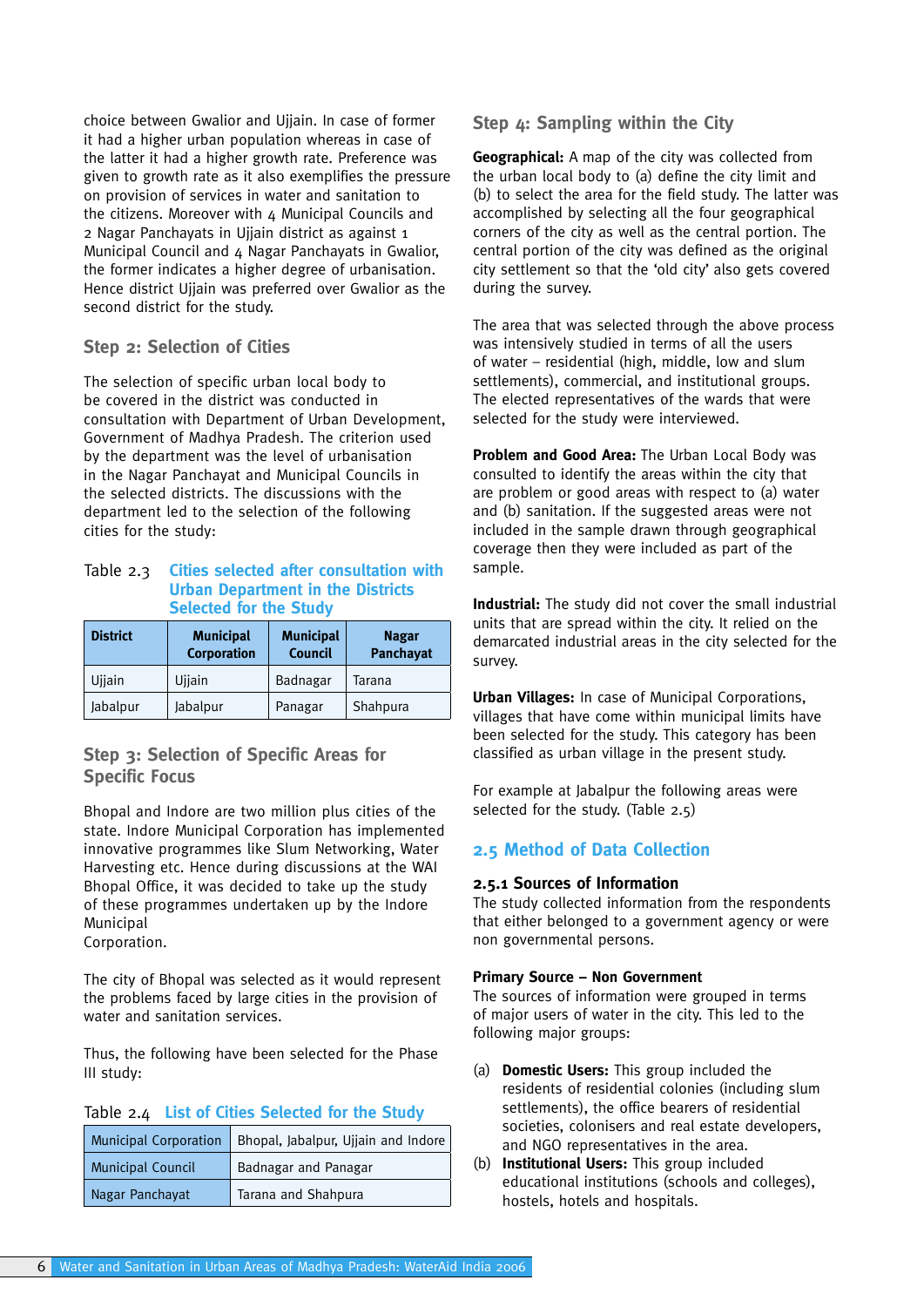|  | Table 2.5 Selection of Study Area for Jabalpur City |  |  |  |  |  |  |
|--|-----------------------------------------------------|--|--|--|--|--|--|
|--|-----------------------------------------------------|--|--|--|--|--|--|

| <b>Ward</b>                                    | <b>Residential</b>                                                                                                                                                                                                                                                                                                           | <b>Commercial</b>                                           | <b>Institutional</b>                                                                                                 |
|------------------------------------------------|------------------------------------------------------------------------------------------------------------------------------------------------------------------------------------------------------------------------------------------------------------------------------------------------------------------------------|-------------------------------------------------------------|----------------------------------------------------------------------------------------------------------------------|
| Deen Dayal<br>(23)                             | Deendayal Slum<br>$\bullet$<br>Sanchar Nagar Slum<br>Behind Bhola Nagar Slum<br>$\bullet$<br>Chandal Bhata<br>$\bullet$<br>(Transport Nagar)<br>Sai Colony (HB)<br>Krishna Nagar (PB)<br>Green City (PB)<br>Manmohan Nagar (MC)<br>$\bullet$<br>ITI Colony (GC)<br>PNB Colony (GC)<br>Tri Murti Nagar (PB)<br>Mado Taal (OC) | Naya Bazaar<br>$\bullet$<br>George Town Market<br>$\bullet$ | Anjuman Islamia<br>Mayur Hotel<br>Mahakaushal College<br><b>Bus Stand</b><br>$\bullet$                               |
| Garha (49)<br>(Fluoride)                       | <b>Bank Colony</b><br>$\bullet$<br>Koshta Mohalla (OC)<br>$\bullet$<br>Jhariya Mohalla<br>$\bullet$<br>Garha Bauli (OC)<br>$\bullet$<br>Garha Bazaar (OC)                                                                                                                                                                    | Garha Bazaar<br>$\bullet$                                   |                                                                                                                      |
| Tripuri (57)<br>(Fluoride)                     | Jain Temple Mohalla<br>$\bullet$<br>Devlal Pahari Colony<br>$\bullet$<br>Tripuri Basti<br>$\bullet$                                                                                                                                                                                                                          | Tripuri Bazaar                                              | <b>Medical College</b>                                                                                               |
| Cherital (12)                                  | Vijay Nagar (PB)<br>$\bullet$<br>Shri Vihaar (PB)<br>$\bullet$<br>Survey of India Colony (GC)<br>Kanchan Vihaar (PB)<br>Rajiv Nagar Slum<br>90 Quarters (GC)<br>Privident Colony<br>$\bullet$<br>State Bank Colony (GC)<br>JDA Colony (MC)                                                                                   | Cheri taal market<br>$\bullet$                              | Cheri taal Campus<br>(school and hospital)<br>Hotel in front of Cheri<br>taal Campus<br>Arhant Hostel<br>Surya Hotel |
| Gwari Ghat (59)                                | Avadh Puri Colony (PB)<br>Purani Basti<br>Bhim Nagar (AB)<br>$\bullet$<br>Poli Pathar (AB)<br>$\bullet$                                                                                                                                                                                                                      | Gwari Ghat (market,<br>ashram and hotel)                    | <b>Bus Stand</b>                                                                                                     |
| Rani Laxmi Bai (60)<br>(Urban Village)         | Temar village (6 mohallas) (Ayodhya Basti)<br>Bita village (10 mohallas) (Ayodhya Basti)                                                                                                                                                                                                                                     |                                                             |                                                                                                                      |
| Rajiv Gandhi ward<br>(24)<br>(Poor Sanitation) | Muslim Mohalla (slum)<br>$\bullet$<br>Ganj Badhaiyya mohalla (slum)                                                                                                                                                                                                                                                          | Shiv Mandir                                                 |                                                                                                                      |
| Adhar Taal (40)                                | Ekta Colony (ex govt)<br>$\bullet$<br>Gayatri Colony (Harijan)<br>Gujrati Mohalla (old residents)<br>Jai Prakash Colony                                                                                                                                                                                                      | Ashirwad market<br>$\bullet$                                | Shivalaya Lodge<br>Satyam Shivam<br>Restaurant                                                                       |
| <b>Industrial Area</b>                         | Rijhai Industrial Area<br>$\bullet$<br>Ranjhi Area Colonies                                                                                                                                                                                                                                                                  | Tea stalls, hawkers                                         | Sakshi Bhojnalaya<br>Pal Restaurant<br>Sonali Sweets                                                                 |
| Hotels                                         | Rishi Regency<br>$\bullet$                                                                                                                                                                                                                                                                                                   |                                                             |                                                                                                                      |
| Railway Station                                | Jabalpur Railway Station<br>$\bullet$                                                                                                                                                                                                                                                                                        |                                                             |                                                                                                                      |

Note: The figures in bracket in column one are the ward numbers; PB= Private Builder; HB= Housing Board Colony; GC= Government Colony; MC= Municipal Corporation Colony; OC= Old City; AB= Ayodhya Basti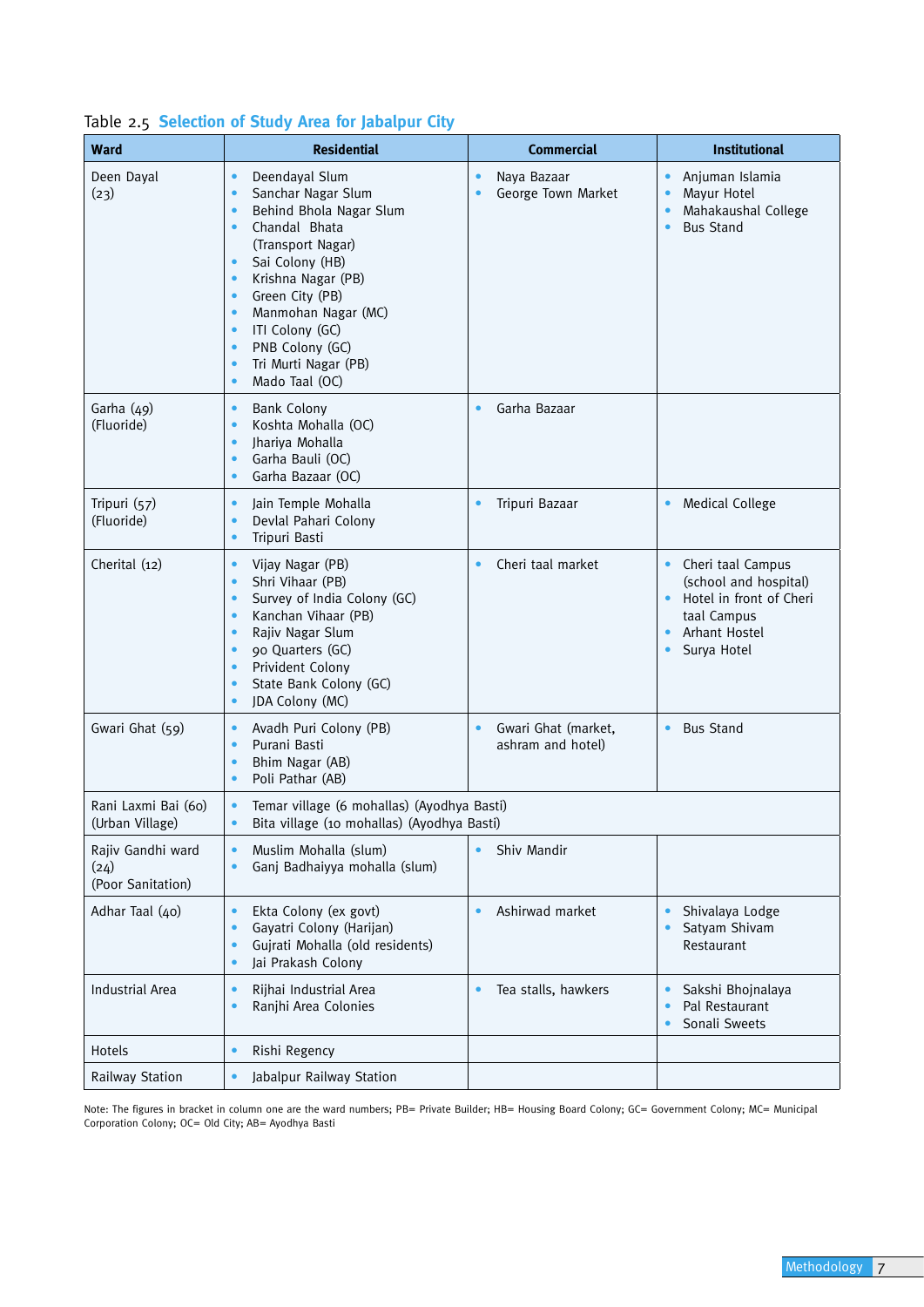- (c) **Commercial Users:** The main markets of the city, the traders association, bus stand and railway station.
- (d) **Industry:** Industrial areas, industrial units, service providers of the industry constituted this group.

#### **Primary Source – Government**

The persons in government that were interviewed belonged to the following departments/agencies:

- (a) Urban Local Body (Elected Representatives)
- (b) Members of Mohalla samiti/ Ward samiti
- (c) Personnel in PHE department at the ULB
- (d) Personnel in PHE department at the district level
- (e) Personnel in Health department at the ULB
- (f) Representatives of Development Authorities and Housing Board
- (g) ULB officials at the zonal and ward office
- (h) Retired PHE officials

#### **Secondary Sources**

- (i) Documents of ULB's
- (ii) Relevant government reports and documents
- (iii) Study reports and other similar documents

#### **2.5.2 Tools for Data Collection (a) Individual Interviews**

Interview schedules for the each of the groups identified above were developed to collect information. The following schedules were developed:

| Hostels, Schools, Colleges,      |
|----------------------------------|
|                                  |
| Shopkeepers and Members of       |
|                                  |
| Owner of the industry and        |
| office bearers of the Industrial |
|                                  |
|                                  |

(v) Councillors: Elected representatives of the local body (vi) Urban Local Body: Commissioner, PHE department, Zonal Office, Ward Office, DUDA representative

#### **(b) Focus Group Discussions**

Focus group discussions were held with residents of the colony and the slum settlement as well as with shopkeepers in the market.

#### **(c) Observation**

Semi-structured observation was carried out in all the areas that were selected for the study.

#### **(d) Social Mapping**

Colonies and markets were mapped to assess the spread of the area and location of water sources and community toilets.

#### **(e) Historical Information**

The history of the city was taken in discussion with older residents in all the cities selected for the study.

### **2.6 Training of Research Associates**

Training of Research Associates for Bhopal, Jabalpur and Ujjain districts was conducted over two days. The training involved briefing the team about the institutional set up in urban areas, the issues related to water and sanitation in urban areas.

The second stage of training involved getting the team familiar with the schedules and their ability to undertake the survey. A gradual introduction to the schedules and their conduct in the field was undertaken followed by debriefing sessions to make the team competent to conduct individual interviews and focus group discussions.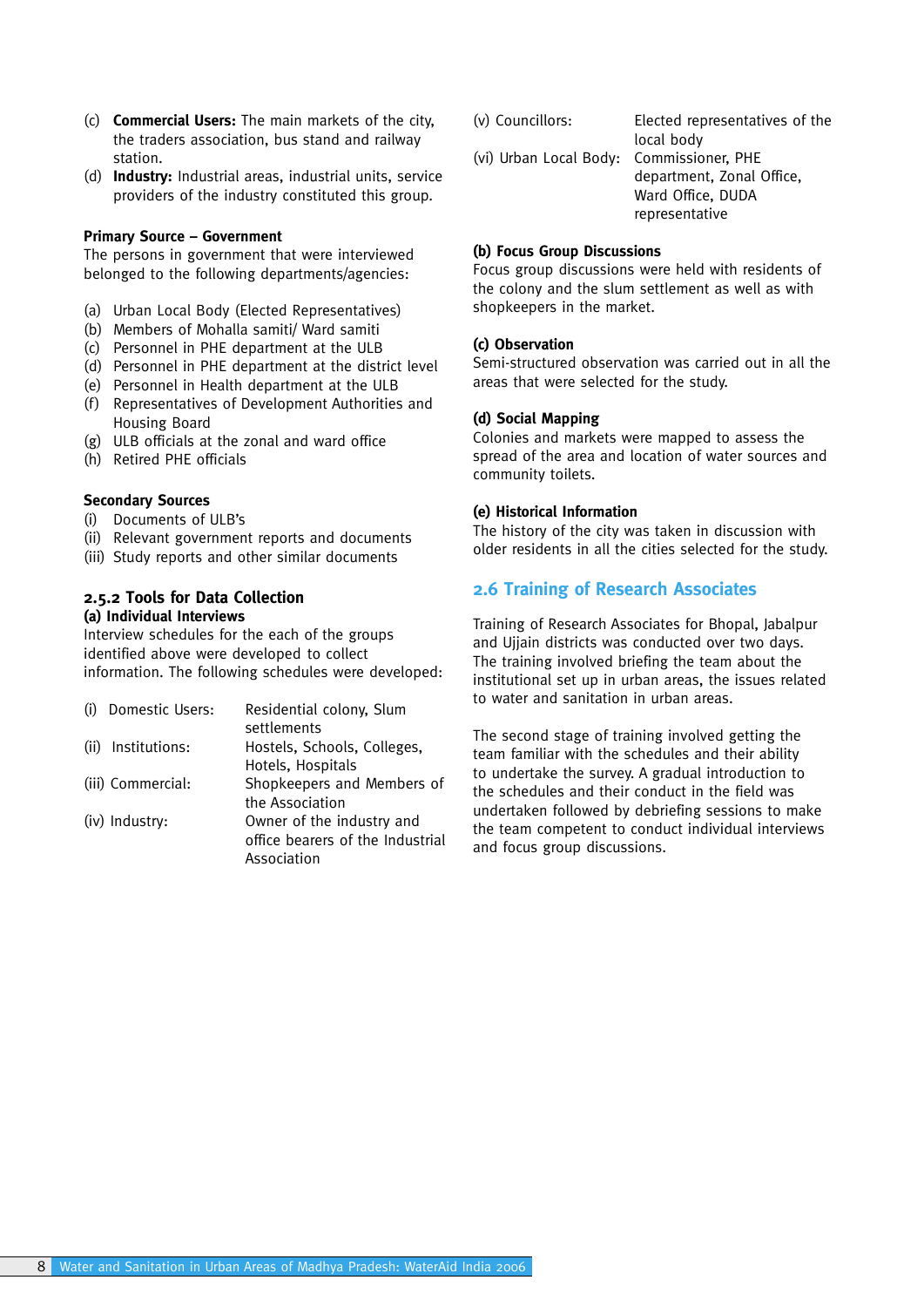CHAPTER

**3**

# **Profile of Cities Selected for the Study**

## **3.1 Demography**

The demographic information of the cities selected for the study is given in Table 3.1. The table indicates that Bhopal has already achieved the status of million plus city and Jabalpur is fast achieving that distinction. These two cities also have a high growth rate and there is likelihood of their population increasing further in the next decade. Ujjain on the other hand has yet to cross the 5 lakh mark and has a low decadal growth rate.

As a region it is Jabalpur district that is revealing trends in higher urban growth rate than that of Ujjain. The smaller cities of Shahpura and Panagar in the district have a higher growth rate than the cities of Ujjain district.

The slum population of the Census pertains to cities with more than 50 thousand population. As a result the slum population of only Municipal Corporations is available. Among the corporations Bhopal indicates a low proportion of population living in slums as against Ujjain and Jabalpur that have more than one-fourth of their population living in slums.

# **3.2 Brief History**

**Bhopal:** Bhopal was founded by the Parmara King Bhoj (1000–1055), who had his capital at Dhar. The city was originally known as Bhojpal after him. Bhoj is said to have constructed the Upper Lake of Bhopal.

The state of Bhopal was established in 1724 by the Afghan Sardar Dost Mohammed Khan, who was a commander in the Mughal army posted at Mangalgarh

(which now lies to the north of modern Bhopal). After the death of the last Gond queen, Dost Mohammed Khan seized the little Gond Kingdom and established his capital 10 km away from modern Bhopal, at Jagdishpur (called Islamnagar). He built a small fort and some palaces at Islamnagar and later built a bigger fort situated on the northern bank of the Upper Lake. He named this new fort as Fatehgarh. Later the capital was shifted to the current city of Bhopal. Since then the city of Bhopal has grown with Upper Lake as its centre of gravity.

Bhopal was able to retain its independence during the expanding phase of Marathas and later became a princely state under the British rule as part of Central India Agency. It was administered by an agent of the British Governor-General of India.

"Majlis-e-Intezamia" was the name of the first municipal body, which came into being in 1907 in the erstwhile Bhopal estate. The first city survey was conducted in 1916 after the enactment of Municipal Act. The Municipal Board was constituted for the first time in 1952. Later on, the status of Municipal Board was upgraded to Municipal Council. In 1983, Bhopal Municipal Council got the status of Municipal Corporation, with total 56 wards (now 69). Upto 1956 the area under Bhopal municipal limit was very small, but after that a few more surrounding villages were added to it. The total area under Bhopal municipal limit reached 71.23 sq kms by 1975. At present the total area under Bhopal Municipal Corporation is 285 sq kms.

**Jabalpur:** Jabalpur was part of the Gond kingdom until it fell to Maratha rule in 1780. To commemorate their

| $\frac{1}{2}$ |                                                 |                                                             |                     |                                      |                       |                                     |
|---------------|-------------------------------------------------|-------------------------------------------------------------|---------------------|--------------------------------------|-----------------------|-------------------------------------|
| <b>City</b>   | <b>Total</b><br><b>Population</b><br>$(2001)^*$ | <b>Per cent Decadal</b><br><b>Growth</b><br>$(1991 - 01)^*$ | <b>No. of Wards</b> | <b>Population Per</b><br><b>Ward</b> | Gandi Basti#<br>(No.) | <b>Per cent Slum</b><br>Population* |
| Bhopal        | 14,33,875                                       | 34.92                                                       | 69                  | 20780                                | 209                   | 8.81                                |
| Jabalpur      | 9,51,469                                        | 28.24                                                       | 60                  | 15857                                | 117                   | 28.95                               |
| Ujjain        | 4,30,427                                        | 18.68                                                       | 54                  | 7970                                 | 113                   | 28.15                               |
| Badnagar      | 34,065                                          | 7.97                                                        | 18                  | 1892                                 | 61                    | <b>NE</b>                           |
| Panagar       | 25,143                                          | 17.16                                                       | 15                  | 1676                                 | <b>NA</b>             | <b>NE</b>                           |
| Tarana        | 25,000                                          | 8.28                                                        | 15                  | 1666                                 | <b>NA</b>             | <b>NE</b>                           |
| Shahpura      | 11,961                                          | 20.71                                                       | 15                  | 797                                  | <b>NA</b>             | <b>NE</b>                           |

### Table 3.1 **Demographic Profile of Cities Selected for the Survey**

\* Source= Census 2001; # Source= Urban Local Body; NA = Not Available; NE = Not Enumerated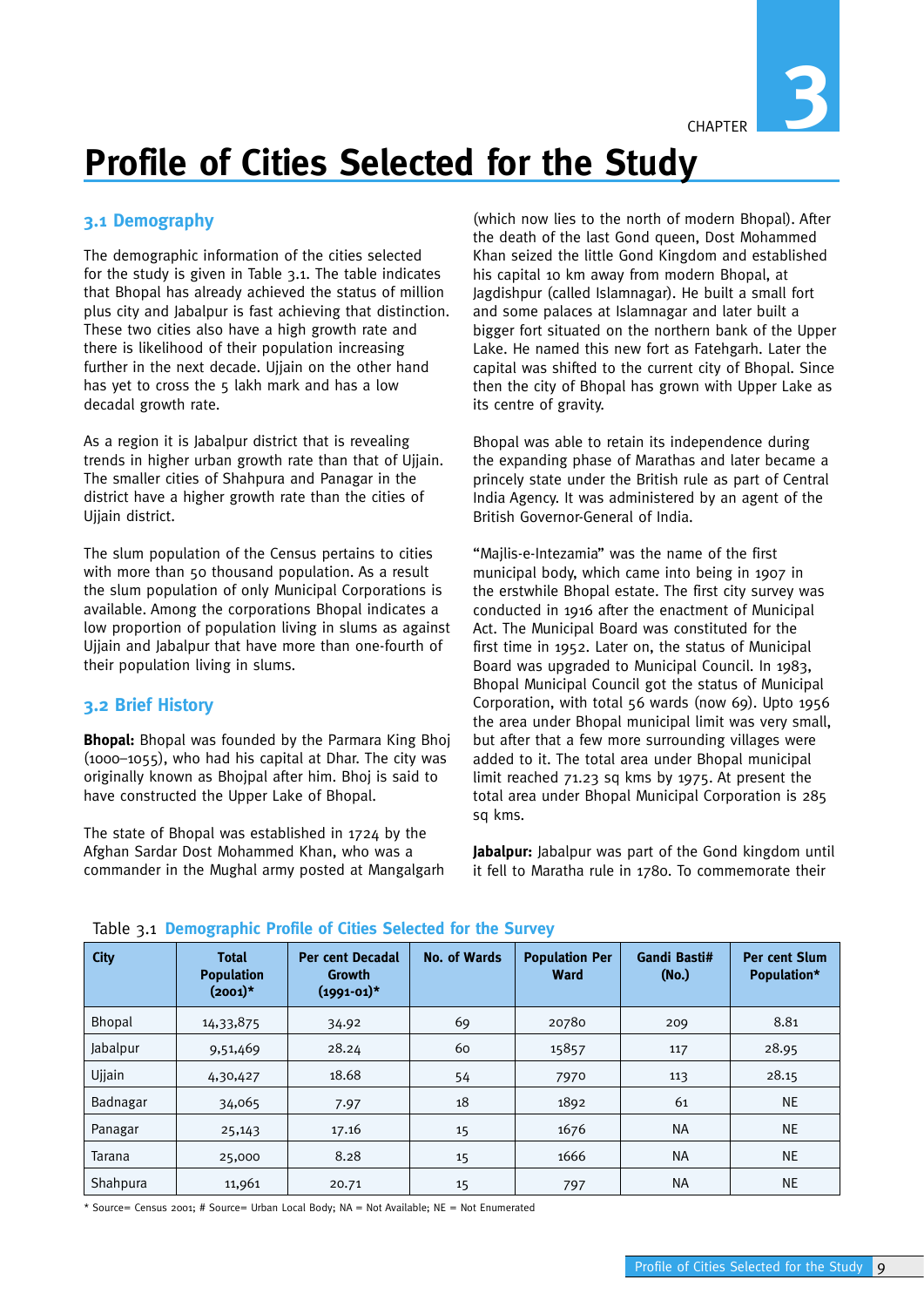rule the Gond rulers used to get a pond constructed in their name, for example Rani Tal (by Rani Durgawati), Sangram Sagar (by Sangram Shah), Cheri Tal (by maid of Durgawati) etc. At the time of independence 52 such ponds were reported in and around the present city of Jabalpur. At present however only 13 such ponds are active.

Jabalpur came under British rule in 1817 with the collapse of Maratha administration. The British established a cantonment over an area of 445 acres that was later increased to 524 acres with the addition of second regiment in 1831 and shifting of the capital of CP and Berar from Sagar to Jabalpur in 1861. The administration of the town was the responsibility of a provisional government that was headed by a Maratha in 1818. The town faced Bundela revolt in 1842 and later in the Sepoy mutiny 1857. In 1863 Royal Commission suggested measures for health, sanitation, civic amenities and improvements in educational facilities. The Municipal Body of Jabalpur was established in 1864 and the Lucknow Municipal Committee Act was brought into force. Later the Punjab Municipal Committee Act was brought into force in the city. As the concept and mechanisms for local self government evolved during the British rule different acts were applied and continued to be in force till India gained its independence. The Jabalpur Municipal Corporation came into existence in June 1950.

**Ujjain:** The early history of Ujjain is lost in the midst of antiquity. As early as the time of the Aryan settlers, Ujjain seems to have acquired importance. By the 6th century B.C. Avanti with its capital at Ujjaini, is mentioned in Buddhist literature as one of the four great powers along with Vatsa, Kosala and Magadha.

Ujjain lay on the main trade route between North India and Deccan going from Mathura via Ujjain to Mahismati (Maheshwar) on the Narmada, and on to Paithan on the Godavari. An account of an unknown Greek merchant who made a voyage to India in the second half of the first century AD talks of a city called Ozene to the east of Barygaza (Broach) which fed commodities of trade like onyx, porcelain, fine muslin and quantities of ordinary cottons, spikenard etc to this important port and to other parts of India.

During the 9th to 12th centuries, the Paramaras were identified with Ujjain. The last Paramara ruler was captured alive by the Sultans of Mandu, and Ujjain

passed into the hands of the Muslims. The tide of destruction triggered by Iltutmish's invasion was first stemmed by Baz Bahadur of Mandu and later by Akbar. Maharaja Sawai Jai Singh was made the Governor of Malwa, a great scholar of astronomy who had the observatory at Ujiain reconstructed and built several temples.

At the beginning of the 17th century, Ujjain and Malwa went through another period of siege and invasion at the hands of the Marathas, who gradually captured the entire region. Ujjain finally passed into the hands of the Scindias in 1750 and until 1810, when Daulat Rao Scindia founded his new capital at Gwalior, it was the chief town of his dominions. The shifting of the capital led to a decline in the commercial importance of Ujjain. A considerable volume of trade mainly with Bombay existed in cotton, grain and opium during the British Indian period.

There is much to demonstrate that in the perspective of India's long history, Ujjain enjoyed great importance in the battle for the empire and the constant struggle for supremacy. Political importance was compounded by the economic factor of Ujjain being situated on the main artery of trade between the North, the South and the West.

## **3.3 Master Plan**

**Bhopal:** The Master Plan for Bhopal was approved in August 1975 and the Bhopal Development Authority was designated as the implementing agency for the Plan. The Plan was in operation till 1991 and since then it has been reviewed and approved in 1995 and was in force till 2005.

**Jabalpur:** The first Master Plan for Jabalpur was approved in October 1977 and was in operation till 1991. This Master Plan for the city was reviewed and has been approved in 1998 was operational till 2005. The Jabalpur Development Authority has been designated as the implementing agency of the Master Plan by the state government.

**Ujjain:** Ujjain's Master Plan was approved in October 1975 and was in force till 1991. At present the Master Plan in under review.

The Master Plans for the remaining selected cities, namely Badnagar and Tarana in Ujjain district and Panagar and Shahpura in Jabalpur district have not been prepared so far.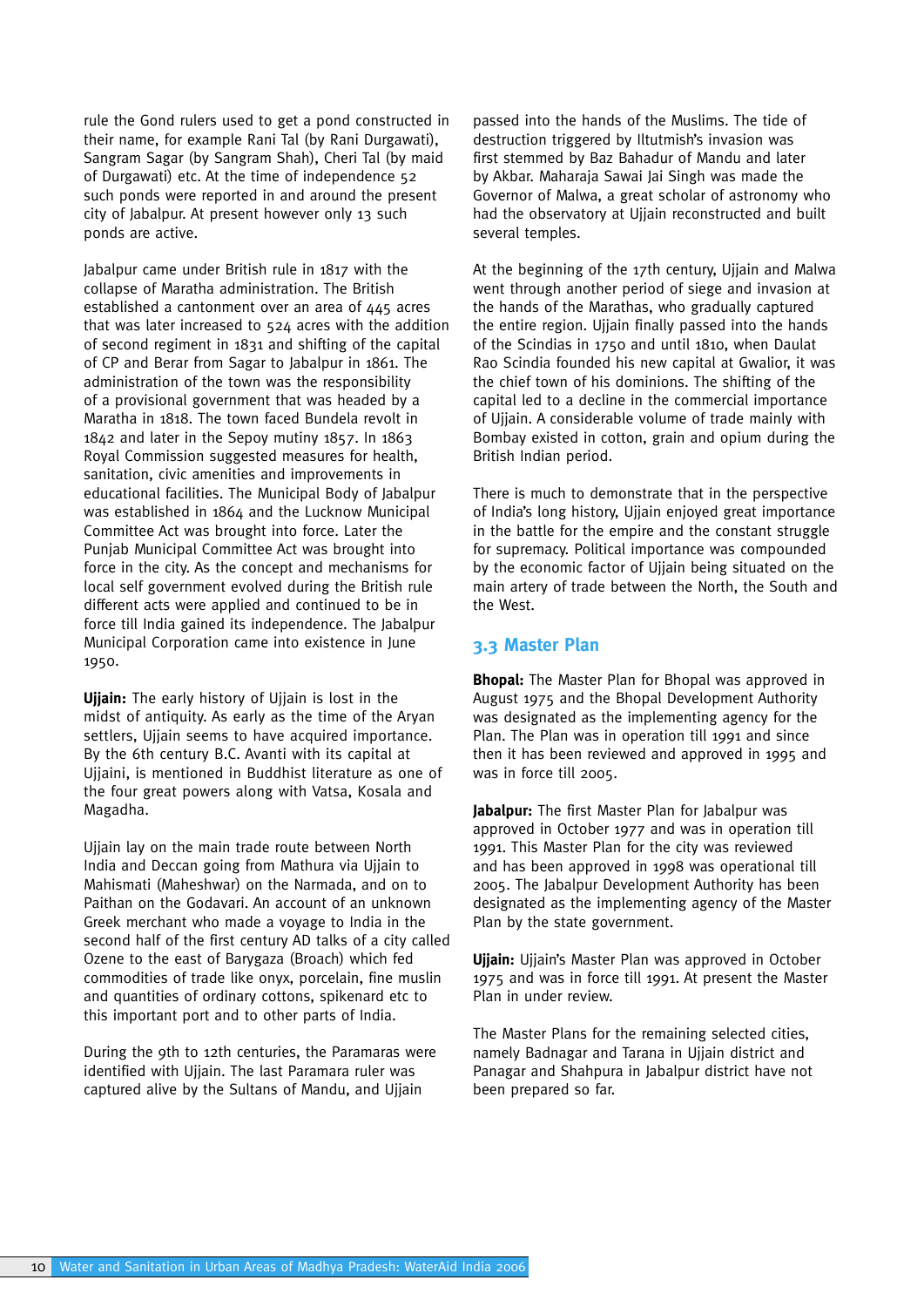# **Water**

# **4.1 Water Source**

The issue of water source for the city covered by the study includes:

- the water source used by the municipal body to provide water to the households for domestic use, commercial and industrial use; and
- the water source that each user of water develops for itself as a private source of water.

# **Municipal Body**

The historical water sources for the city and the current sources of water used by the municipal body are given in Table 4.1.

The cities historically have been dependent on surface water either through rivers or through storage of surface water through ponds.

#### Table 4.1 **Sources of Water in Cities Selected for the Study**

| <b>City</b>            | <b>Historical</b><br><b>Sources of Water</b>                                       | <b>Sources of Water</b><br>currently used by                                                   |
|------------------------|------------------------------------------------------------------------------------|------------------------------------------------------------------------------------------------|
|                        | for the city                                                                       | <b>Municipal Body</b>                                                                          |
| Bhopal                 | Upper Lake<br>Dugwells                                                             | Upper Lake<br>Kolar Dam<br>Tubewell<br>Handpump                                                |
| Ujjain                 | Kshipra River<br>Dugwells                                                          | Gambhir Dam<br>Undasa Dam<br>Sahebkhedi Dam<br>Tubewell<br>Handpump                            |
| Jabalpur               | Local Ponds<br><b>Dugwells</b>                                                     | Pariyat (and Phagua) Tank<br>Narmada River<br>Khandari (and Gaur) Tank<br>Tubewell<br>Handpump |
| Badnagar<br>(Ujjain)   | Chamla River<br>Dugwells                                                           | Dam<br>Tubewell<br>Handpump                                                                    |
| Panagar<br>(Jabalpur)  | Local Ponds<br>Dugwells                                                            | Tubewell<br>Handpump                                                                           |
| Tarana<br>(Ujjain)     | Kali Sindh river<br>Pond built by<br><b>Hollkars</b><br>Seasonal river<br>Dugwells | Dam<br>Tubewell<br>Handpump                                                                    |
| Shahpura<br>(Jabalpur) | Local Ponds<br>Dugwells                                                            | Tubewell<br>Handpump                                                                           |

**Jabalpur:** Different rulers constructed ponds at different places within their kingdom to commemorate their regime. As a result, the human settlements in the region had been dependent on water from ponds to fulfill their different water requirements. As the settlements grew in size additional ponds were constructed to fulfill incremental needs of water for these habitations. The trend at present in the region is to exploit more of ground water source – in case of big as well as smaller cities. The erstwhile ponds are now getting land-filled and their land use is gradually changing to commercial or residential purpose. For example, there were 52 ponds in and around Jabalpur city. At present only 13 are active and another 13 are in the process of getting dry. The remaining have already been filled and different construction activity has been undertaken on the area (colony, stadium, market etc). Similar situation was also observed at Panagar and Shahpura cities in the district. On inquiring it was found out that the reason lies in the haphazard way in which the law relating to transfer of ponds to the state was implemented. As the Mahakaushal region was merged in the state of Madhya Pradesh, the water bodies were to be transferred to the state. The owners were to be compensated for the transfer of the resource. However, due to corruption and inadequacies in compensation the water bodies remained in the private domain and as the shortage of land occurred the land prices shot up and the owners of the water bodies realised that it would pay them more to change the land use and consequently resorted to measures that led to the drying up of the water bodies in the region.

**Ujjain:** Ujjain city had always been drawing its water from Kshipra river and till recent past (1984) the city's water requirements were entirely met by the river. The main tributary of Kshipra is river Khan that flows from Indore. The pollution level in Khan river increased with increase in population and industrial activity in Indore. This adversely affected the quality of water of Kshipra. In early 80s the decision was taken to shift the water source for Ujjain from Kshipra to Gambhir dam. Secondly, the water requirement of one of the industries Shri Synthetics at Ujjain was met from river Undasa. The same source was used to supply water to a portion of the city that has been connected to the pipeline from Undasa.

The other cities in Ujjain district, Badnagar and Tarana, used to fulfill their water requirements from the river near which the settlements grew. Over a period the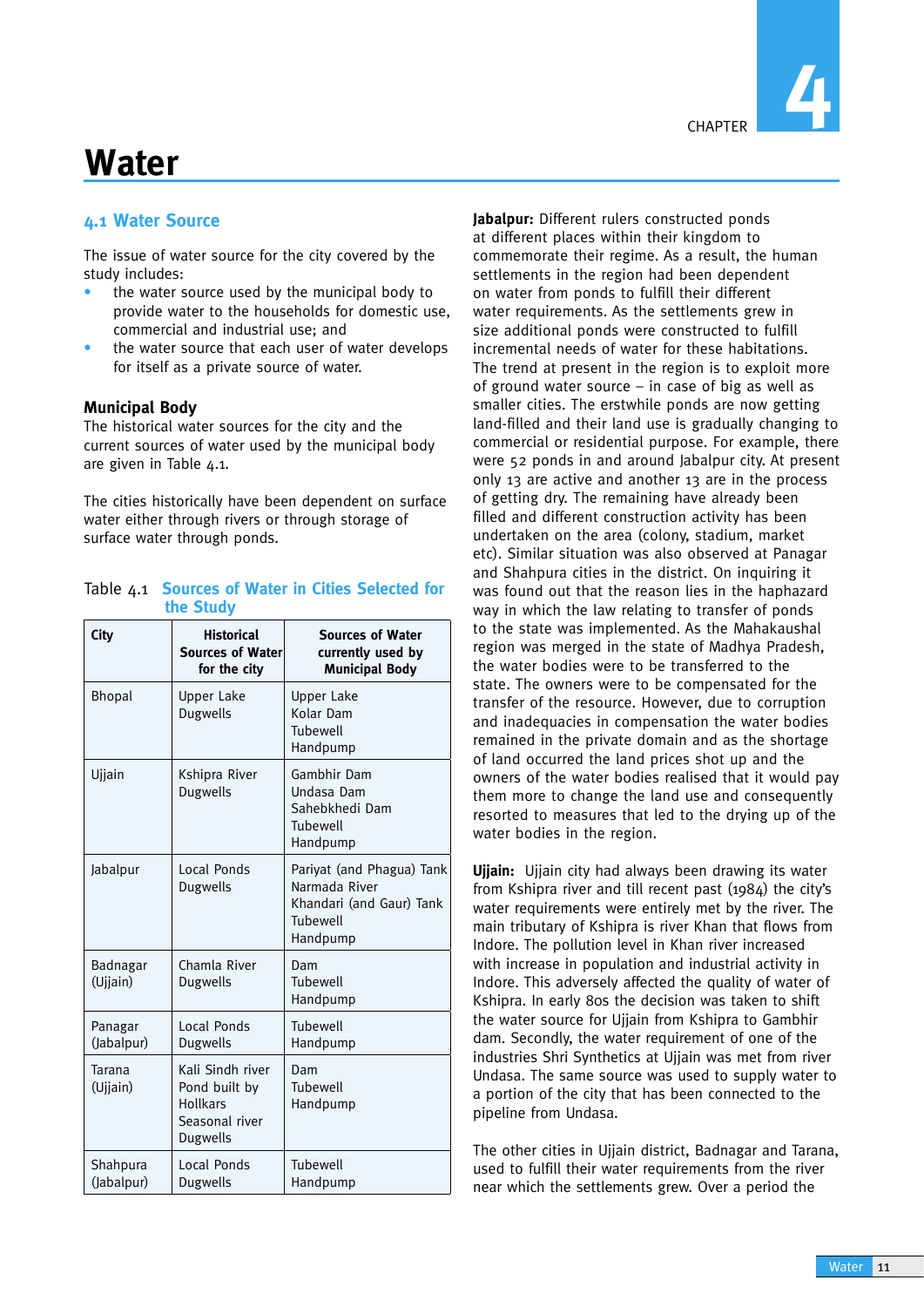water available in these rivers decreased as a result of which these cities have increased their dependence on ground water sources.

**Bhopal:** At Bhopal the Upper Lake has been the centre of gravity around which the settlements grew over a period of time. The lake was and still is the major source of water supply for the city. However of late a portion of the city is getting its water from the Kolar Dam and plans are underway to get water from river Narmada that is 40 kms away from the city.

#### **Private Sources**

In addition to the sources of water tapped by municipal bodies the water users in the city have also developed their own sources. The water sources in the private domain largely relate to exploitation of ground water sources and sub-surface sources through the dug wells (Table 4.2)

The private sources of water supply for the commercial/industrial and institutional users are mainly ground water through tubewells in all the cities surveyed.

The table underlines the fact that exploitation of ground water through tubewells has become the major source of water for most of the users in the domestic sector. The number of tubewells in residential colonies varies, based on the economic capacity of the residents. In some cases the study found 54 tubewells in an area of one sq km in Bhopal (Laxman Nagar). At the same time it needs to be pointed out that the

#### Table 4.2 **Sources of Water in Private Domain in Cities Selected for the Study**

| City                   | Domestic<br><b>Users</b> | <b>Commercial and</b><br><b>Industrial Users</b> | <b>Institutional</b><br><b>Users</b> |
|------------------------|--------------------------|--------------------------------------------------|--------------------------------------|
| Bhopal                 | Tubewell<br>Dugwell      | Tubewell                                         | Tubewell                             |
| Ujjain                 | Tubewell<br>Dugwell      | Tubewell<br>Dugwell                              | Tubewell                             |
| Jabalpur               | Tubewell<br>Dugwell      | Tubewell                                         | Tubewell                             |
| Badnagar<br>(Ujjain)   | Tubewell<br>Dugwell      |                                                  | Tubewell                             |
| Panagar<br>(Jabalpur)  | Tubewell<br>Dugwell      | Handpump                                         | Tubewell                             |
| Tarana<br>(Ujjain)     | Tubewell<br>Dugwell      |                                                  | Tubewell                             |
| Shahpura<br>(Jabalpur) | Tubewell<br>Dugwell      | Tubewell                                         | Tubewell                             |

study did not find any of the slum settlements in any of the cities developing their own (private) source of water. They rely only and only on the community sources of water either supplied through the community taps or handpumps.

The discussions in the domestic sector with households that have installed their own tubewells revealed the following reasons that prompted them to develop their own source of water:

- the water available from the municipal source is not regular, especially during summer season;
- adequate quantity of water is not available from the municipal source;
- the house is not connected with municipal source, because the colony developed by the coloniser/ housing board has not been handed over to the municipal body; and
- having a private source of water provides a sense of security to the household.

The critical factors that prompted growth in private sources of water are the lack of faith of the citizens in the urban local body regarding their ability and the capacity to supply regular and sufficient quantities of water in all seasons. This is reinforced by the fact that people use pumps in the pipeline to draw more water within the stipulated time.

#### **Issues in Sources of Water Seasonality**

The availability of water in the sources used by the municipal body and those in the private domain have reported a strong seasonality factor that affects in the availability of water from the source. In all the cities the water source was either dry or came under severe stress during the drought years of 2002-03. The seasonality factor underlines the need for a comprehensive planning process that takes into account drought years and develops buffers of water stock that can be used during times of water stress.

#### **Jurisdiction**

The stored water sources used by the municipal bodies are not within their jurisdictional control. The ownership of these sources is either with the state government (Upper Lake) or Water Resources Department (Gambhir, Kolar, Pariyat, Khandari, Undasa and Sahebkhedi Dam). The rivers are within the jurisdictional control of state government. There does not seem to be a cost benefit analysis at the local body level of the strategy to secure water from sources that are outside the jurisdictional control of the municipal body. The conflicts between the municipal body and the Water Resource Department are frequent as the department exercises control in the release of water. During times of water stress municipal bodies have to often make representations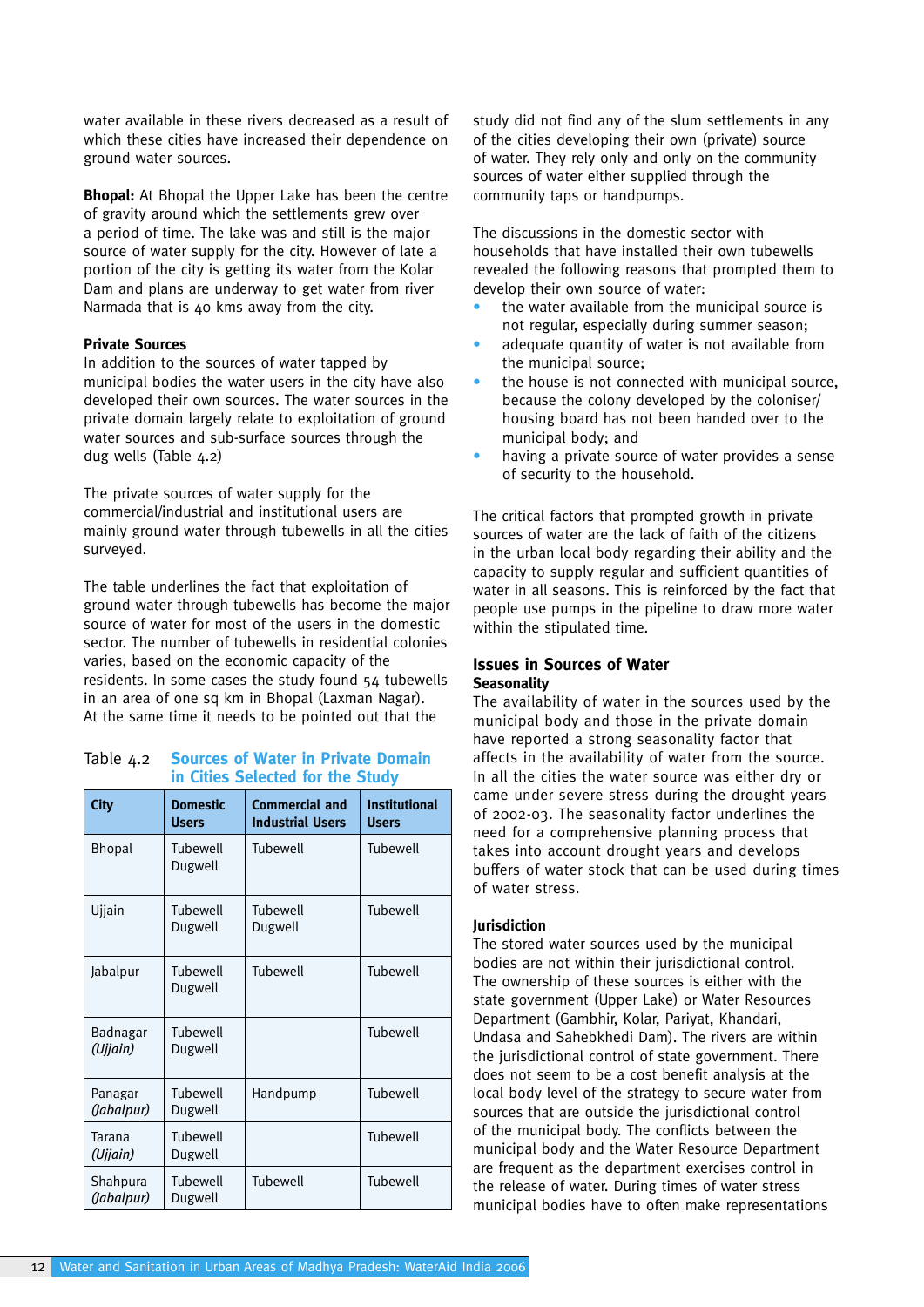to the state government to intervene and release their quota or additional water from these dams.

This issue of jurisdictional control of the municipal bodies was addressed to the municipal officials of the three Corporations. In their opinion the need to access water sources outside the jurisdictional area of the city is an inevitability that cannot be questioned at present. However a series of articles carried out by The Hindustan Times (Bhopal Edition) dated 8, 9 and 10 June 2005 questioned the feasibility of getting Narmada water for Bhopal. According to these articles "Bhopal Municipal Corporation has adequate resources to supply more than 65 MGD of water in case there is sufficient water stored in the city reservoirs. If equally distributed 20 lakh people could get 30 gallons of water per day from these reservoirs." Quoting the statistics released by the Bhopal Municipal Corporation the article stresses that "there is no need of supply of water from Narmada".

The study team discussed the issue of the trend of going farther for water sources by the municipal bodies with a number of informed persons to assess the reasons for this strategy. The reasons given were:

- If the water source is outside the jurisdictional control of the municipal body it will not be responsible for nor will it have to spend funds for its maintenance. The local body comes to the agency as a client and makes payment for the water that it lifts for the city.
- The initial identification and feasibilities are made by the engineers of the PHE department and not by the engineers of the municipal body. The PHE department is not a stakeholder for water in the city. It comes as a technical agency to solve a given problem and the issue of jurisdictional control of the municipal body is not important for them.
- There is shortage of technical and trained staff at the municipal body level to prepare schemes that are within the control of the urban local body.
- The schemes prepared by PHE department focus more on the distribution aspect than on the source development and its sustainability.
- It will pay more to the municipal body to sell the land and/or earn through rental income than create a water body and generate revenue through water tax. Hence the focus of the municipal body is on land use that can maximise its income rather than think of land use that can improve environmental resources within its jurisdiction.

Nevertheless the issue of jurisdictional control of the municipal body has been recognised by informed citizens and they did express their concern over the fact that drawing water from far off sources will have long term consequences for the

municipal body that can affect its ability to tap water from these sources.

#### **Competitive Uses of Water**

The surface water reservoirs that are being accessed by the municipal bodies are under competitive uses: irrigation, domestic water requirement for adjoining rural areas, fishing (in all cases); and national park, recreational use and water sports in case of Upper Lake of Bhopal. These competitive uses of water represent potential areas of conflict between the water that is drawn by the municipal body and other demands for water. Cases of conflict have been reported at:

- Badnagar: irrigation vs water for city
- Tarana: irrigation vs water for city
- Bhopal: irrigation vs water for city; recreational vs water for city
- Jabalpur: irrigation vs water for city

The main conflict thus is between need of water for livelihood (irrigation) and the demand of water for the city. The decreasing trend of water availability in reservoirs indicates that there is likelihood of rise in conflicts between the water requirement for city and water for livelihood purposes.

#### **Badnagar**

Badnagar draws it water from Chamla reservoir throughout the year. The farmers near the reservoir also draw water for irrigation from the dam. Every year by January the farmers are asked not to draw any more water or else the water for the city will not be available during the summer months. However farmers do draw water from the dam that often leads to conflict between the Municipal Council and the farmers.

In 2005 one diesel pump was confiscated and an FIR was lodged against the farmers who were found to be drawing water from the dam. Since the Council does not have the power to stop the farmers from using the water they have to depend on the Sub Divisional Magistrate to enforce the prohibition. According to the SDM this role is to be played by the Municipal Council of Badnagar. The issue is snowballing and might lead to a higher level of conflict between the Municipal Council and the farmers.

The issue is the need for a comprehensive approach to planning for the development and use of water source that is able to take competing demands for water into account. This will involve use of sophisticated tools related to developing budgets for different uses of water and also creating institutional mechanisms where competing stakeholders are able to negotiate quantum of water use at common platforms.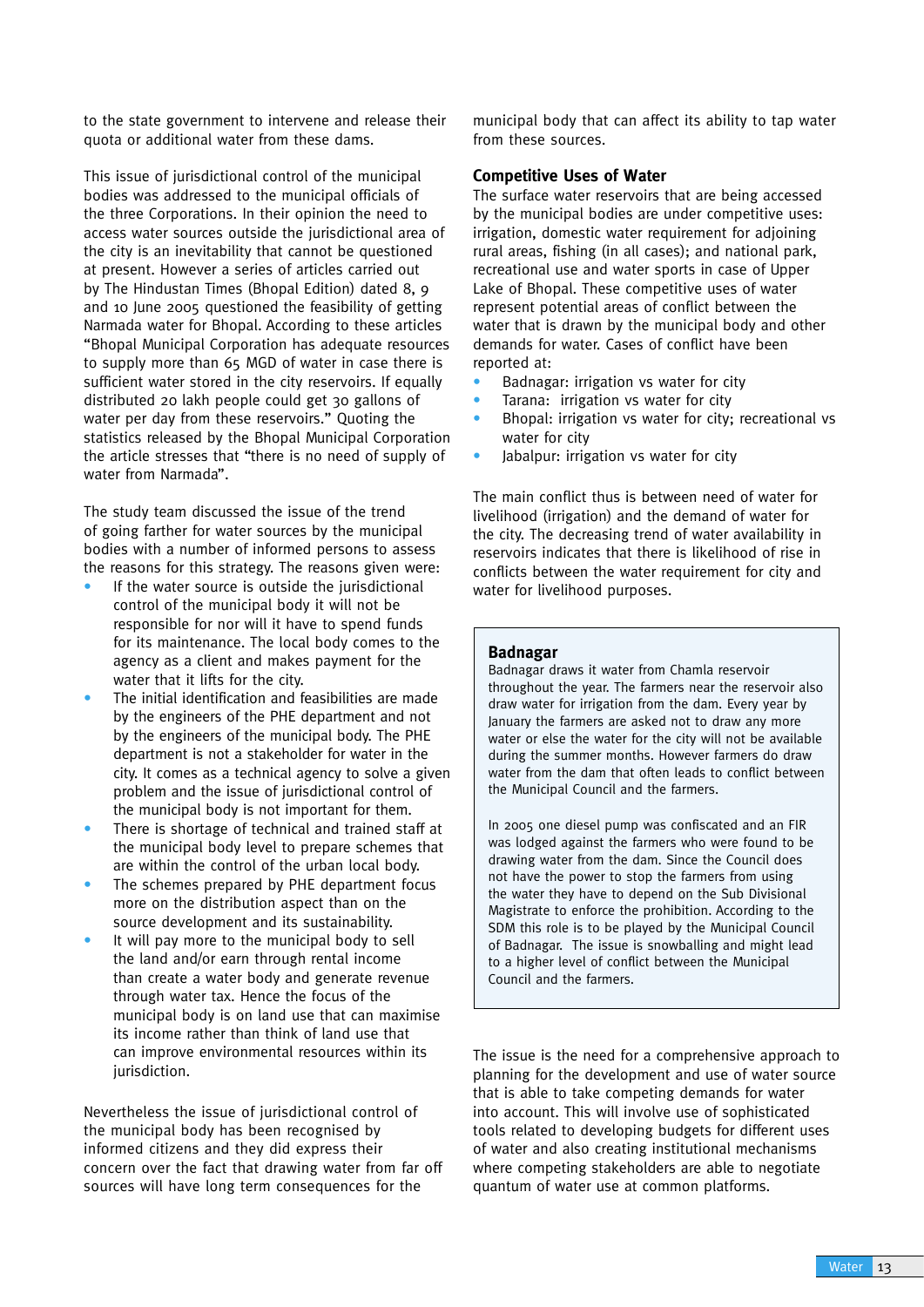#### **Strategy for Source Development**

As is evident from Table 4.1 municipal bodies adopt a strategy for drawing water from multiple sources – surface water, sub-surface water and ground water. However the location of development of ground water sources by the local body indicates lack of a coherent strategy in developing these sources for the city:

- the tubewells have been installed in the low lying as well as upper regions of the city (all cities);
- tubewells have been installed in and around colonies that are getting water supply from municipal network (all cities);
- tubewells are providing water directly to the pipelines that provided water to households without treatment (all cities);
- as the tubewells get dry a new one is installed within the vicinity without giving cognisance to their recharging structures (all cities);
- colonisers (including Development Authorities and Housing Board) provide water from tubewells to the residents of the colony until the colony is handed over to the municipal body (this has happened for 30 years in some cases) (all cities);
- even after the colonies have been handed over to the municipal body the residents continue to get water from the tubewell (all cities);
- industries are allowed to exploit ground water only on payment of royalty but it was reported to the study that there is rampant exploitation of ground water in industrial areas and in most cases the units are not paying any royalty (Govindpura, Bhopal); and
- ability to draw water from tubewells is directly dependent on the quantity and quality of electricity available to the municipal body. The ability of the body to pay electricity bills also

#### **Badnagar**

Badnagar Municipal Council gets its water from the reservoir from the dam of Chamla river. Till 1984-85 this river used to have a perennial flow of water. However, of late the water in the reservoir is not sufficient to cater to the water requirements of the city. The proposal to increase the height of the dam has been rejected as it had been increased once in 1971. During the summer months the municipal council takes over the borewells in the vicinity of the dam and lifts water directly from these wells to the filtration plant by using the generator. The water supplied is not properly treated as a result of which there is a peculiar odour in the water during these months. This is despite the fact that there are 33 tubewells and 42 handpumps (32 functioning well) that are also used to supply water to a population of 34065 persons. In addition the Council has a pending bill of Rs 30 lakh on account of electricity charges that they have incurred to supply water to the city.

affect its ability to get electricity at the right time to use tubewell (Badnagar, Ujiain).

Using natural topography and natural drainage lines for locating tubewells and making the best use of ground water with minimum cost of energy should form some of the basic factors for developing a strategy for ground water exploitation in cities. Moreover, the municipal body should also plan for and promote use of water harvesting structures, both in public and private domain given the number of tubewells owned by private persons, so that a regular stream of recharging of tubewells is installed in the cities.

#### **Master Plan**

The three big cities covered by the study have had Master Plans for the past 30 years now. The first Master Plan of these cities have been reviewed and updated. A perusal of the Master Plan of these cities reveals that the plan does not devote more than a page to the issue of water supply in the city. This page documents the existing water sources and estimates the water requirement for domestic purpose during the planning period. The Master Plans give in quite detail the land use of different sections of the city. Of the different land uses a water body does not appear as one of the possible land uses in any of the Master Plans.

It needs to be pointed out that the Master Plan is titled as the Development Plan of the city. It is indeed sad that a Master Plan for water does not form part of this plan. Since the growth of the city is expected to be governed by the land use defined in the plan it would only be logical that this plan also reflects on the possible sources of water that the municipal body can access to fulfill its incremental demand for water as the city grows over a period of time.

#### **4.2 Water Supply and Accessibility**

The issue of water supply and accessibility in urban areas relate to the water distribution systems that have been installed in the city and the ability of different persons to access water through this system. There are two sets of data that have been used to assess the situation in urban areas selected for the study. The first set of data relates to the Census 2001 that provides information on different sources of water that are used by the households. The second set of data has been generated from the field study. This section will first analyse these two sets of data and then address the issues related to water supply and accessibility.

#### **Census Data**

The Census data for water sources is at two levels: one, the source from where the households procure water for a greater part of the year and second, the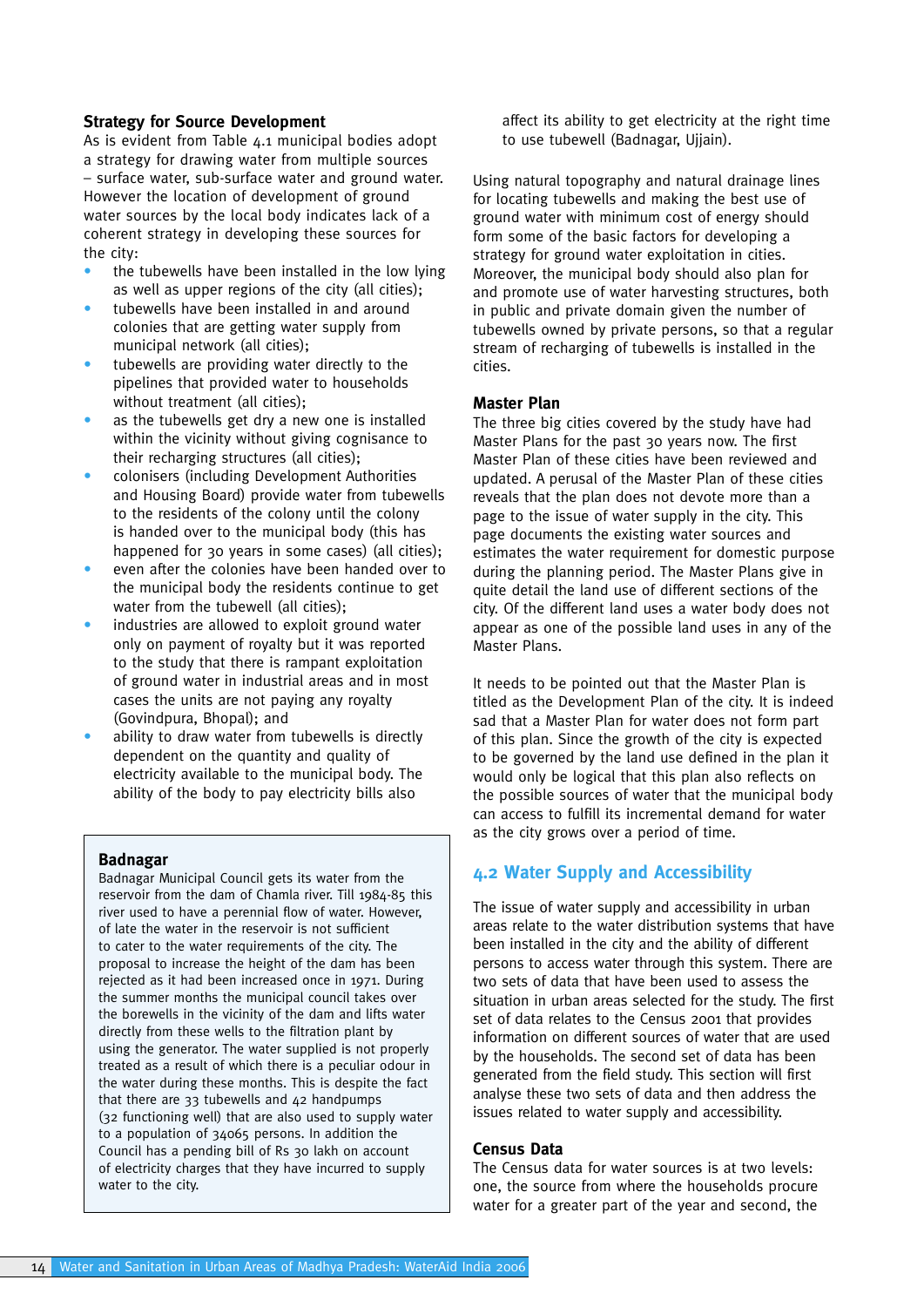distance at which this source is located. The latter is classified as within the premises, near the premises (within 100 m) and away from the premises (more than 100 m). Based on these parameters the data for the cities selected for the study is given in Table 4.3, 4.4 and 4.5 below.

Table 4.3 reveals that more than four-fifth of households in Bhopal, Ujjain, Panagar and Badnagar are getting tapped water for a greater part of the year. In Jabalpur almost three-fourth of households get water from taps where as at Shahpura the number of households having access to tap water are 70 per cent and at Tarana such households are 45 per cent.

Access to tap water implies coverage of households to the formal supply line of water in the city. The census data for the selected cities thus indicates an impressive coverage of households to the formal water supply system of the city.

| <b>Sources of Water</b> |           | <b>Cities Selected for the Study</b> |              |                |                |                 |               |                 |
|-------------------------|-----------|--------------------------------------|--------------|----------------|----------------|-----------------|---------------|-----------------|
|                         |           | <b>Bhopal</b>                        | Jabalpur     | <b>Ujjain</b>  | <b>Panagar</b> | <b>Badnagar</b> | <b>Tarana</b> | <b>Shahpura</b> |
| Tap                     | No        | 222064                               | 124412       | 64304          | 3792           | 4477            | 1560          | 1306            |
|                         | $\%$      | 83                                   | 73           | 87             | 83             | 82              | 45            | 60              |
| Handpump                | No        | 21069                                | 23732        | 4359           | 529            | 313             | 1516          | 643             |
|                         | $\%$      | 8                                    | 14           | 6              | 12             | 6               | 44            | 29              |
| Tubewell                | <b>No</b> | 19040                                | 10672        | 1695           | 23             | 606             | 270           | 199             |
|                         | $\%$      | $\overline{7}$                       | 6            | $\overline{2}$ | $\mathbf{1}$   | 11              | 8             | 9               |
| Dugwell                 | <b>No</b> | 3130                                 | 8318         | 2691           | 196            | 51              | 47            | 25              |
|                         | $\%$      | $\mathbf{1}$                         | 5            | 4              | 4              | 1               | 1             | $\mathbf{1}$    |
| Others                  | No        | 3468                                 | 2219         | 548            | 3              | 31              | 47            | 9               |
|                         | $\%$      | $\mathbf{1}$                         | $\mathbf{1}$ | $\mathbf{1}$   | $\circ$        | $\mathbf{1}$    | 1             | $\mathbf 0$     |
| <b>Total Households</b> |           | 268771                               | 169353       | 73597          | 4543           | 5478            | 3440          | 2182            |
|                         | $\%$      | 100                                  | 100          | 100            | 100            | 100             | 100           | 100             |

#### Table 4.3 **Sources of Water for the Households in the Cities Selected for the Study**

#### Table 4.4 **Location of Water Source for the Households in the Cities Selected for the Study**

| <b>City</b> | <b>Total Households</b> | <b>Location</b>        |                      |        |
|-------------|-------------------------|------------------------|----------------------|--------|
|             |                         | <b>Within Premises</b> | <b>Near Premises</b> | Away   |
| Bhopal      | 268,771                 | 155,230                | 80,279               | 33,262 |
| $\%$        | 100                     | 58                     | 30                   | 12     |
| Jabalpur    | 169,353                 | 86,609                 | 52,560               | 30,184 |
| $\%$        | 100                     | 51                     | 31                   | 18     |
| Ujjain      | 73,597                  | 52,837                 | 15,348               | 5,412  |
| $\%$        | 100                     | 72                     | 21                   | 7      |
| Panagar     | 4,543                   | 1,962                  | 2,039                | 542    |
| $\%$        | 100                     | 43                     | 45                   | 12     |
| Badnagar    | 5,478                   | 3,602                  | 1,129                | 747    |
| $\%$        | 100                     | 66                     | 21                   | 14     |
| Tarana      | 3,440                   | 1,343                  | 1,407                | 690    |
| $\%$        | 100                     | 39                     | 41                   | 20     |
| Shahpura    | 2,182                   | 985                    | 943                  | 254    |
| $\%$        | 100                     | 45                     | 43                   | 12     |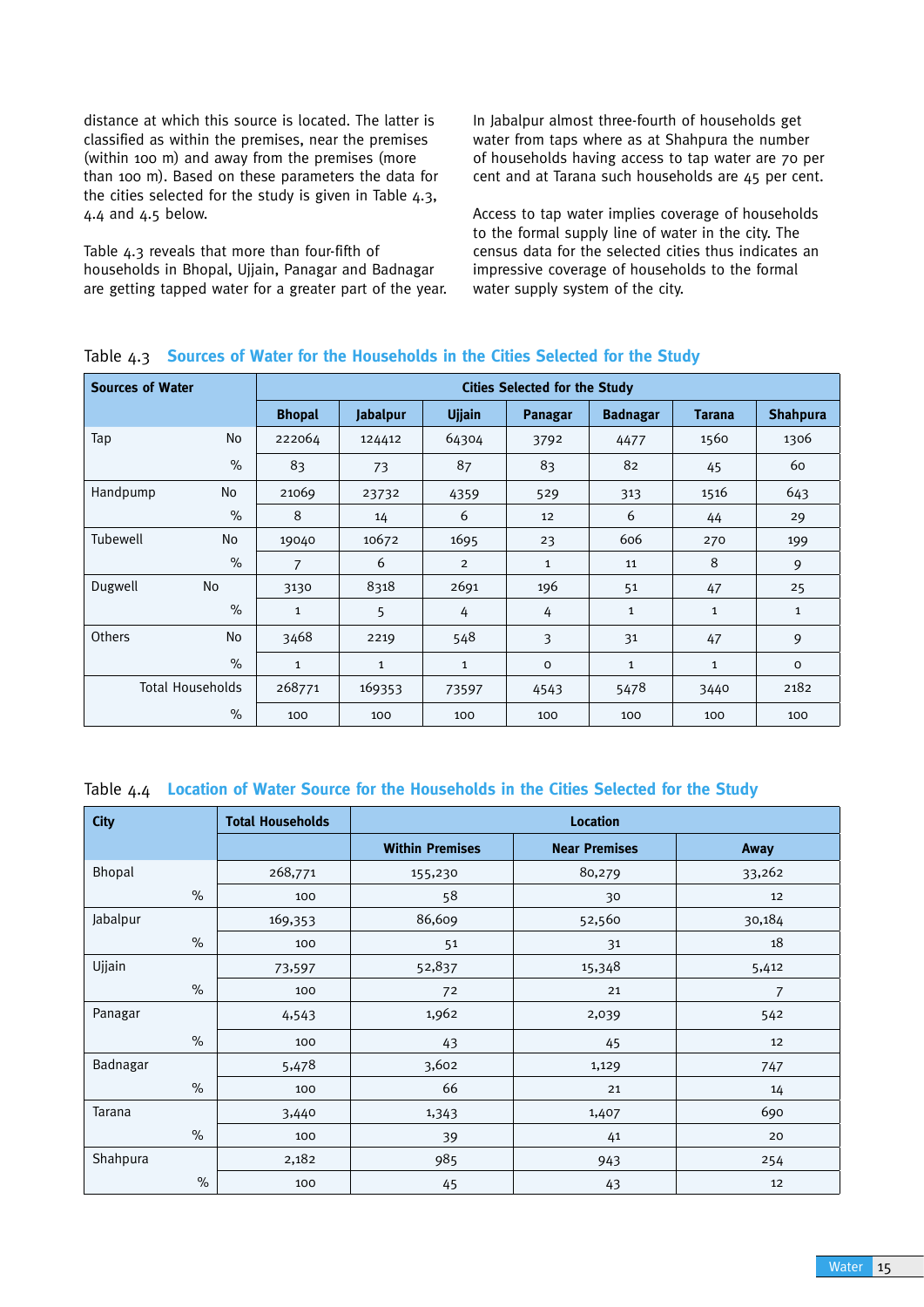The other important source of water for the households not connected by tap water supply is the handpump. At Tarana and Shahpura where the tap water coverage is low, 44 and 29 per cent of the households get their water from the handpumps, respectively. Tubewells and dugwells appear as sources of water that supplement the tap water and handpumps for the remaining part of the city. The other sources of water include water from ponds, tanks or rivers and forms a small proportion of households in the selected cities.

With respect to the distance, that the persons drawing water for the household has to travel to access the water source, the Census data reveals that less than one-fifth of the households have to travel a distance of more than 100 m to access the water source. For the remaining persons drawing water for the household, the water is available either within the premises or is located at a distance that is less than 100 meters from the house.

The households that do not have the water source within their premises imply that these households

| <b>City</b> | <b>Location</b>         | <b>Sources of Water</b> |          |                 |                |               |  |
|-------------|-------------------------|-------------------------|----------|-----------------|----------------|---------------|--|
|             |                         | <b>Tap</b>              | Handpump | <b>Tubewell</b> | Well           | <b>Others</b> |  |
|             | <b>Total Households</b> | 222,064                 | 21,069   | 19,040          | 3,130          | 3,468         |  |
|             | % Within Premises       | 61                      | 20       | 76              | 28             | 7             |  |
| Bhopal      | % Near Premises         | 30                      | 42       | 12              | 32             | 27            |  |
|             | % Away                  | 9                       | 38       | 12              | 39             | 66            |  |
|             | <b>Total Households</b> | 124,412                 | 23,732   | 10,672          | 8,318          | 2,219         |  |
|             | % Within Premises       | 5 <sup>2</sup>          | 36       | 73              | 59             | 11            |  |
| Jabalpur    | % Near Premises         | 32                      | 36       | 17              | 26             | 19            |  |
|             | % Away                  | 16                      | 28       | 10              | 15             | 69            |  |
|             | <b>Total Households</b> | 64,304                  | 4,359    | 1,695           | 2,691          | 548           |  |
|             | % Within Premises       | 77                      | 10       | 71              | 61             | 3             |  |
| Ujjain      | % Near Premises         | 18                      | 61       | 20              | 22             | 34            |  |
|             | % Away                  | 5                       | 30       | 9               | 16             | 63            |  |
|             | <b>Total Households</b> | 3,792                   | 529      | 23              | 196            | 3             |  |
|             | % Within Premises       | 42                      | 53       | 39              | 51             | 33            |  |
| Panagar     | % Near Premises         | 46                      | 41       | 26              | 39             | 67            |  |
|             | % Away                  | 13                      | 6        | 35              | 10             | $\mathsf{o}$  |  |
|             | <b>Total Households</b> | 4,477                   | 313      | 606             | 51             | 31            |  |
|             | % Within Premises       | 73                      | 10       | 48              | 14             | 10            |  |
| Badnagar    | % Near Premises         | 18                      | 46       | 24              | 47             | 23            |  |
|             | % Away                  | 9                       | 44       | 28              | 39             | 68            |  |
|             | <b>Total Households</b> | 1,560                   | 1,516    | 270             | 47             | 47            |  |
|             | % Within Premises       | 35                      | 44       | 39              | 53             | $\mathsf{o}$  |  |
| Tarana      | % Near Premises         | 47                      | 38       | 14              | 45             | 57            |  |
|             | % Away                  | 18                      | 17       | 47              | $\overline{c}$ | 43            |  |
|             | <b>Total Households</b> | 1,306                   | 643      | 199             | 25             | 9             |  |
|             | % Within Premises       | 47                      | 40       | 57              | 20             | 11            |  |
| Shahpura    | % Near Premises         | 47                      | 45       | 17              | 20             | 44            |  |
|             | % Away                  | 6                       | 16       | 26              | 60             | 44            |  |

#### Table 4.5 **Location of Water Source with respect to Source of Water**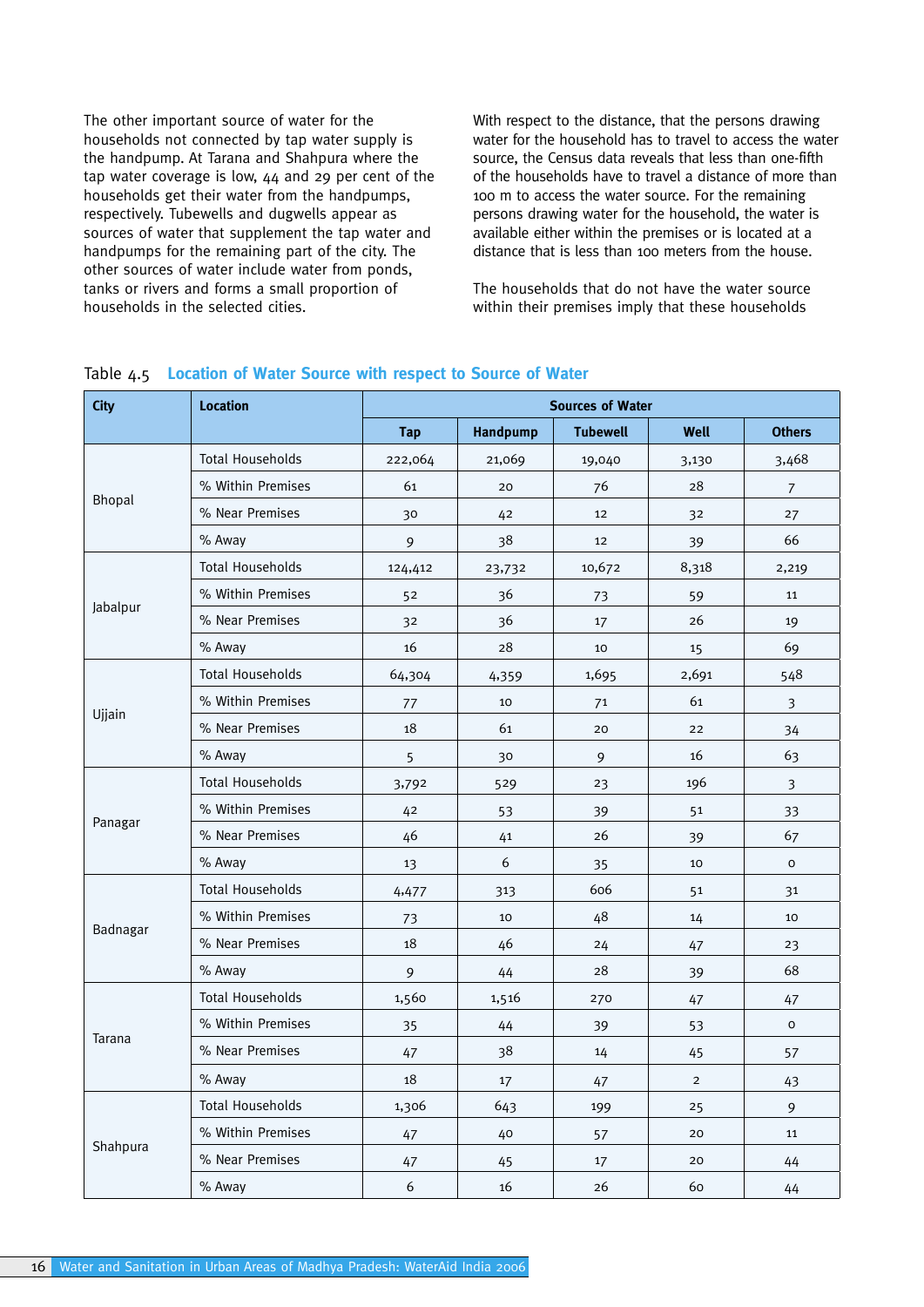have to procure water from a community source. From this perspective all the cities show an average coverage of households (maximum Ujjain 72 per cent followed by Badnagar 66 per cent) that have an assured supply of water as the source is located within their premises. These are the households that represent assured accessibility to the water source.

The sources of water that are located within the premises or outside the premises are given in Table 4.5. The table reveals an interesting picture. In the larger cities of Bhopal, Jabalpur and Ujjain taps, tubewells and dugwells are generally located within the premises where as handpumps and other sources of water are located outside the premises. In case of small and medium cities larger proportion of households access water from taps that are located outside their premises (except Badnagar). The major sources of water that are located within the premises of households in the cities are handpump and dugwell (Panagar and Tarana), handpump and tubewell (Shahpura) and tubewell (Badnagar).

The Census data fails to provide the vital clues that are critical to determine the nature of accessibility of the households to the water source. Census methodology does not distinguish between tap as a private connection and tap as a community connection. Secondly, the data also does not provide the number of taps so that population density per tap can be calculated and the pressure of accessing water from tap can be assessed. Thirdly, the tendency to assume that households get water from one major source throughout the year does not conform to the field observation. Even during the course of the year households depend on more than one source of water. This fact is missed out in the Census as it defines and assumes one water source for the household.

#### **Field Data**

The water supply system in a city includes the pipes to draw water from the source, process of treatment of water, supplying water to the users through network of main and subsidiary pipelines to the point where the user is located (see Diagram of Bhopal). The user is then responsible to connect his private pipe line from the municipal line after making payment to the municipal body. The payment for the connection is based on the diameter of the pipe that the user chooses to install and on the type of user (see Box).

#### **(a) Filtration Plant**

Filtration plants have been installed where the water is drawn from a surface source – dams, ponds or reservoir. In cases where the ground water is drawn it is directly put into the pipeline for supply. This water does not go through the process of filtration/

treatment. On inquiring from the PHE personnel in the urban local body the team was told that the ground water is of good quality and need not be treated (*yeh to ground water hai isme contamination nahin hota hai)*.

Filtration plants in the cities are now more than 50 years old (Jabalpur has a system designed by the British that is more than 100 years old). These plants have outlived their lives and the technology needs upgradation.

#### **(b) Valve System**

The water supply lines are manually operated and require a Valve Man to open/close the supply to a particular area. This involves a person going through a route at a particular time of the day to provide water to the colonies. What is commendable is that the valve men keep to their daily schedule and operate the lines on a defined time of the day. However, the current technology has reached levels where manual operation of valves is not required. The valves can be centrally controlled and operated through electronic medium. This would ensure equity and enable the operator to control the pressure of distribution.

The Valve Man is appointed at the zonal office level in the corporation and at the council level in other local bodies. For example in Bhopal there are seven posts of Valve Man sanctioned for each zonal office that looks after seven wards of the corporation. In case citizens have any grievance related to water pipelines they have to register their complaint at the zonal office level even though there is a ward office of the corporation.

#### **Water Connection Charges in Bhopal**

In addition to the charges for application (Rs 20) that is paid by all categories of users the connection charges for domestic users is based on the diameter of the pipe: half-inch (Rs 3000); three-fourth inch (Rs 5000); one inch (Rs 12000); one and a half inch (Rs 25000) and two inch (Rs 50000). Based on the diameter the domestic users also pay connection/pit charge that varies between Rs 300 to Rs 2000 (based on diameter).

The non-domestic users are divided into three categories:

- (a) small hotels, restaurants, ice cream parlours, beauty parlors etc (only half inch diameter allowed for Rs 8000)
- (b) shopping complexes and builders, offices etc (only half inch diameter allowed for Rs 15000)
- nursing homes, clinics, commercial and industrial units (charge that varies between Rs 10000 to Rs 50000 based on diameter of the pipe)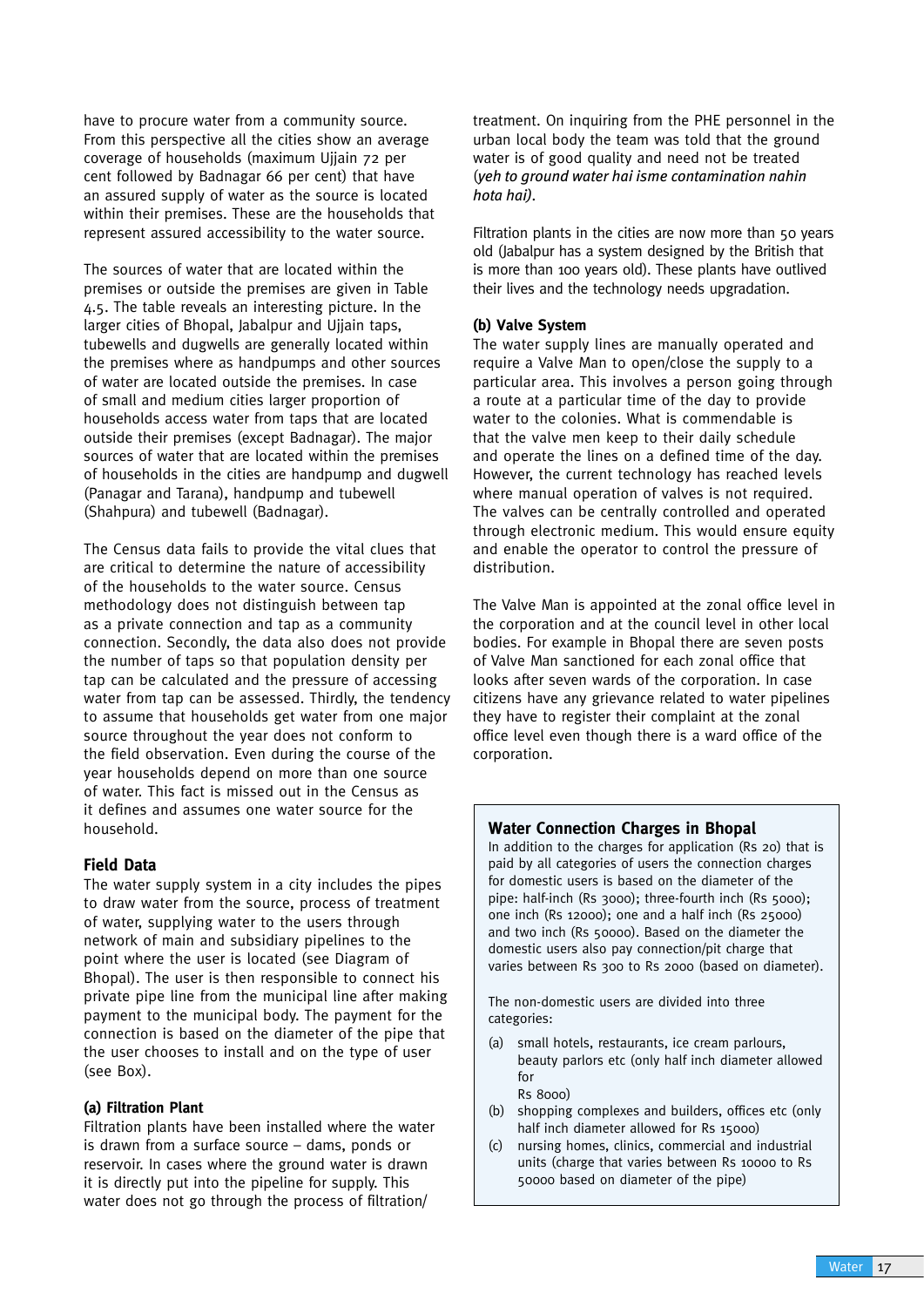#### **(c) Distribution with and without OHT**

The water supply systems of the cities selected under the study were of two types:

- Water supply system through the overhead tank
- Water supply system without the overhead tank

Both the systems exist within the same city and are followed for supplying water to different areas of the city (see Box on Ujjain and Shahpura).

#### **(d) Colonies**

The colonies here refer to the colonies that have been developed by the Development Authority, Housing Board and the private builders.

The study found out that the colonisers develop their own source of water (tubewell) and supply water to the residents. They normally do not apply for connection from the municipal source. Neither do they pay any royalty charge to the municipal body for drawing ground water and selling it to the residents. The charges paid by the residents are the same as that charged by the municipal authorities (if Bhopal Municipal Corporation is charging Rs 150 per household the developers also charged Rs 150. When the Corporation decreased its charges to Rs 60 the developers also decreased their charges). The money thus collected by the colonisers are appropriated and

#### **Ujjain**

Ujjain has 73597 households with 25851 tap connections. There are 364 borewells and 19 overhead tanks and the 20th one is under construction with 64.5 lakh gallon capacity that cater to the water consumption of 17978 lakh litres per day.

Each of the overhead tanks houses a PHE office of the Corporation below the tank. During interviews with the PHE officials the study found out that they were not aware of the housing colonies that are being serviced by their tank. Their sole concern was to ensure that water is pumped into these tanks and released at the appropriate time. The second concern was with respect to ensuring regular cleaning of the tank. The information related to service area of the tank is available only at the Corporation level.

#### **Shahpura**

There are two overhead tanks at Shahpura with installed capacity of 2.86 and 3.20 lakh litres respectively. Together these tanks serve water to 9 wards and to two wards partially. There are two tubewells attached with each of the tank that take 8 and 10 hours of continuous running for the tank to be filled completely. The remaining three wards are served by drawing water from three tubewells and supplying directly to the households. The electricity bill of the Nagar Panchayat is Rs 35,000 per month.

used by them. According to the colonisers the profits will be deposited to the municipal body at the time the colony is handed over to them.

The second issue is that of the distance between the water pipeline and the sewage pipeline. The colonisers have no defined standards for the distance of separation between the two. In the year 2002 there was a leakage between the sewage and water pipeline from the borewell in Ayodhya nagar colony in Bhopal. It resulted in spread of cholera leading to deaths. The Government medical team then stayed there for a month.

#### **(e) Operation & Maintenance**

The water supply schemes in all cases are designed and implemented by the PHE department of the state government. Once the scheme is complete it is handed over to the municipal authority which is then responsible for its operation and maintenance (O&M). The Corporations are able to recover only 20-30 per cent of the cost and Councils and Nagar Panchayat are able to recover 40-80 per cent of their costs so it becomes difficult for the municipal bodies to take comprehensive and annual maintenance of the supply pipelines. The O&M at present is a trouble shooting exercise and is undertaken to avert a crisis. As a result the pipelines in all the three big cities are old and need replacement. Inadequacy of funds restricts the ability of the municipal authority to replace the existing pipe network.

#### **(f) Pipe Breakages**

A common observation of the study team and also confirmed by municipal authorities was that if a pipe line passes through a slum or low income colony and there are no sufficient community taps within this colony then the chances of pilferage of water either by breaking the pipeline or by loosening its nuts at the service joints is a common phenomena. This was observed by the study team at Arjun Nagar and Kolar Colony, Pul Bogda and Chola Road at Bhopal, and Central market at Jabalpur.

#### **(g) Cost of Supply**

Ujjain has an outstanding payment of Rs.30 crores to MPEB on account of the energy consumption in the water supply systems. Badnagar has an outstanding of Rs. 30 lakhs. Shahpura in Jabalpur district gets a monthly bill of Rs.35000 from the electricity authorities. In Panagar an overhead tank is not being used because the council is unable to recover the expenses, main component being electricity charges. The PHE staff is paid by the state Government but the local body has to bear the payment of the daily wagers employed by the PHE personnel.

Despite high energy costs Tarana is planning three OHT of 15 lakh litres each and drawing water from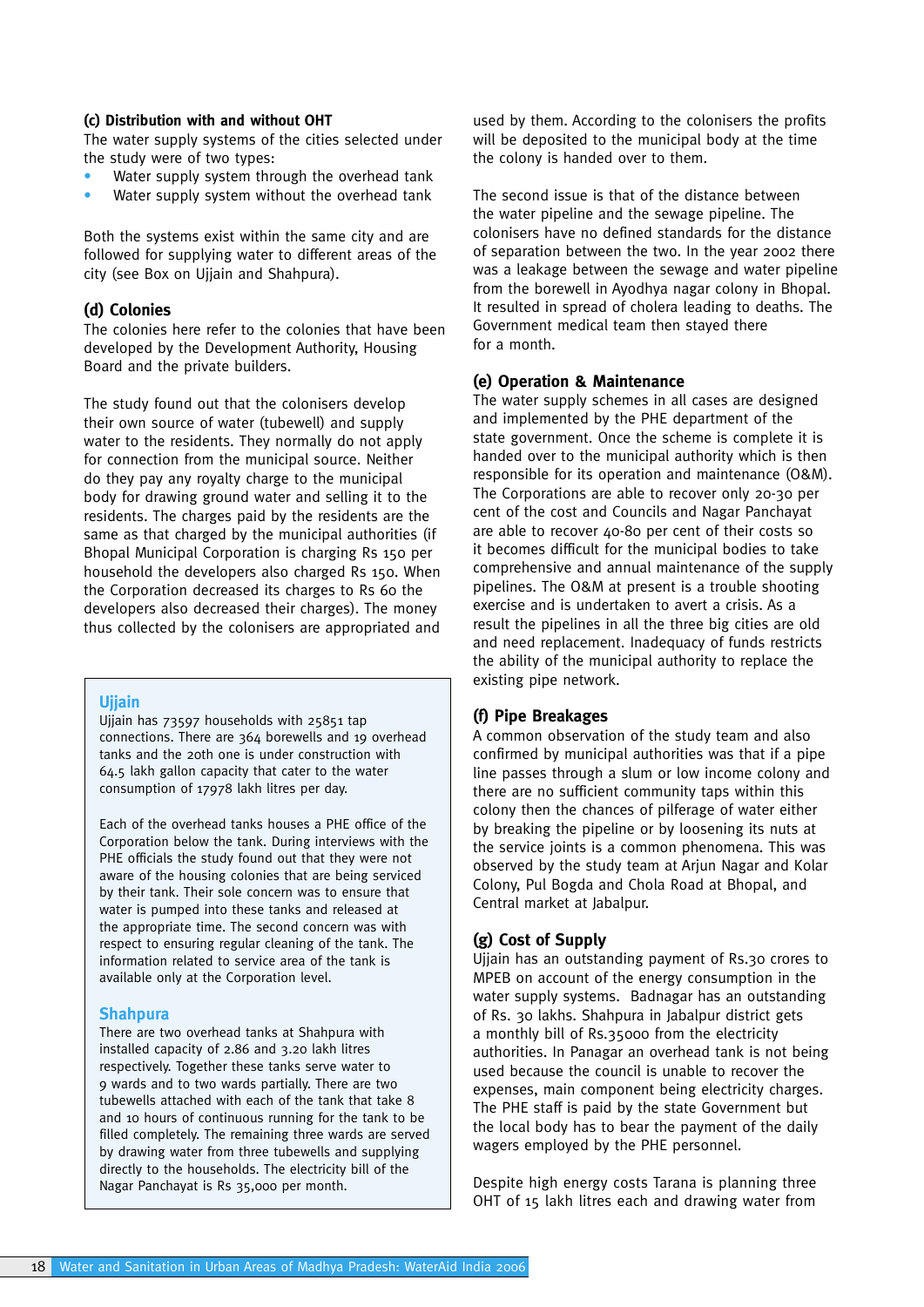the Kali Sindh river which is 6-8 km from the town. Similar plans are underway in other towns as well. The helplessness of the local body lies in the fact that it is not the agency that designs or takes decisions on the water supply scheme for the city. The cost estimates etc are undertaken by the PHE department. The local body is given a scheme that it is unable to afford and given the low water tax collection most of the time it is in deficit and unable to maintain the cost of supply.

#### **(h) Supplies to Institutional Users Industry**

When the municipal body supplies water to the industrial area it charges a different rate to the user. The municipal body also has to pay commercial rate to the agency supplying water. For example at Bhopal the industrial area at Govindpura was getting its water from Hataikheda dam. The irrigation department decides on the charge every year: the charges from the Corporation increased from Rs 1.19 lakh to Rs 3.65 lakh in three years. Water is not being drawn from this source for the last 3-4 years as the expenses cannot be covered. Similar charges are paid by Ujjain Corporation to Water Resource Department for drawing water from Undasa Dam.

The charges for industry are difficult to maintain in case units are established outside the industrial area in the informal sector.

#### **Selling Water (BHEL and GCF)**

Large industrial areas for BHEL and GCF at Bhopal and Jabalpur which have their own residential areas as well the industries have installed their own filtration plants. They draw and pay for raw water to the municipal body.

#### **Hotels and Restaurants**

Hotels and restaurants get municipal water as well. They have also developed their own source, that is tubewells in all the cities. The hotels do not pay any extra amount for drawing ground water and using it for commercial purpose to the municipal body.

#### **Hospitals**

Government hospitals are provided free water by the municipal authorities. The nursing homes, clinics and private hospitals in private domain take municipal connection as well install their own tubewells to supplement the water supply from formal sources.

#### **Hostels**

Hostels are predominantly dependent on borewell to meet their water requirements.

#### **Markets**

Generally community tap connections are provided by the urban local body to supply water to market places. In Ujjain it was seen that some of the shopkeepers

have taken municipal connections. The adjacent shopkeepers also use the water.

#### **Schools and Colleges**

Government schools get municipal water either through tap connection or through the handpump. Private schools pay for the connection at subsidised rate and some cases (large schools) also have their own ground water source.

#### **(i) Supplies to Slums**

The study specifically focused on the water supply system in slum areas of the selected cities. There were very few private connections in slums (and that too to households that were early settlers and were politically powerful). Most slums have community taps and handpumps as formal sources of supply. Given the high density of population in slums it is not the distance but the density of households per connection that is important. This data is being given in Table 4.6

Table 4.6 indicates that the density of population per tap in slums vary between 9 per tap to more than 350 households per tap. In all the slums the issue of who takes water first and how much water each person can take was reported as the major issue by the households and also the reason for frequent (and sometimes violent) conflict amongst the dwellers.

Data in Table 4.6 indicates the lacunae in the data provided by Census 2001. It also underlines the need to get a disaggregated picture of the city if the data is to be used for policy purposes. The municipal bodies also do not collect similar data and often assume that since a community tap has been provided in the area it will serve the purpose of providing water to the slum dwellers.

#### **(i) Water Markets**

Water markets existed in all the cities studied during the present exercise. Providing water through the tanker is the most common form through which these markets operate. In Bhopal a typical water market supplies water to vegetable sellers on the day of the Haat at TT Nagar and Bitton market. In these markets water is sold in cans worth Rs 2 and 5 depending on the size to the seller.

Private tanker service is available in all the towns at rates varying between Rs 150 to Rs 250 for 2500 litres and up to Rs 350 for 3500 litres. The rates for the tanker increases in case it is called for events like marriage and birthday parties. In the event of death ceremony the charges are reduced given the gravity of the situation.

There does not seem to be any license fees or regulation for the supply of water through the tanker. In most cases the tanker owner has his own water source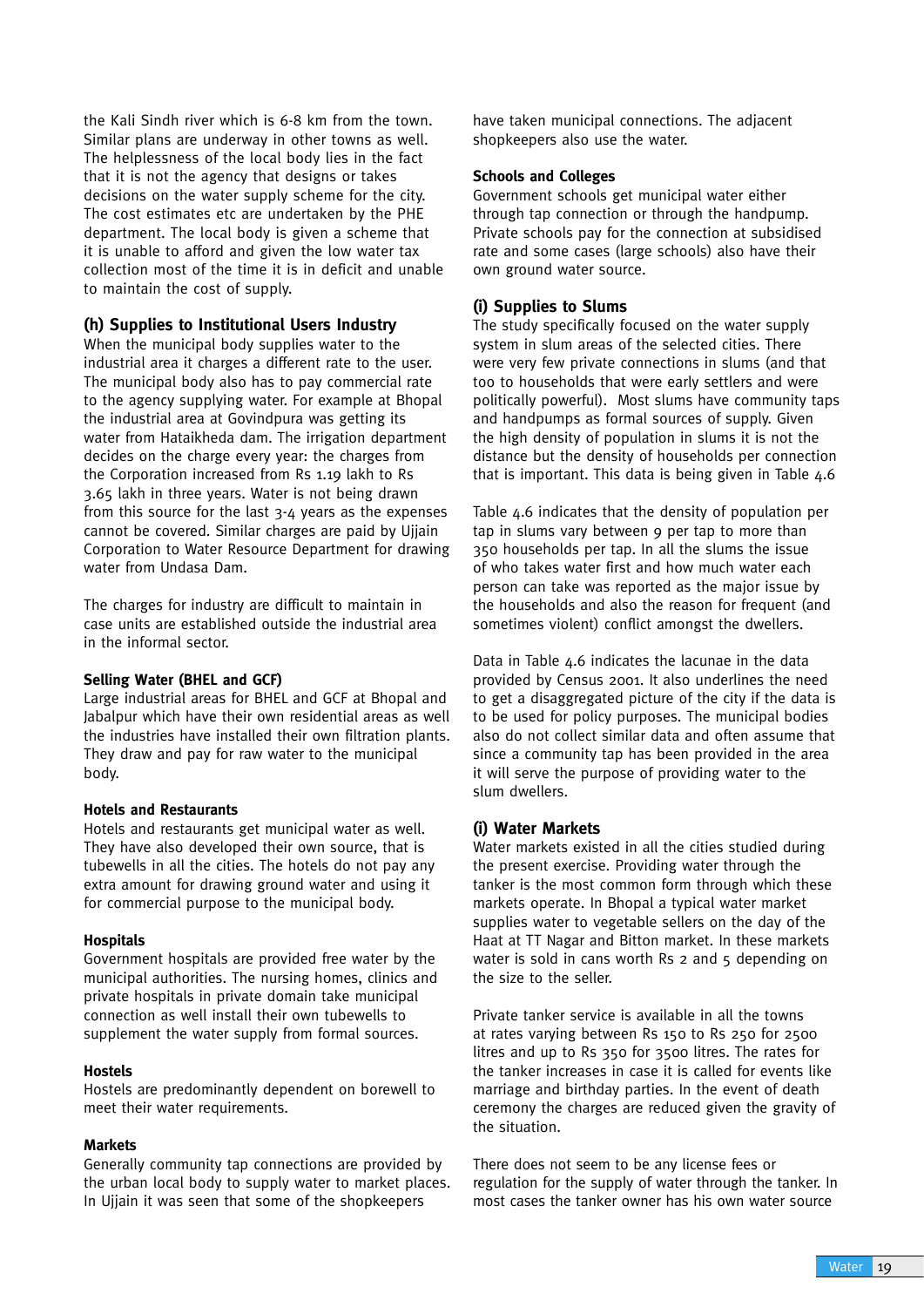#### Table 4.6 **Per Tap Density of Households in Selected Slums in Cities Selected for the Study**

| <b>Slum</b>                        | No. of<br><b>Houses</b> | No. of Tap<br>connections    | No. of<br>Households per<br>tap connection |
|------------------------------------|-------------------------|------------------------------|--------------------------------------------|
| <b>BHOPAL</b><br>Banganga*         | 2820                    | 1315 private                 | 2.144                                      |
| Shiv Nagar                         | 500                     | 2000 litre<br>tank           |                                            |
| Ayodhya Nagar                      | 750                     | $\overline{2}$               | 250                                        |
| Fatma Nagar                        | 150                     | $\overline{2}$               | 75                                         |
| Kolar Colony                       | 700                     | 4                            | 175                                        |
| <b>JABALPUR</b><br>Deendayal Nagar | 700                     | $\mathcal{P}$<br>connections | 350                                        |
| Bhola Nagar                        | 150                     | $\mathcal{P}$<br>connections | 75                                         |
| Rajeev Nagar                       | 700                     | 70 private                   | 10                                         |
| Temar                              | 300                     | 30 private<br>3<br>community | 9                                          |
| <b>UJJAIN</b><br>Nagjhiri          | 150                     | Nο<br>connection             |                                            |

Note: \* refers to a colony comprising of Class III and IV employees of the government. There is an adjoining slum with 2000 households that also comes and draws water from this area.

(tubewell) though there are cases where the tanker owner is purchasing water from a private source and selling it through the tanker (e.g. Badnagar).

#### **Issues: Water Supply and Accessibility Water Supply System**

The water supply system in its technical details seems to be running on an outdated technology and with equipment that is worn out and old. The need is for a system of annual maintenance that is backed by adequate funds and a system that adheres to maintenance schedule. This not only requires prudent financial planning but also establishment of systems within the municipal body staffed by technically qualified staff. The geographical location of people living uphill and not getting water, while people in some downhill areas getting water 24/365 is an issue asking for cost effective technology savvy systems, perhaps not finding a place in the planning by the PHE or the corporation.

### **Domestic Water User Paraspar Housing Colony, Bhopal**

Residents of the colony were concerned about the quality of raw water that was coming through their pipes. They got the water tested from the government laboratory. The water contained excessive calcium

carbonate, magnesium and bacteria. This prompted at least 10 households to install a water filtration unit in their house (worth Rs 10,000).

In middle and higher economic class colonies there was awareness regarding the source of water supply and a concern for quality (see Box). However the residents found themselves uninformed on standards of water quality and how they can deal with the situation where they are being given un-treated and raw water (by coloniser and even by municipal authorities). These residents do not know the implication of consuming raw water.

In colonies with low income, residents are generally not aware of the source of water and their concern with quality is of lesser degree.

There does seem to be any need for providing correct information to the domestic water users on the quality of water being supplied through the pipes and the way municipal authorities and the colonisers are extracting ground water and supplying it in un-treated form. The use of Aquaguard in towns is also an indicator of communities responding to the quality of water received by them.

#### **Equity**

Fixed water charges are levied on the residents in cities. This system is iniquitous as it does not collect charges on the basis of water usage. Secondly, this system does not promote conservation in water usage. Thirdly, low fixed charges imply that a high quality of water (treated and filtered) is being used for purpose that does not require water of such quality – watering of plants, washing of vehicles, washing of floor etc.

Metering of water is critical to enable the municipal authority to recover its cost and establish a system that collects charges based on usage and has the inherent advantage of promoting conservation.

#### **Role of Colonisers**

The mechanism adopted by the colonisers of collecting water charges at the municipal rate and later handing over the surplus when the colony is taken over by the municipal body needs to be questioned. The water charge of the municipal body is related to treated water, whereas the water supplied by the coloniser is raw water. Secondly, the water provided by the municipal body is subject to periodic quality check. Thirdly, colonisers are not paying any royalty for supplying water to the municipal body even though they are using water for commercial purposes.

There is ambiguity regarding the role and responsibility of the colonisers and the developers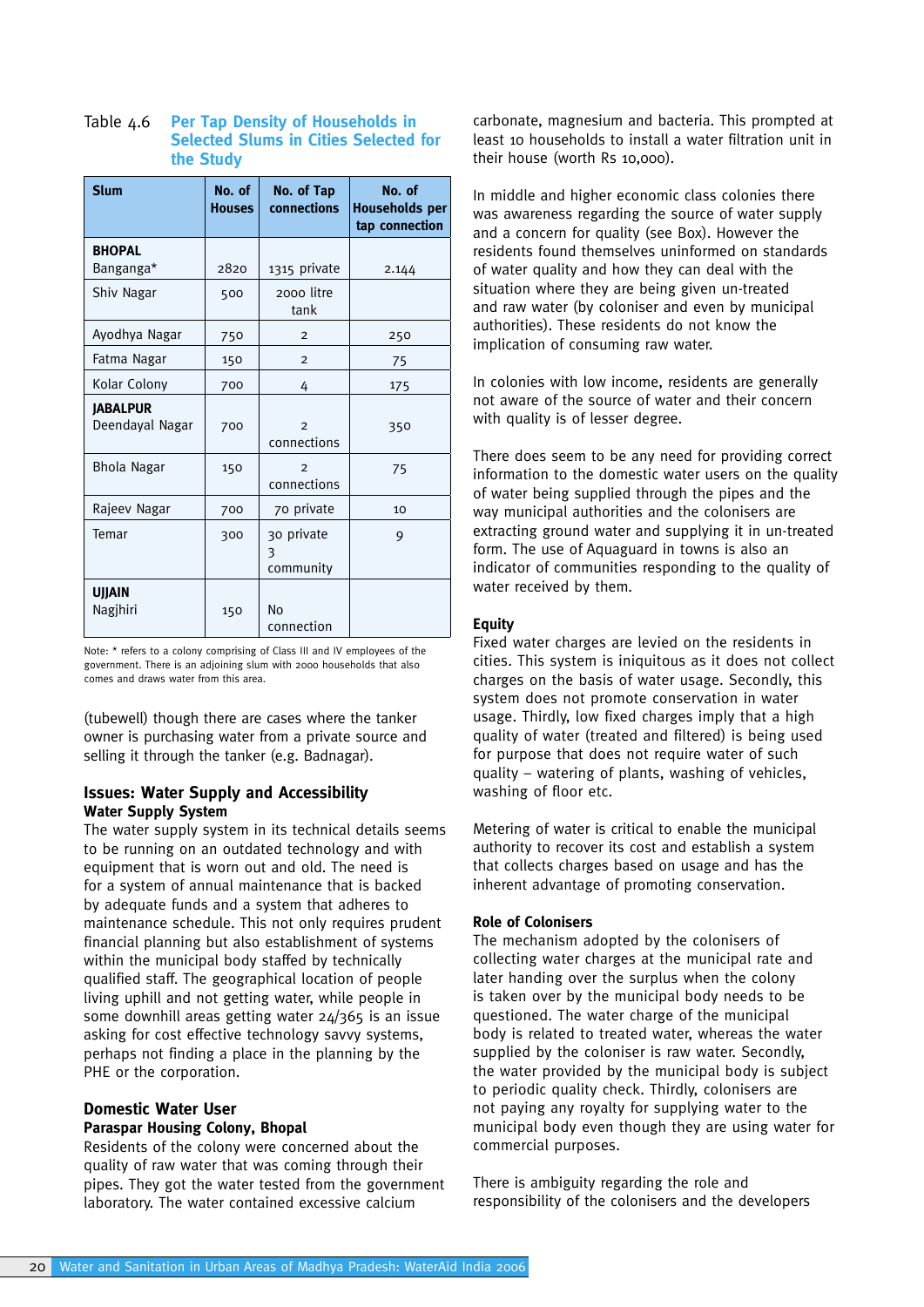in supplying water to the residents. Moreover, in the absence of a time frame within which the developer has to complete and hand over the colony to the municipal authority, the issue of municipal water supply tends to linger on for years.

#### **Coverage of Supply System**

The data on the actual coverage of population in the city through the formal water supply system is not available with the municipal authorities. The data provided by the Census has its own shortcomings as its assumptions are not valid at the ground level. The parameters for assessment of coverage by the Census and the municipal body do not present the data from the point of view of water entitlement. In such a situation it is difficult to assess the efficiency and effectiveness of the water supply system in terms of its ability to ensure water security for the residents of the city. The need is for identifying relevant parameters and developing indicators that can reflect the extent of fulfillment of water entitlements of all the residents.

#### **Accessibility**

The issue of distance of water source in the context of urban areas is not as important as the issue of number of households served by each water outlet. The high density of population makes it imperative that per capita density of water outlet be used as a measure of accessibility rather than the parameter of distance.

Economic capacity does play a major role in improving accessibility to assured sources of water. The higher income groups have chosen to develop their own source of water, resort to purchase of water, employ persons who will get water to their house and have large storage capacities. The poor do not have the economic manoeuvrability to accomplish any of these and therefore find that they have to share water with a large number of similar users. This decreases their accessibility as the water supplied through the formal sources is not a 24/365 affair.

#### **4.3 Availability**

Availability in case of urban areas implies, frequency of supply, duration of supply, supply pressure and the issue of water reaching the tail end of the pipeline.

#### **Frequency of Supply**

The frequency of water supply was an issue in all the towns. In the cities studied it was reported that there is at least one part of the town that did not receive water supply for a day.

In Badnagar water is supplied on alternate days till the month of February. During March and April the

water supply is on every third day. During the peak of summers (May and June) the situation reaches a stage that water is supplied once in four days.

Mohanpura the residential area of the old city in Ujiain receives water once in four-five days as the pipeline in their area has been damaged and not been repaired. On the other hand there is another area of the city that is known as gali number one in ward 22 that gets water 24/365 as it is located on a slope (*dhalan par hai*).

Tarana supplies water to the residents once in 3 days in the months of May and June.

At Bhopal in Gandhi Nagar water is supplied through tankers by the Corporation every third day throughout the year.

This highlights the fact that when the local body claims to be supplying so much LPCD, it also needs to specify whether it is able to achieve that for all 365 days in a year.

#### **Duration of Supply**

Shahpura is able to supply water two times a day for one hour each. But it faces a problem of maintaining fixed timings as the water is supplied directly from the tubewells, the functioning of which is dependent on the availability of electricity.

Shahjanabad colony in Bhopal gets water for 10-15 minutes. Ayodhya Nagar in Bhopal gets water for one hour as per the contractor, but the residents say that the water comes for 15-20 minutes from March to June and from July to December the supply is for one hour. The Sai Housing Board Colony gets water for four hours though the houses on upper slope in the colony get water for two hours only.

Nehru Nagar in Ujjain gets water for 30 minutes on alternate days. Mahananda, Mahashakti and Police Line areas are given water for three hours every day. Indira Nagar gets water for two hours, Chhatri Chowk for one hour and Gopal Mandir Hospital area get for half an hour.

The above examples highlight the fact that there is difference in supply of water to different parts of the city and also to different parts of the same colony. However it seems that the better off colonies get water for a longer duration than the colonies that are not economically prosperous including the slums. The government policy defined on the basis of lpcpd does not differentiate between the economic classes. The supply agencies seem to have a different notion as duration of water supply is directly correlated to level of economic prosperity of the residential area.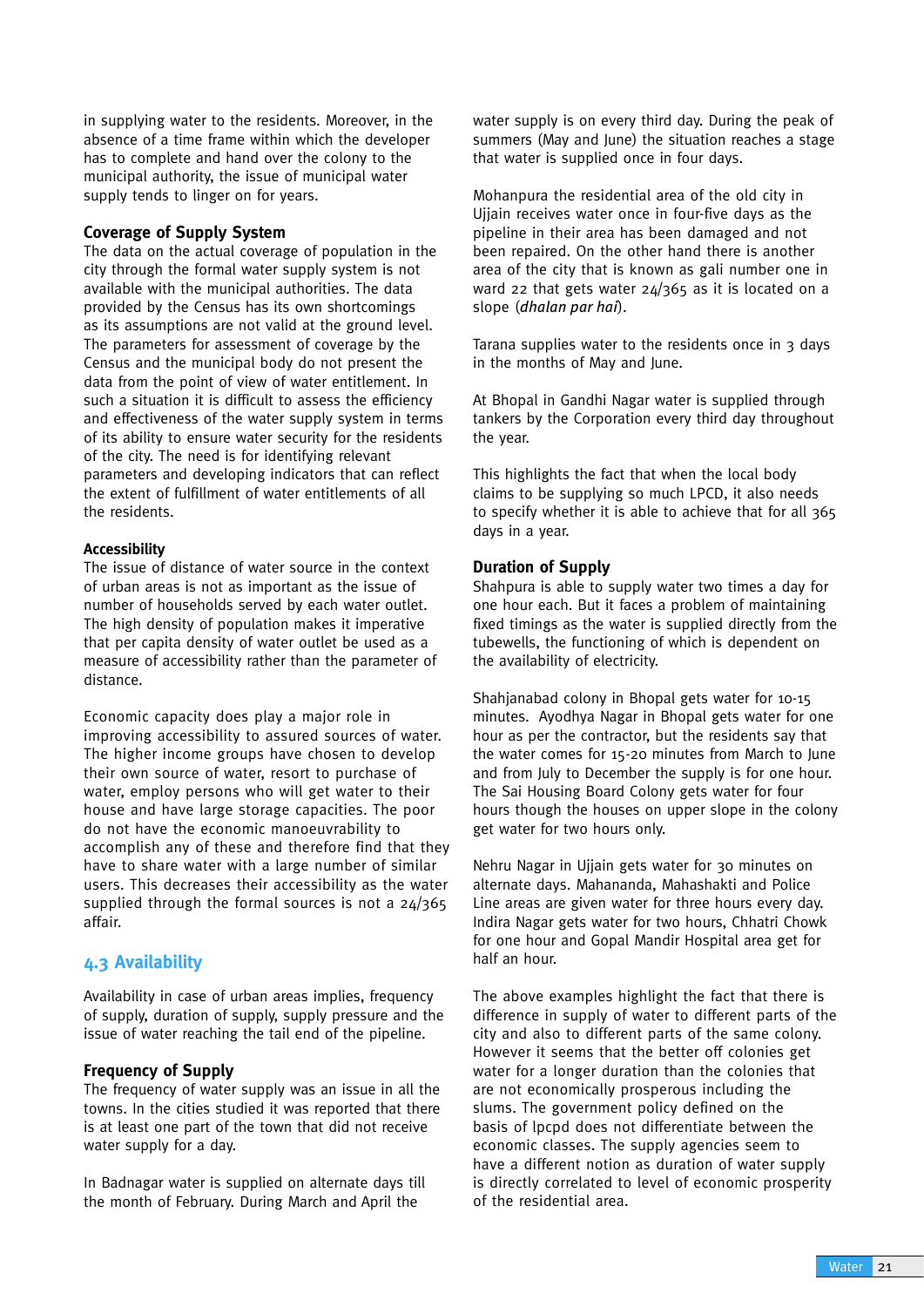#### **Ujjain Corporation**

Ujjain Municipal Corporation takes pride in the fact that they have highest LPCD in the state. The ground reality is that there are large pockets in the city that do not get water every day. Moreover when they get water it is less than the minimum LPCD defined by the government.

#### **Pressure**

In Shahjanabad, Bhopal the water supplied by the pipes does not reach the houses on the upper slopes. These households have to bring their vessels in the lower regions and fill water from the pipeline by making a pit below the outlet without a tap to fill the water. A housing board colony near Berasia is adopting the same practice of coming downhill and filling water.

#### **Madotal, Jabalpur**

The water in pipes in secured from the tubewells located on the circumference of the pond. The old residents (approx.200 houses) near the lake, few  $(3-4)$ houses in Kasondha Nagar and ITI colony (50 houses) get water from this source. But all the three pumps have to be working at the same time, so that pressure is built and ITI Colony gets water.

In Jabalpur, the Tripuri area is housed by middle income group houses. The houses are located on the hill. The houses located on the lower side of the hill have been provided pipe connections by the Corporation. The residents uphill are not given connections as the water pressure was likely to be insufficient. Similar situation exists in Madan Mahal. The Chief Engineer of the PHE department disclosed that in some colonies in the city the water from borewell is added to the water in the pipeline to increase the pressure so that water reaches the tail end of the pipeline.

#### **Issues in Availability Water Security**

The issue of frequency, duration and pressure of water supplied by the local body was a major source of discontent in most of the residential colonies and slum settlements of the city. From the users point of view these are the three factors that define the assurance of regular and sufficient water supply to the household. According to most of the households these three factors constitute the basis of assessing the performance of the local body in their ability to supply water to the city.

Any shortfall in frequency, duration and pressure of water constituted the situation of water insecurity for the households. The households in such cases would undertake their own measures depending on their affordability. For example the well-off sections of the city would resort to installation of tubewells,

accessing water from far away sources, or pooling resources and getting a tanker for a cluster of houses. The poorer households and persons residing in slums would either loosen the nuts and bolts of the pipeline near their settlement, access water from ponds, wells or from another public source (handpump, factory etc).

People find their own ways to fulfill their water requirement as it is an issue of survival for them. If the water requirement of the people is not getting fulfilled through formal means it implies failure of the local body in fulfilling its responsibility for good governance and a situation of water insecurity for the households.

# **4.4 Quality**

**The System:** The PHE department in all the towns specified that the water is checked regularly. However on deeper inquiry it was revealed that it is the water from the surface source that is checked regularly. The testing of water from the tubewells is done only when a problem is reported as happened at Shahpura in July 2003, when water from all the tubewells was tested after there was a report of illness. Since then no such test has been undertaken.

The study was unable to procure a test plan or list of parameters to be tested from any PHE official in any of the cities. One of the reasons for lack of regular testing of water reported by the department was lack of resources to undertake this task regularly. In contrast, the BHEL personnel in Bhopal gave a detailed plan of the tests to be carried out daily, weekly, monthly and annually.

**Fluoride:** Tripuri and the stretch from Dev Tal to medical college in Garha zone of Jabalpur have fluoride. Many of the handpumps have been closed and/or marked, though some are still in operation. Water from these handpumps is being used for washing utensils and for other domestic work. People use drinking water from the wells, bawadis or tankers supplied by the corporation. Dental fluorosis seems have set in amongst the population in the area as yellowing of teeth has become visible in disturbing levels. The officials at the zonal office reported that though the people know that water is contaminated by fluoride and its adverse effects, they still consume it. Information about fluoride has been displayed on boards. The study team found out that though people are not taking contaminated water for drinking purposes they are consuming it for other domestic purposes.

**Other Contaminations:** In Moti Nagar at Ujjain handpumps with saline water were reported to the study team. In fact according to the residents salinity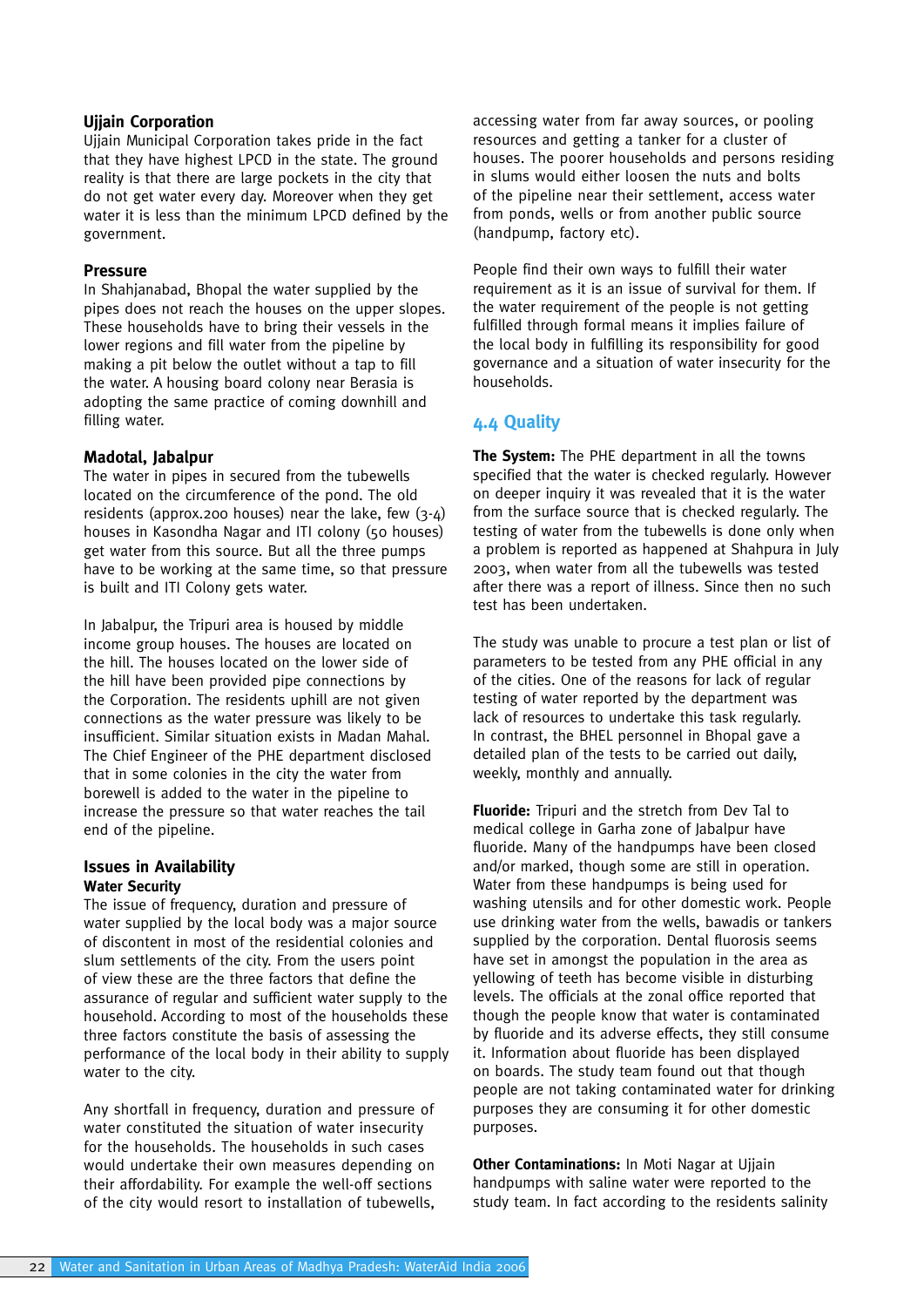has reached a level that it has led to damage to the iron water tank making it unsuitable for storing water. The people in the Gandhi Nagar area shared that water in the wells and one handpump has a strange taste – *dal nahin galti aur sabun phatta hai*.

In Bhopal, the people in Chuna Bhatti area got the water tested and found high contents of calcium carbonate, magnesium and bacteria. These tests were from different tubewells in the area. Windsor Colony also reported having red water in their borewells. The redness in water is attributed to clay mixing in some of the tubewells in Bag Mughalia colonies by the housing board officials. Residents of some other colonies shared that their clothes tear off faster and there is yellowness in the clothes after being washed.

Salinity has also been reported from Shahpura. Ward 3, 4 and 5 have 4-5 handpumps with saline water. The people and the officials say that it is a very old problem, though nothing has been done to address this issue so far.

At Badnagar the water from tubewells is mixed with water supplied through supply scheme. According to people there is a strange odour that is attributed to the mixing. According to a chemist in the area there is no solution to this and since the test reports are 'fine' there is no cause for alarm.

#### **Issues in Quality Disclosure of information**

The PHE cell of the local body undertakes quality surveillance but the information so collected does not become part of the information fed to the public. Discussions with citizens revealed that they did not have any information regarding the quality of water being supplied to them. In case of Jabalpur where water has been found to be contaminated with fluoride the citizens did not have information on the extent of contamination and the implications of consuming such water. The information with respect to quality of water does not form part of the report that is tabled during the meeting of the general body of the urban local body.

#### **People's Concern**

The consumer is concerned about the quality of water she/he is consuming. Where the people can afford they have spent money in getting their water tested. In fact, during the course of study the households that had installed tubewells reported that they had got their water tested to assess its quality. Similar concern was also observed in slum settlements where people did distinguish between sources with better quality.

#### **Surveillance System**

Surveillance system that monitors quality of water from all sources (supplied by local body, colonisers, development authorities, housing boards etc) is assessed by the study team as a need of the citizens. The reports of such a system need to be fed at the public and organisational domain in a manner that is understood by the lay man. The excuse for lack of resources, as stated by the officials of the urban local body, cannot be taken as either valid or tenable.

# **4.5 Demands for Water**

The study sought to estimate the quantity of demand for water by residents in the selected study. The process of estimation was difficult because:

- The households that were getting piped water supply were unable to estimate the water requirement in terms of litres. They however expressed their requirement in terms of storage facility that was sufficient for their family for a day. This was an overestimation since the water stored is always more than actual demand for water given the lack of assurance of regularity of water supply. The study found out that in houses with piped water supply that form part of the middle and upper middle class families have an average storage facility of 1000 litres even if these households have developed their own source of water (tubewell). However, in towns that have water supply twice a day, the average storage capacity was found to be 500 litres (Panagar and Shahpura).
- The households in lower middle class living in colonies and securing water through piped water supply had storage capacity that ranged from 50 to 100 litres. The problem of estimation for these families was the same as in case of families in middle income groups.
- The slum population of the city is fulfilling its water requirement based on the supply of water from community sources. Again the problem of estimating demand for water was faced as the households in all slums reported that their water use is dependent on the amount of water that they are able to collect for the day. In case the household is unable to collect sufficient water the members would not take bath that day or would go to a different water source for bathing. In such a case the actual quantity of demand for water was difficult to estimate. However the households in slums were storing water in buckets or plastic cans. In some cases steel containers were also being used to store water.

The study instead of estimating quantity of demand for water focused on the nature of demand. This showed variations across economic classes: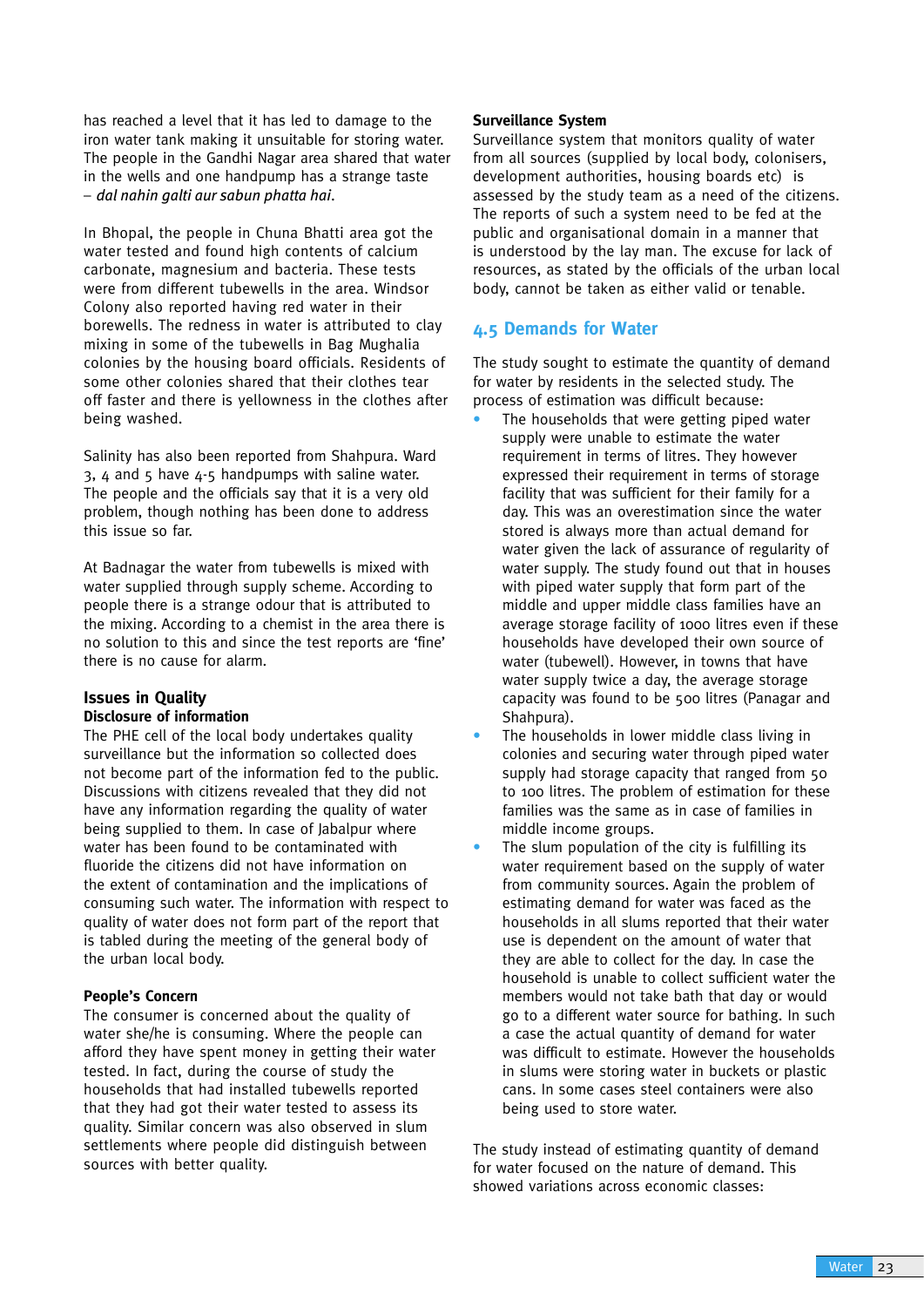| <b>Nature of demand</b>       | <b>Middle</b><br>and upper<br>middle<br>class | <b>Lower</b><br>income<br>group | <b>Slum</b><br>dwellers |
|-------------------------------|-----------------------------------------------|---------------------------------|-------------------------|
| Drinking water                |                                               |                                 |                         |
| Bathing & personal<br>hygiene |                                               |                                 |                         |
| Washing clothes               |                                               |                                 |                         |
| Cleaning of utensils          |                                               |                                 |                         |
| Cleaning of house             |                                               | ✓                               |                         |
| Washing of vehicles           |                                               |                                 |                         |
| Watering of plants            |                                               |                                 |                         |
| Coolers during summers        |                                               |                                 |                         |

School and colleges emerged as major users of water in the study. On an average each high school has a storage capacity of not less than 4000 litres. The storage facility is distributed in different locations within the premises – drinking water tanks at defined locations, toilets, watchman's residence and a main storage tank. Similarly hostels accommodating outstation students had a storage capacity ranging from 4000-8000 litres. This was a common feature in all the towns.

Small restaurants serving food stuff /snacks, including the sweet makers have a storage capacity of 1000- 1500 litres. The hotels with facility to stay have a storage capacity of 4000-6000 litres. All of them have a private source besides the corporation connection.

The storage capacity in hospitals depends on the size of the hospital i.e. number of beds. In residential colonies the hospitals have a storage capacity of 1500-2000 litres. The private hospitals have their own source of water and higher storage capacity.

#### **Issues Demand for Water Assured Supply of Water**

The quantum of demand for water is dependent on the degree of assurance that the consumer is able to assess from the supplier. The degree of assurance is assessed in terms of the time period (days) for which the user needs to store water before the next supply of water will be released.

#### **Water and Nature of Demand**

The study strongly feels that the consumption of water meant for drinking being used for purposes like washing of clothes, cleaning of vehicles, watering plants and using for coolers indicates inefficient water usage. The fact that this water is supplied at a subsidised rate further indicates economic inefficiency in water supply.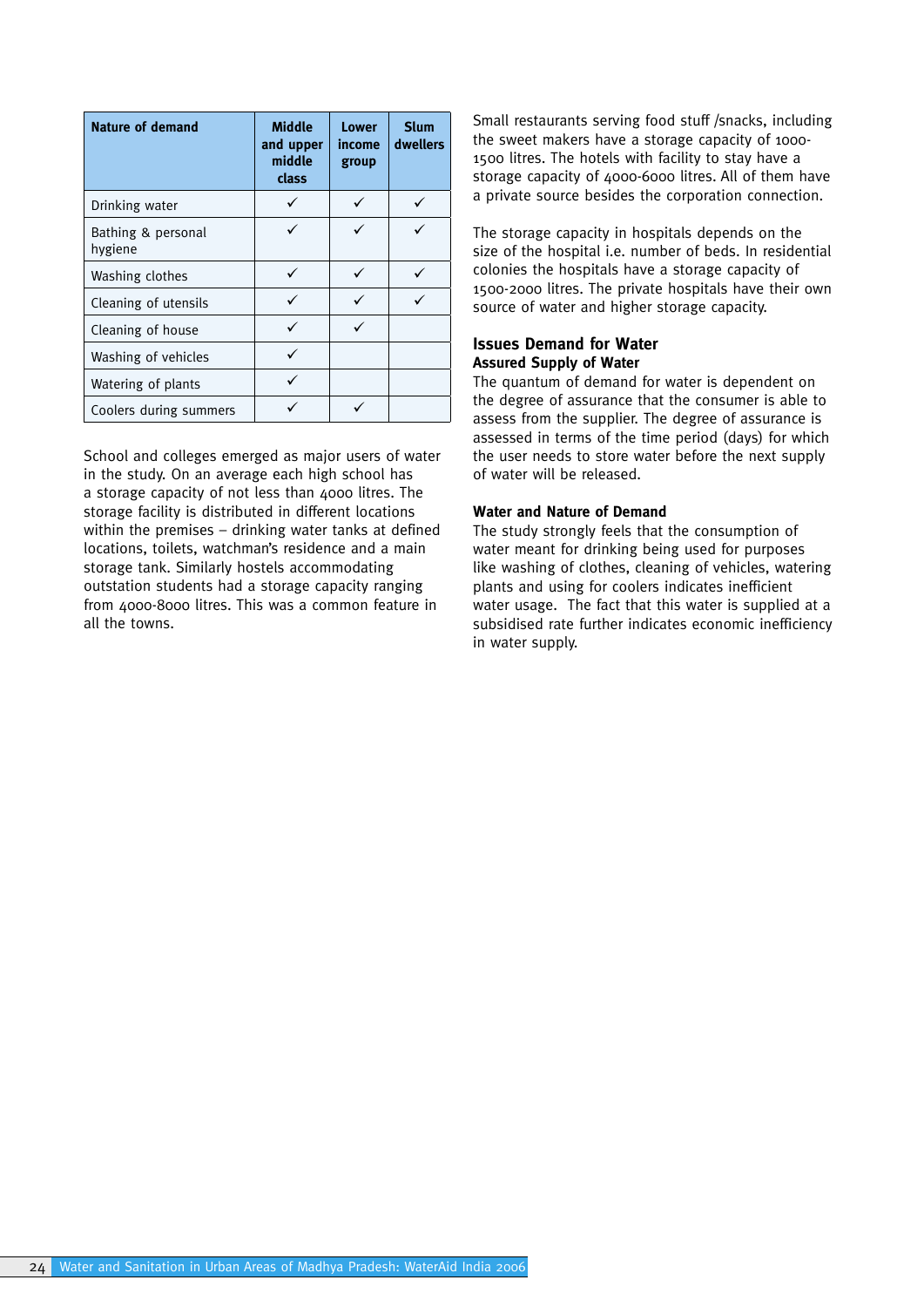

# **Sanitation**

# **5.1 Preamble**

|                |                      | Scene I                                                                                                                                                                                                                                     |
|----------------|----------------------|---------------------------------------------------------------------------------------------------------------------------------------------------------------------------------------------------------------------------------------------|
| Researcher     |                      | "Sir, what is the state of sewerage network in the city?"                                                                                                                                                                                   |
| Commissioner   | $\ddot{\phantom{a}}$ | "There is no sewerage network in the city. You should talk to the Health Officer. He will<br>give you information in detail."                                                                                                               |
|                |                      | <b>Scene II</b>                                                                                                                                                                                                                             |
| Health Officer | $\ddot{\phantom{a}}$ | Giving details of the cleaning zones of the city and number of staff employed he said,<br>"there are sufficient toilets in the city".                                                                                                       |
| Researcher     | $\ddot{\cdot}$       | "What about slum settlements?"                                                                                                                                                                                                              |
| Health Officer | $\vdots$             | "There are 117 slum settlements and 5 Ayodhya Bastis. We are<br>putting community toilets in these Bastis. There has been no<br>complaint of any disease. So there is no problem."                                                          |
| Researcher     | $\ddot{\phantom{a}}$ | "What about the sewerage network in the city?"                                                                                                                                                                                              |
| Health Officer | $\ddot{\cdot}$       | "Sewerage is the responsibility of the PHE department".                                                                                                                                                                                     |
|                |                      | <b>Scene III</b>                                                                                                                                                                                                                            |
| PHE department | $\ddot{\cdot}$       | "The sewerage was handled under a specific project and the project is now over. Mr. X<br>was deputed in the project. Only he can give you the details."                                                                                     |
| Mr X:          |                      | "The project was to prevent waste water from entering the river. The project has been<br>implemented but not functional as the Municipal Corporation is not taking over. They<br>have put the project in cold storage (thande baste mein)." |
|                |                      |                                                                                                                                                                                                                                             |
|                |                      | Some random responses<br>"We have done lot of work in sanitation. Y number of dry latrines changed to flush<br>type".                                                                                                                       |
|                |                      | "There is sufficient drainage in the city. The people here do not have civic sense. They<br>keep throwing all sorts of garbage into these drains."                                                                                          |
|                |                      | "People in the city mein abhi bhi rural mentality hai."                                                                                                                                                                                     |
|                |                      | "While buying a house people see the interiors, no one looks at the sewage system of<br>the place. So it is people who are not interested".                                                                                                 |
|                |                      | "ADB project is going to deal with this (sanitation)".                                                                                                                                                                                      |
| Researcher     | $\ddot{\cdot}$       | "Can you tell us how is the local body geared up for the project and what are your<br>preparations after the project is over?"                                                                                                              |
|                |                      | "The project is going to take 5 years, we will see then. Right now the officials are being<br>nominated from the PHE".                                                                                                                      |
|                |                      | about the study?                                                                                                                                                                                                                            |
|                |                      | "There is no need for any more study".                                                                                                                                                                                                      |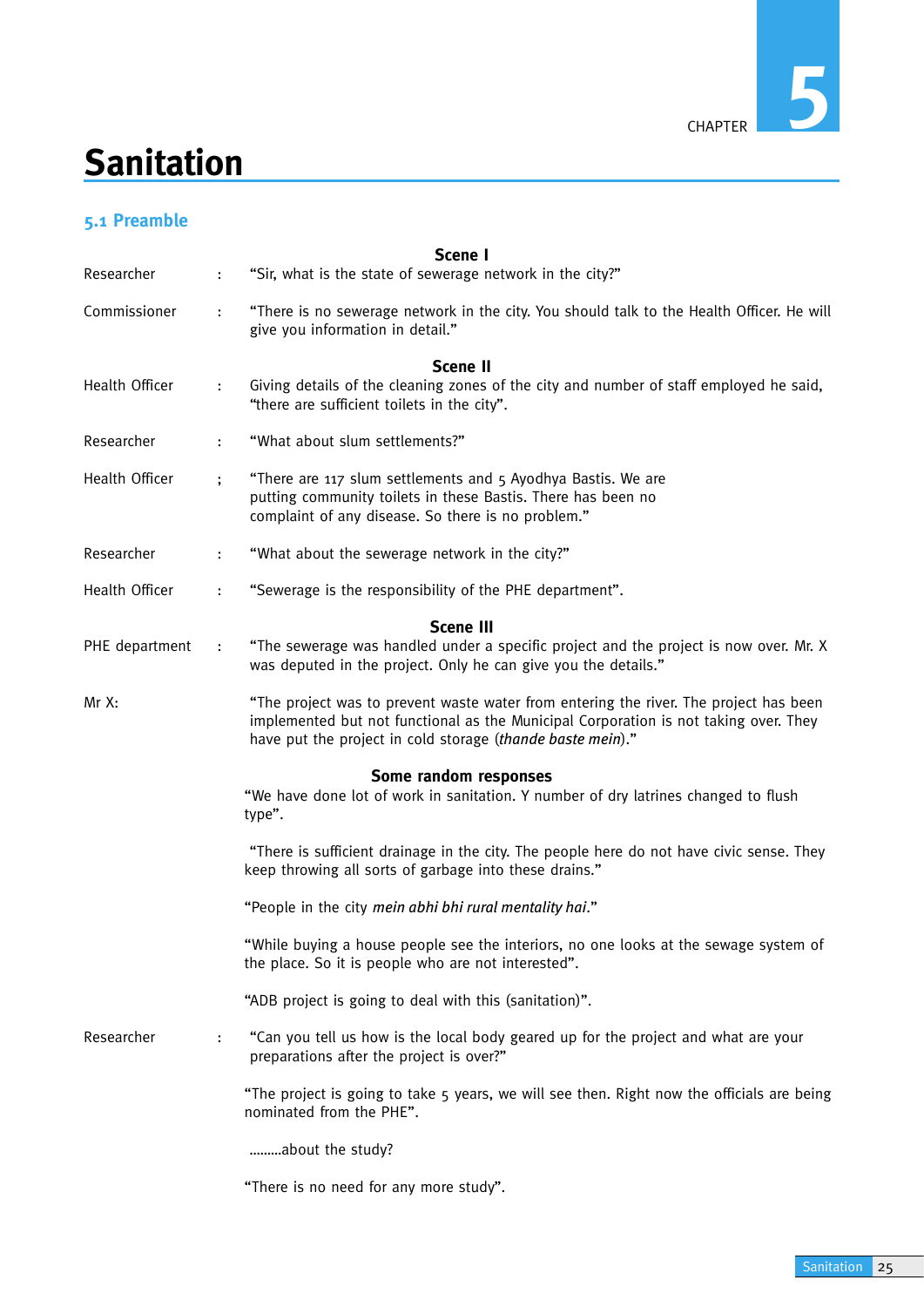# **5.2 Sanitation Status**

The issue of sanitation in the context of urban areas includes: prevalence of private toilets in houses; disposal mechanism of human excreta; liquid waste and solid waste generated in the cities.

#### **5.2.1 Toilets**

The issue of toilets in the cities selected for the study was essentially at three levels:

- Conversion of dry latrines into flush type toilets in smaller cities.
- Toilets in slum settlements in larger cities.
- Toilet facilities in institutions.

#### **Conversion of Toilets**

The Nagar Panchayats and Municipal Councils covered under the study received funds for creation of basic infrastructure to convert the dry type toilets to flush type. The coverage as stated by the urban local body and as found during the field survey are being given in Table 5.1.

There is a wide variation in the data collected from the field and the claims stated by the urban local body. The officials from the urban local body expect the elected representatives to play a proactive role whereas the elected representatives were either unaware of the process of procuring funds or were indifferent towards this issue. The team assessed that the elected representatives did not have a vision or idea regarding cleanliness and sanitation of the city and the activities that are required for the same.

#### **Slum Settlements**

The slums in all the towns have a small percentage of houses having private latrines. The number of community toilets in the slum does not commensurate with the population of the slums. The data collected for larger cities is given in Table 5.2.

The households that report no facility of private or community toilets are resorting to open defecation. The site for defecation depends on the space available near the settlement – nallah, railway line, trees, mines, open ground, dried up ponds.

The experiment with community toilets has not been encouraging. The present study found that community toilets have been made at six slum settlements. Amongst these three are being used. The main reason for non-use of the community toilets is the nonavailability of water (the local body has not installed water connection).

At three places where the community toilets are being used their coverage is very small given the size of the settlement. However what is significant is that the users are paying for the use of these toilets – at Idgah and Shiv Nagar (see Box) the family is paying Rs 10 per month whereas at Arjun Nagar the user-families are making efforts to secure water and maintaining the facility.

#### **Toilets in Institutions**

90 per cent of the institutions covered under the study had functional toilet facilities. These institutions were well connected with water facility and had

| <b>City</b> | <b>Response of the Urban Local</b><br>body                                          | <b>Findings during Field Visits</b>                                                                                                                                                                                                                                                                                                                       |
|-------------|-------------------------------------------------------------------------------------|-----------------------------------------------------------------------------------------------------------------------------------------------------------------------------------------------------------------------------------------------------------------------------------------------------------------------------------------------------------|
| Panagar     | Coverage $-95%$ toilets<br>2 community toilets<br>1 Sulabh at Bus Stand             | Ward $10 - 50\%$ of the houses have toilets<br>$\bullet$<br>Ward $4 -$ No toilets there<br>$\bullet$<br>800 toilets converted to flush type<br>$\bullet$<br>Open defecation prevalent<br>٠                                                                                                                                                                |
| Shahpura    | Coverage $-$ 80% toilets                                                            | Ward $13 - 80\%$ houses have toilets<br>$\bullet$<br>Ward $2 - 60\%$ houses with toilets<br>$\bullet$<br>Ayodhya Basti - 15% houses have toilets<br>Open defecation prevalent<br>٠                                                                                                                                                                        |
| Badnagar    | 80% toilets<br>9 community toilets<br>1 Sulabh 15 seater at the<br><b>Bus Stand</b> | Open defecation in Wards 5,6,17,18<br>$\bullet$<br>Sulabh Complex almost closed as the tubewell has gone dry and<br>٠<br>council gives supply once in 4 days<br>No community toilets seen in 6 wards visited during the field study<br>$\bullet$<br>Ward 12 has toilet outlets in the drainage line, excessive number of<br>$\bullet$<br>pigs in the area |
| Tarana      | 450 toilets converted to<br>flush type                                              | Ward number 2, 3, 7 do not have any toilets<br>٠<br>Details of where the toilet conversion has taken place not known to<br>٠<br>people and the councillor<br>In the old part of the city, houses are small and hence no place for<br>$\bullet$<br>toilets<br>Community toilets not seen                                                                   |

#### Table 5.1 **Status of Conversion of Dry to Flush Type Toilets in Cities Selected for the Study**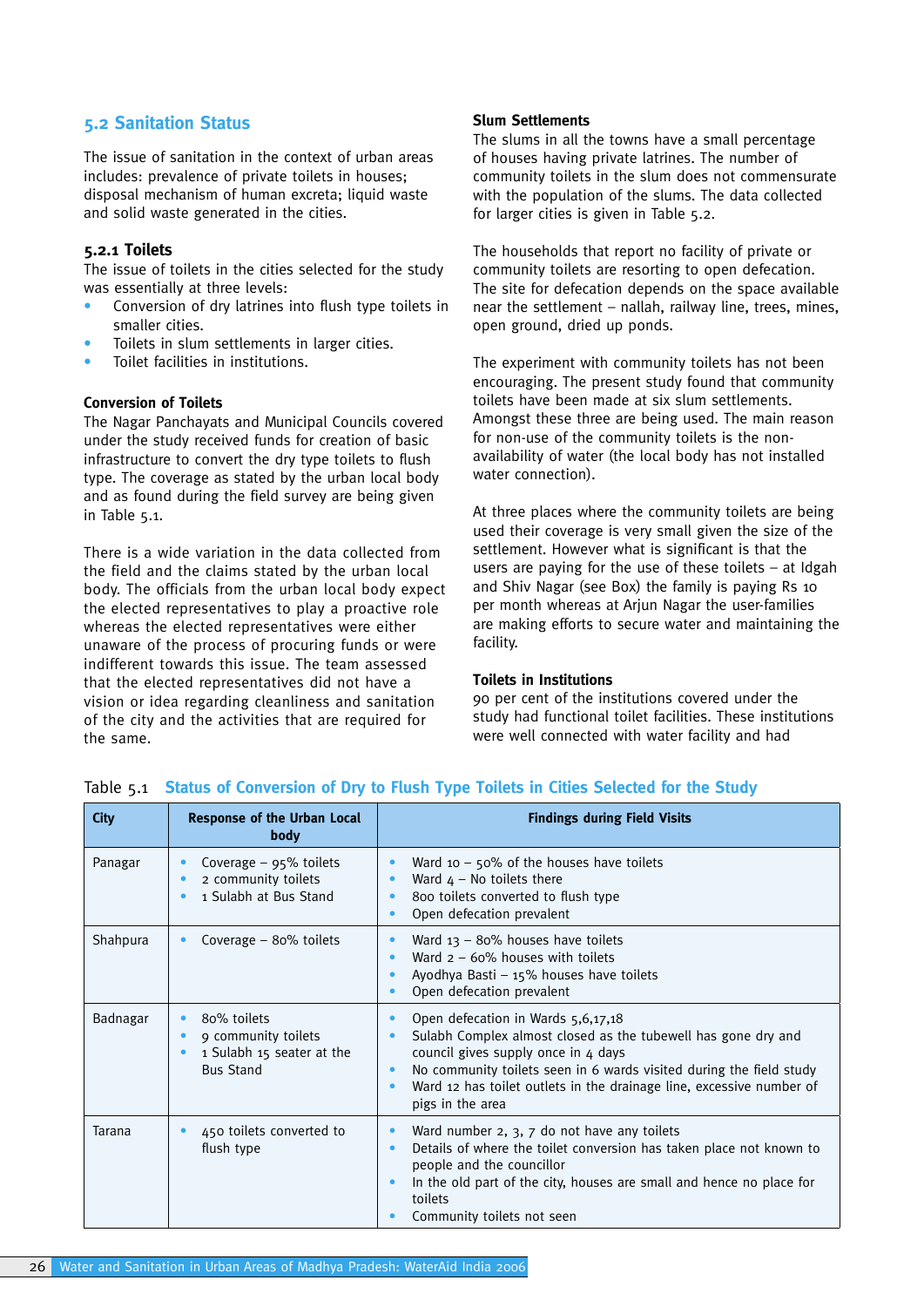| <b>Name of the Slum</b>                          | <b>No. Of Houses</b> | <b>Toilets</b>                                                                                                                                     |
|--------------------------------------------------|----------------------|----------------------------------------------------------------------------------------------------------------------------------------------------|
| Jabalpur                                         |                      |                                                                                                                                                    |
| Deen Dayal Nagar                                 | 600-700              | No Toilets                                                                                                                                         |
| Near Sanchar Colony                              | 500-600              | No Toilets                                                                                                                                         |
| Behind Bhola Nagar                               | 150                  | No Toilets                                                                                                                                         |
| Rajeev Nagar                                     | 600                  | 10% Toilets                                                                                                                                        |
| Muslim Mohalla                                   | 100-125              | 30% Toilets (Opening in Nallah)                                                                                                                    |
| Ganj Badhaiyya Mohalla                           | 200-250              | 40% Toilets (Opening in Nallah)                                                                                                                    |
| <b>Bhopal</b>                                    |                      |                                                                                                                                                    |
| Sai baba Nagar                                   | 1600                 | No Toilets<br>Community Toilet under construction                                                                                                  |
| Ayodhya Nagar Slums                              | 750                  | No Toilets                                                                                                                                         |
| Slums near Idgah Hills                           | 600                  | 4 Community Women Toilets<br>4 Community Men Toilets                                                                                               |
| Arjun Nagar                                      | 1000                 | 6-8 houses may have toilets<br>Sulabh Complex closed as no Nagar Nigam connection. 20-25<br>families use it and bring their own water.             |
| Rahul Nagar                                      | 100-125              | No Toilets                                                                                                                                         |
| One tree Hills slum                              | 200-250              | 15-20 houses have private toilets                                                                                                                  |
| <b>Ujjain</b>                                    |                      |                                                                                                                                                    |
| Indira Nagar                                     | 250                  | 10 seat community toilet<br>No water, gets very dirty and is not being cleaned, not being<br>used at the present                                   |
| Rajeev Nagar                                     | 200-250              | 40% houses have toilets<br>Community toilets with contribution of Rs.120 were made in 200<br>houses but not used as "kachhe bane the, diwar nahin" |
| Mulla pura + Raghupura<br>247<br>(Ayodhya basti) |                      | Survey completed for making toilets with Rs. 200 contribution.<br>At present no toilets                                                            |

#### Table 5.2 **Private and Community Toilets in Slum Settlements in Cities Selected for the Survey**

also employed a person for cleaning toilets. In the remaining 10 per cent of the institutions the toilet facility was created but was not being used as there is still problem with regular supply of water. All these institutions were schools.

#### **Shiv Nagar (near Anand Nagar), Bhopal**

The settlement had around 300 houses. Households from Piplani and Lal Tanki were shifted and resettled in this slum. This increased the slum population to about 500 houses. There are separate community toilets for men and women (7 for women and 12 for men). There are 2 bathrooms each for men and women.

Every regular user-household pays Rs.10 per month for the use of bathroom and toilet facility. Occasional user pays Rs.2/- per visit. A person from within the slum is employed for maintenance. The complex has a 1000 litre tank filled daily by tanker service from the Municipal Corporation.

#### **5.2.2 Disposal of Human Excreta**

The norm for disposal of human excreta in residential colonies is to connect toilets with the gate sewer. This is then connected to the street sewer and then on to the trunk sewer. The trunk sewer off loads itself into the septic tank. The sewage in septic tank is subjected to anaerobic treatment for separation of effluents and is then disposed off to a safe place mostly some nallah or soak pits. Plantation of water absorbing plants like eucalyptus is undertaken near the disposal site.

However during the course of this study the team did not find the entire system in any of the colonies covered in the selected cities, except BHEL in Bhopal (see Box). In addition, the waste water from kitchen and bathroom is also connected to and disposed off along with the sewage line that restricts the possibility for its re-use.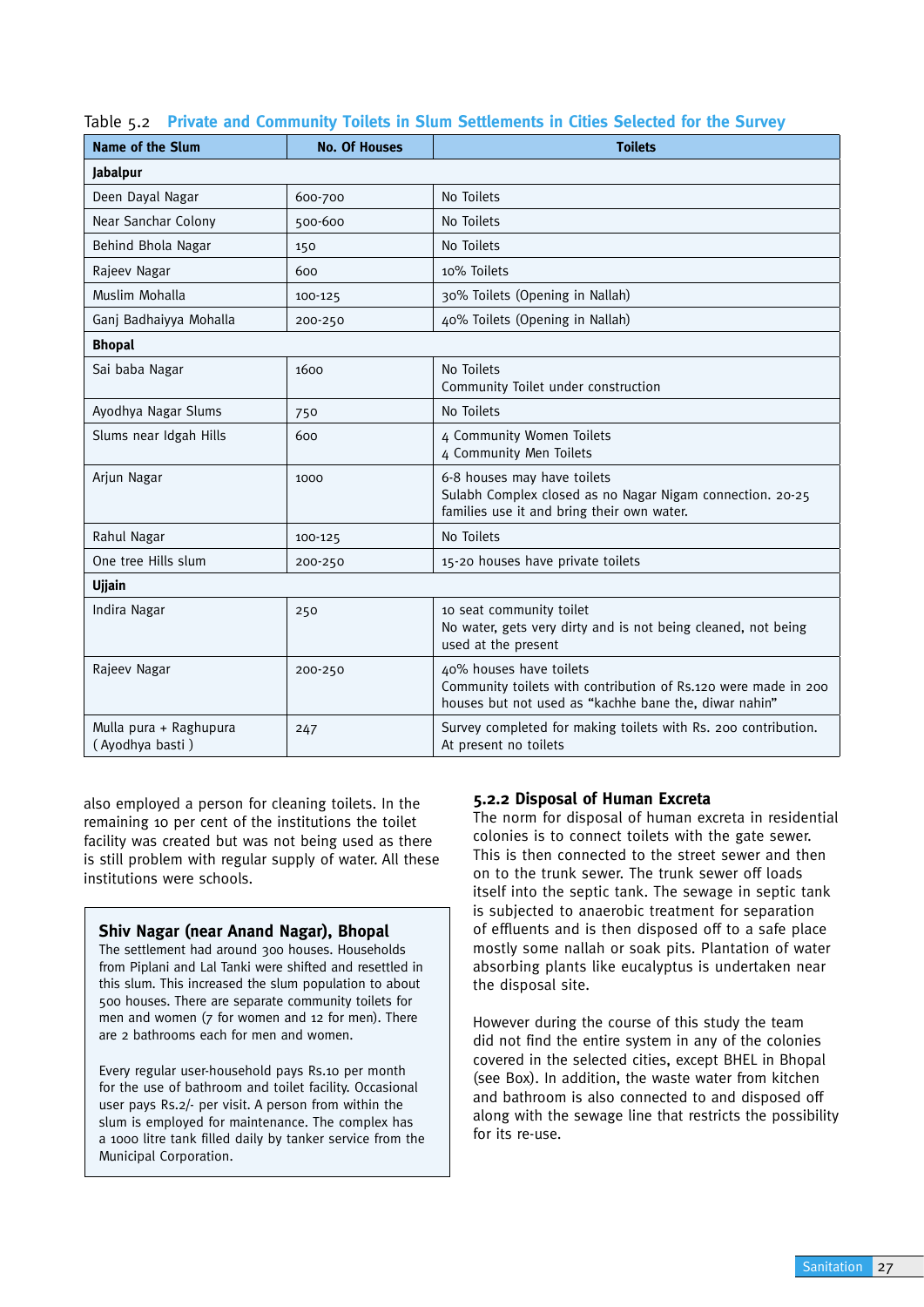### **Sewerage Disposal System, BHEL Township, Bhopal**

There are two sewage treatment plants in BHEL township located at Piplani (0.5mgd) and at Barkheda (2 mgd). The effluents from the township are converted to biogas (functional since 1964) and manure. The biogas is supplied and used by the chappati centre and to the kitchen of Kasturba Hospital. The manure is distributed to the farmers nearby and to the horticulture department. Extensive plantation of eucalyptus trees has been undertaken at the waste water outlet.

In larger cities, Bhopal had a sewerage network for a part of the city. Ujjain and Jabalpur cities did not have any sewerage network. In these cities the sewerage from the toilets flows to the pits (dry and flush type), septic tanks or the open nallahs.

#### **Catch 22 for Residents of Deepak, Bhopal**

The sewerage of Amaltas Colony opens in to Deepak Colony in the neighbourhood. The residents of Deepak Colony complained about it to the residents of Amaltas. The latter informed them that the sewerage is maintained by the builder hence the complaint should be lodged with the builder. On calling up the builder of Amaltas Colony, they asked about the name and address of the complainant. They cut off the connection saying that they cannot entertain the complaint as the complainant is not a resident of their colony.

The level of information available to the citizens regarding the proper and the existing method of disposal of toilet waste was found to be quite low in all the cities. One professor puts it in a lighter vein "it finds its own way". All the residential colonies covered during the study had septic tanks, the size of which was unknown to the residents. The outlet from tanks opened up into open space nearby that was in gross violation of the norm. Generally the residents were unaware of the outlet and on being informed of the outlet they did realise that it is violation of the norm but did not know how to rectify the situation.

In the 'old city' area of larger cities the study found that the private toilet from each house is connected to a pit that is covered and is either within the premises (aangan) or in the immediate vicinity of the house. The responsibility for getting the pit cleaned is that of the household and they normally lodge their requirement to the corporation and get the pit cleaned. The sweeper is paid for his services. This system was found in all the three cities except for a small portion of Bhopal old city that has been now connected with a sewerage network after the implementation of Bhoj Wetland project.

## **5.2.3 Liquid Waste Disposal**

The waste water disposal system in the cities is through the network of drainage. Earlier the drain lines were **'V'** shaped in most of the smaller and medium sized cities. According to the CMO of Panagar, with increase in population these drains were found to be inappropriate as they were not able to handle the additional flow of water. Consequently, the shape of these drains was changed to **'U'** shape in later constructions.

The officials of the urban local bodies claim coverage of 50-70 per cent of the city from drains. This coverage is contested by residents and by the councillors. The reason for the low level of coverage given by them is extent of slum settlements and urban villages in the towns. These are the areas that are deficient in drainage system. The area under these settlements is more than the area claimed to have been covered by the urban local body.

The maintenance of drains has been identified as a problem both by the officials of the urban local body and by the citizens. According to the former there is lack of civic sense among the residents (Tarana and Panagar) and in many colonies the residents dispose off their solid waste (broken pots by Kumhar, or bidi leaves remains) in the drains leading to its choking. The CMO of Badnagar felt that maintenance of drains is a problem area as the local body does not have enough manpower to cover the entire town.

The corporations had drainage nallis made in the higher and/or middle, upper middle class colonies. But these too were found to be choked and/or opening at the wrong place. The study team found the underground drainage was choked in Kanchen Vihar, Jabalpur a well laid out colony. In Ujjain the residents of Revenue Colony contribute towards the salary of one person responsible for keeping the area clean. The problem of drainage lines opening up in a neighbouring empty plot were observed in all the cities.

A major issue that threatens to create an ecological disaster in the cities is the gradual process of converting natural drainage lines into drainage/sewage disposal lines of the city. The erstwhile drainage lines that were feeding into the major rivers have been converted into drainage disposal lines by the administration and the people. Omti Nallah of Jabalpur is a prime example of this process. The nallah was a natural and active drainage that used to feed into Narmada river. With the change in the quality of water flowing from the nallah the quality of water in Narmada river has been adversely affected. A part of the sewage line of Bhopal opens up in a nallah near Hoshangabad Road. Even the small towns show the same trend where the nallahs feed into rivers without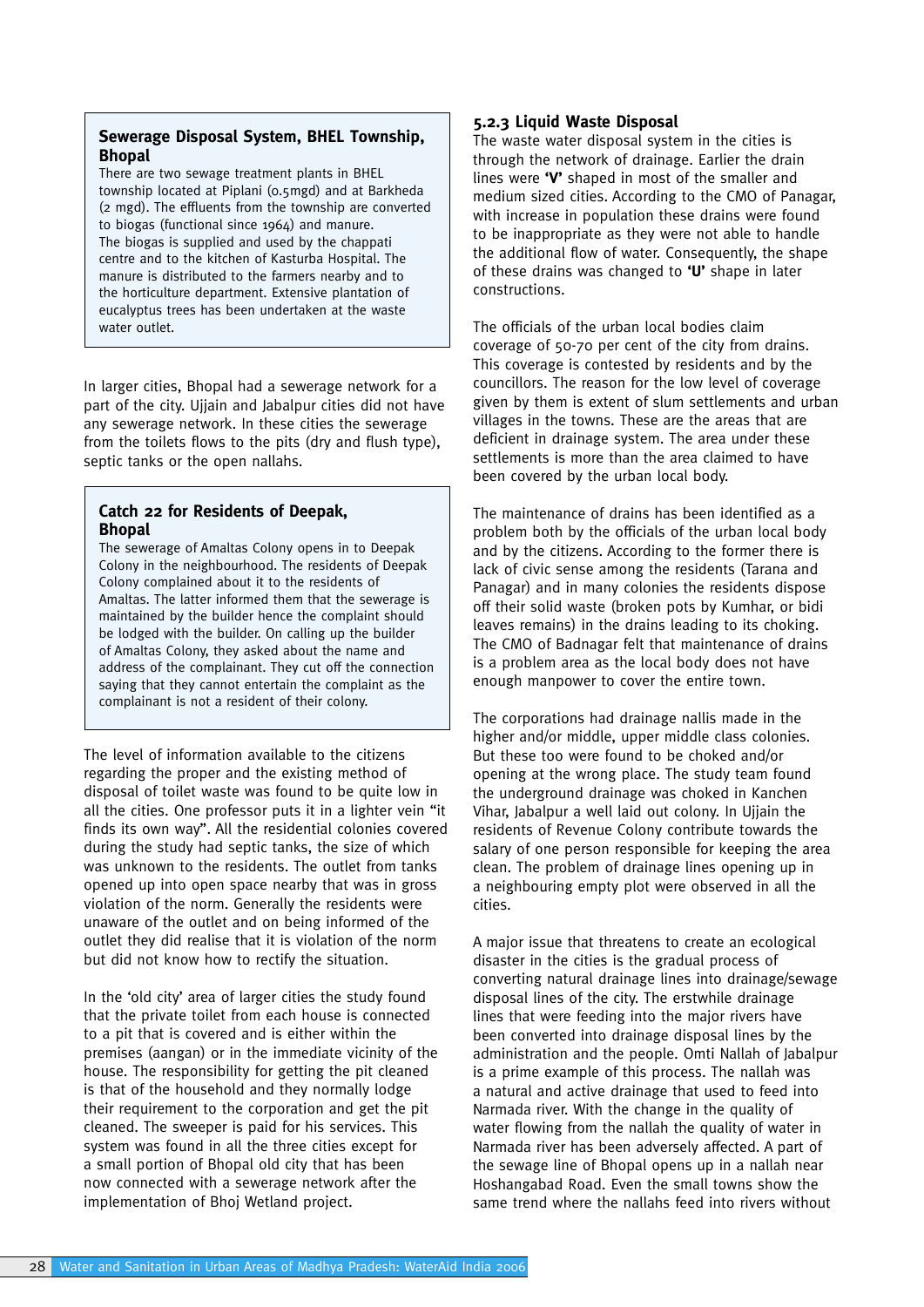treatment, e.g. natural nallahs of Tarana that used to feed into the Kalisindh river today carries the waste water of the entire town to the river.

In Ujjain a special project for Shipra cleansing was undertaken from 1999 and completed in 2003. The objective was to treat the waste water before it flows into Shipra. The project was implemented but it has not been accepted by the corporation as it involved electricity charges of Rs.14 lakhs per month.

#### **5.2.4 Solid Waste Disposal**

All the local bodies have dumping grounds for solid waste disposal, but none of these bodies have a system of segregation of solid waste either at the point of collection or disposal. The Nagar Panchayats and the Municipal Councils have a system of solid waste being collected in hand carts and then ferried by tractors to the dumping ground. The Corporations have a infrastructure that includes garbage collectors (from dustbins or open spots), designated collection point at the ward level from where the dumper carries the waste to the dumping ground.

Ujjain city is divided into seven zones for cleaning with collection centres clearly demarcated. The system is developed and reviewed every 12 years when Simhastha is held. There are 1060 labourers, 100 hand carts and 54 dumpers vehicles. The Health Officer admitted that only 70 per cent of the waste at dumping ground at Gau Ghat can be ferried to the trenching ground. Thus 30 per cent of the solid waste remains at the dumping ground. The total cost of sweeping, collection, dumping and transportation is Rs. 840 per tonne. Every day the city generates solid waste of 150 tonnes which requires an expenditure of Rs 1.26 lakhs per day, at an efficiency level of 70 per cent.

Dustbins are a rarity. In all the cities the upper class colonies have a better network of dustbins and a better frequency of their disposal. The remaining town is denser, generates more waste and has less space to dispose it. The dominant attitude in the middle and lower middle class residents is that their own house is clean but the disposal is either in front of their own house or in an open space near the house. The state of solid waste in the urban areas is best described by the CMO of Panagar, "All around the dustbin, you find waste, as going near the dustbin to throw the waste gives a dirty feeling".

The ruling of Supreme Court regarding SWM and the action thereof has resulted in all the local bodies submitting proposals for identification of trenching ground, vehicles, provisions for segregation, etc. Badnagar has put in a proposal of 166 lakhs, Shahpura has put in a proposal of 70 lakhs and so on. The trenching grounds are 3-4 km away from the town

but either behind a Ayodhya Basti (in Badnagar) or near a village (in Panagar). Cases of solid waste being put in the ponds, behind the walls of an old building as open dumping space (urban villages) and on the streets was observed everywhere.

#### **5.2.5 Hospital Waste Disposal**

Hospital waste falls within the purview of the Pollution Control Board. The hospitals or any other institutions generating biomedical waste have to pay authorisation fees to the Board. The fee is based on the number of beds in the hospital. For annual renewal of this fee the hospitals have to get a certification from the agencies responsible that they are handling the waste in accordance with the legal framework.

**Waste:** Hospital waste is classified as toxic waste and non toxic waste. Toxic waste comprises of sharps, anatomical waste and blood contaminated items. The cutting edges of sharp instruments (knife, needle etc) have to be cut with cutters and disinfected with sodium hypochloride 1 per cent solution before disposal. Non toxic waste comprises of bandages, plasters, drip bottles, u/v tubes, discarded medicines, liquid waste, laboratory testing specimens. It is necessary to shred plastic bottles to prevent their reuse. The waste is segregated and kept in colour coded containers.

**Disposal:** The norms stipulate that disposal site of bio-medical waste should be 2-3 km away from human settlement. There should not be any drinking water source near the site nor the site be in the catchment area of a river. The waste disposal mechanism should be such that it does not lead to the contamination of ground water. The disposal rules state that there should be deep burial of the waste excluding plastic which can take place in towns with population less than 5 lakhs. Layers of lime, bleaching powder, soil are put in the pits to accelerate degradation. This can be used as good manure, but so far no testing of the same has been done hence it is not permitted to be used. The placenta is about half kg per delivery which gives an idea of the volume of usable waste.

For towns with population more than 5 lakhs, there is a need to incinerate the waste. The incineration process is in two phases. The first chamber burns the waste at 550°C and the second chamber burns at 1050-1100°C.

For transportation of the bio-medical waste there are specific norms. The agency undertaking transportation has to be registered with the Pollution Control Board and has to pay fees (annual Rs.17500) to the Board to undertake this activity. Hospitals pay collection charges as per number of beds to the agency collecting and transporting waste (Rs.3 per bed per day).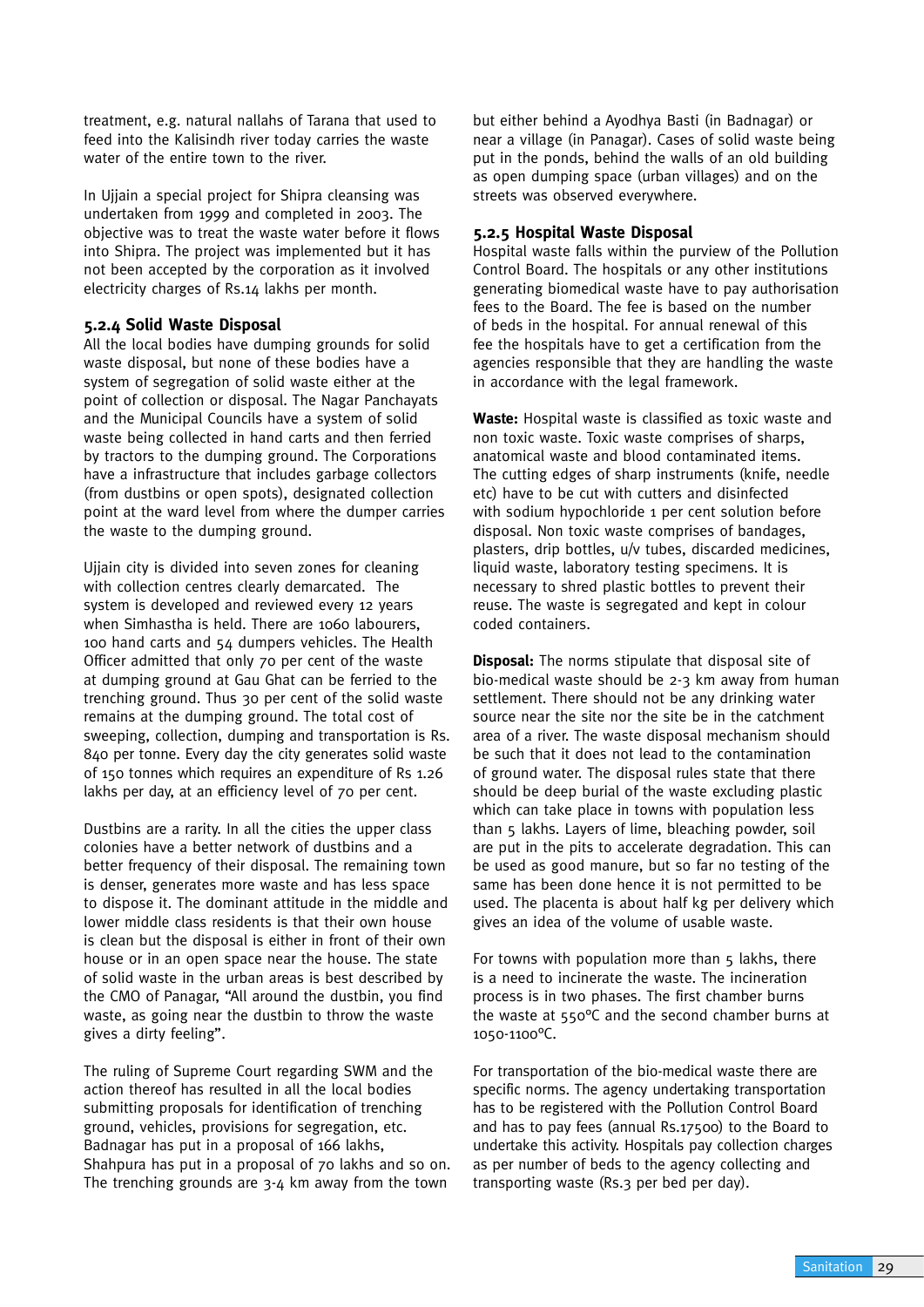#### **Gwari Ghat – Facing Pressures of Urbanisation**

Gwari Ghat a rural settlement within limits of Jabalpur Municipal Corporation is located on the banks of Narmada. It has temples, ashrams, hotels, residential populace etc. Part of the area is now covered under the Ayodhya Basti programme.

The area had 10-12 wells of which only 2 remain now. The area had 5-6 bawdis all of which are closed now. They earlier had a system of ghooras that has now been replaced by dustbins. The Corporation started a Narmada Water Scheme in which Gwari Ghat was not covered. The residents of the area protested by breaking the pipeline resulting in contamination of water and subsequent outbreak of cholera. The protest led to the area getting a new pipeline linked to the Scheme.

The area has three community toilet complexes which are supplied water by the Corporation. However the waste of the hotels and the residential area first flows in this well. The well is not cleaned and contaminated water seeps into the river. Earlier this entire waste was going into Narmada. The people do not have control over this system and they are at odds as to how to maintain and take benefit from this system.

The hospitals covered during the study at Bhopal, Ujjain, Jabalpur did state that they hand over their waste to the local body which disposes the waste according to their norms. The local bodies burn the waste in the incinerators. The study however was unable to verify the claim of the hospitals and the Corporation. At Badnagar the Civil Hospital doctors reported the hospital waste is collected by the Municipal Council and disposed off alongwith the other solid waste of the city.

#### **Issues in Sanitation Whose Concern is Sanitation**

# Private toilets and drainage are the responsibility of

the PHE cell of the urban local body, sewerage network is the responsibility of the PHE department and SWM is the responsibility of the Health Department of the municipal body. In this scenario of multiplicity of institutions it is difficult to assess the overall body that has the vision and the resources to draw up a master plan for sanitation in urban areas. The two primary questions that need to be addressed are:

- (a) How can the agencies come together and develop a coordinated plan of action?
- (b) What are the minimum norms that apply for sanitation that can be followed by the agencies responsible for different aspects of sanitation?

#### **Role of Elected Representatives**

The interviews with elected representatives in all the local bodies covered under the study indicated

# **Map of Gwari Ghat**



that they were not aware:

- of the quantum of the problem (how much)
- of the nature of the problem (what are the different dimensions)
- of the steps or activities that are required for complete sanitation (what needs to be done)
- of the impact of unsanitary conditions in the city (what will happen)
- the role of the local body (who does what)

At Shahpura the councillor sent his representative alongwith the team for visit to the ward. He excused himself on grounds that people would make complaints about the dirty environment as the ward was not being cleaned for the past two months. The corporator at Ujjain was able to identify pockets where there was problem within his ward but they was unable to give a composite view of the ward and what needs to be done to ameliorate the situation.

The only role that the elected representative saw for themselves was to go and reiterate the complaint made by the citizens. They were not concerned with the review of the system and to seek a long term solution to the problem. In certain cases they also blamed the citizens for dirtying up the city by throwing garbage indiscriminately (at Jabalpur).

#### **Colonisers**

The current trend of growth of cities is through the colonisers – within the public or the private sector. The building permission is given by the urban local body. The norms applicable for these permissions need to be strictly adhered to and the development of basic infrastructure (sewerage network, drainage etc) should be in place before the permission for building is granted. Laxity in this process not only deprives the residents of the facility that they have already paid to the coloniser and the local body as development charges, it also implies augmentation of the problem for future remedial options as these get restricted with decrease in availability of space and resources.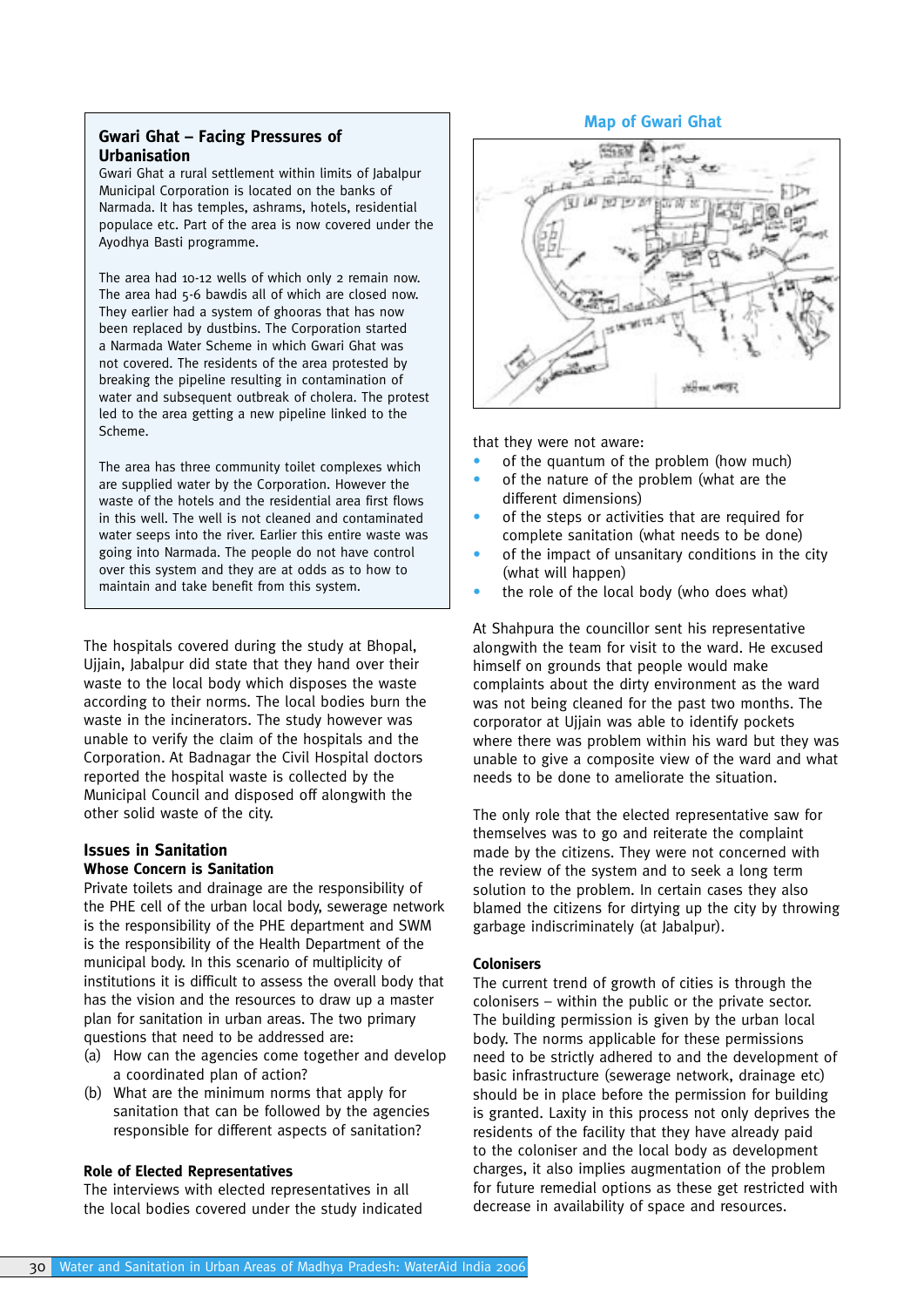#### **Master Plan for Sanitation**

The Master Plan for Development of the city does not focus on developing the Master Plan for sanitation of the city. It only details the norms that are applicable but does not for example identify possible sites for waste disposal of sites for treatment plants etc. Despite the fact that the growth trend of the town is known and the pressure for sanitation is likely to increase in future, the Plan does not detail the technological options available to the local body and the institutional mechanism available to it.

#### **Drainage and Ecology**

The practice of using the natural drainage line as the main artery for draining waste water from the city needs to be challenged. In addition to the fact that it is an imminent natural disaster, the drainage line also traces the path along which most of slum settlements of the city are located (as they are marginal low lying lands in the city). The discussions with the PHE department and the urban local bodies did not reveal this as a concern in their plans. They have started taking the natural drainage as given and talk of city drainage as the natural extension of the natural drainage in these water outlets.

#### **Sanitation and Slum Settlements**

The density of houses in slum settlements does not indicate the possibility of private toilets in all the houses. The potential for community toilets is immense and the only reason for failure encountered by the study has been disconnection of water supply. Where the community toilets are being used the users are paying for it or taking extra initiative to secure water for the toilets. The users were also satisfied, especially as separate toilets have been made for men and women. The latter were categorical that they find the facility useful as it allows them to go to work on

time, can use at any time of the day and provides them privacy.

#### **People's Participation**

In none of the programmes of sanitation – promotion of private toilets, conversion of dry to flush toilets, laying of drainage lines, construction of sewer network, disposal of solid waste from houses – are people involved in the decision-making process. The schemes are designed and implemented by the agency without consulting the residents of the area.

The opportunities for participation exist in residential colonies developed by colonisers in the public and private sector as the colonisers are expected to form a Development Committee of the colony. This committee has the responsibility for all the maintenance issues including water and sanitation. Moreover the development fund collected by the coloniser is also to be handed over to this committee. The study found a high willingness to participate in residential colonies comprising of middle and lower middle class households. The residents of these areas want to know about the rules related to water and sanitation and are concerned as to how their money is being spent by the coloniser and the local body.

#### **Is there a Resource Crunch?**

None of the urban local bodies in any of the towns studied, reported that the poor sanitation, condition is on account of shortage of funds. The main reason according to them is lack of proper planning, inadequate emphasis given for the implementation of rules and indifference of people and the representatives in giving priority to sanitation. According to them the people come to the local body only if there is a serious complaint or a grievance.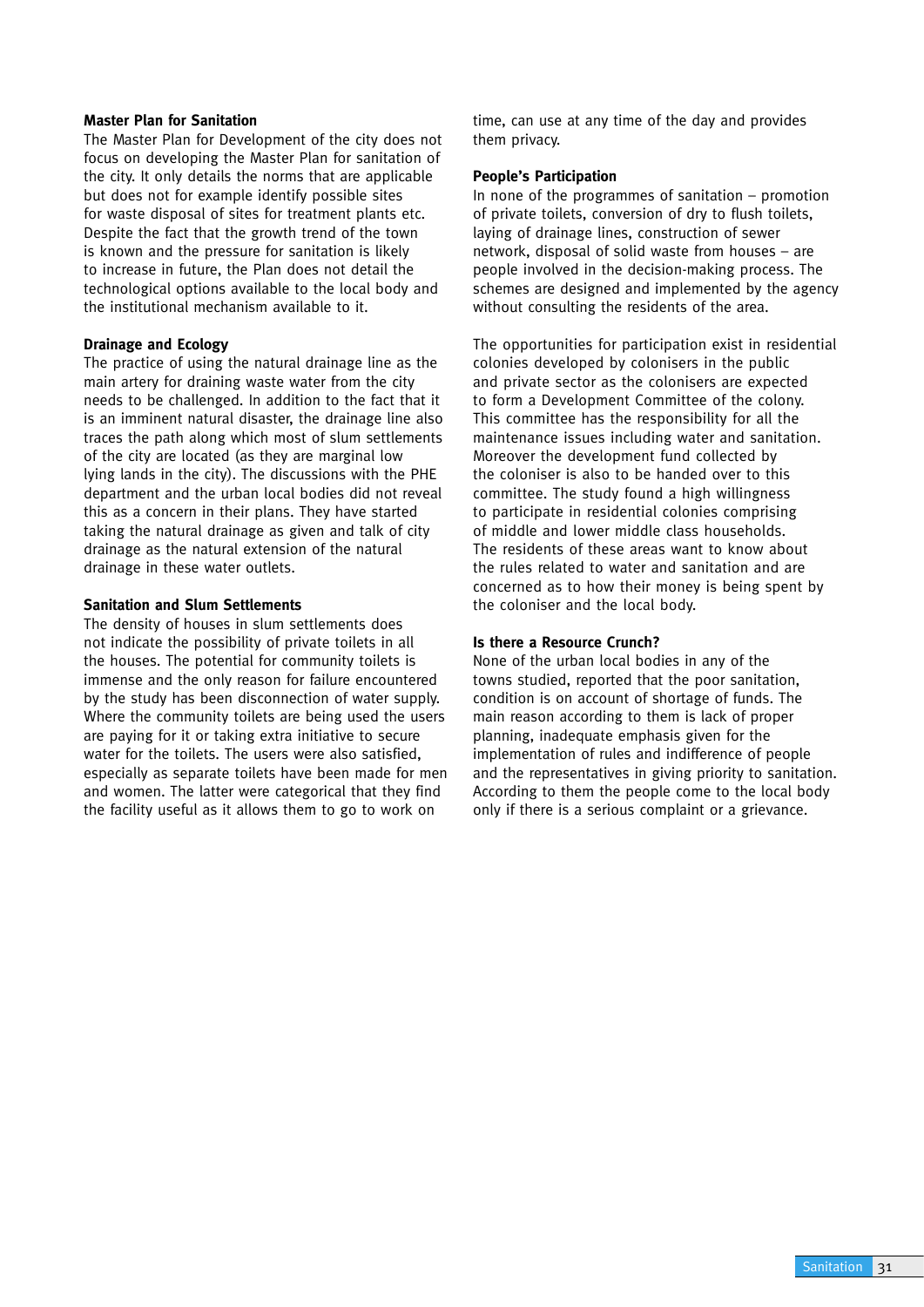# **Recommendations**

The recommendations for the current exercise are related to the programming interventions for WaterAid India for urban areas in Madhya Pradesh. There are two broad set of recommendations: one, that are city specific interventions; and second, interventions that relate to WATSAN sector for the urban areas. The former would include direct interventions for the city to develop demonstrative models under Water and Sanitation and the latter would include advocacy based interventions that seek to have an impact on the system and its procedures as well as on the policy related to the sector.

# **6.1 Replication of Existing Models**

The system of water supply and sanitation that exist in townships of BHEL and GCF are noteworthy. Each of these townships caters to a population of more than 50000. The technological and institutional system adopted by these townships are worth replicating for small and medium towns (at least). The need is to develop these systems as a model with cost, design, quality assurances and O&M dimensions for replication. The study recommends that the system in both these townships be studied in their technical and economic feasibilities and use for replication in other cities.

# **6.2 Developing Demonstrative Processes**

The water and sanitation scenario in urban areas suggest that it will be more meaningful and relevant to develop demonstrative processes related to:

- a) **Planning for source development** The macro /regional aspect of assessment of water, its competing use and technological options available to maintain its sustainability need to be linked into a comprehensive plan for water usage. In many cases it is likely that this process will be beyond the limits of urban local body and hence might require constitution of a body that has a wider perspective on the issue.
- b) **Feasibility assessment** The process of assessing various technological options and their suitability in the context is another area where substantial inputs are required. An important aspect of feasibility that is often overlooked is the cost of energy required in accessing and supplying water.
- c) **Institutional processes** The multiplicity of institutions in the supply side and non involvement of forums from the demand side indicates a gap in the process of institutional participation in decision-making process. The critical institution of the urban local body which has a legal mandate to provide services in

WATSAN needs to be brought in the centre of the existing institutional space.

- d) **Cost recoveries**  The current level of cost recoveries by the local body indicate laxity in enforcement and fixed water rate regimes indicate inequity in supply. Developing an intervention that is able to initiate a process of dialogue between the supplier and the consumer will be able to address both these issues.
- e) **Performance appraisal** Developing parameters and indicators in assessing the performance of urban local bodies in provisioning of services in water and sanitation will be empowering to both the consumer and the supplier. Developing an assessment at a decentralised level (zone or ward) will strengthen the institution and will create opportunities for meaningful people's participation.

# **6.3 Issues in Advocacy**

At a broader level two sets of issues can be identified for advocacy:

a) at the policy level that will affect all the areas of Madhya Pradesh

This will include issues related to

- Setting minimum norms for water and sanitation that each local body has to ensure to qualify as an institution of good governance.
- Role of different institutions in ensuring the provisioning of services in water and sanitation. This should include the statement on the role of parastatal organisations like development authorities, housing boards etc.
- Policy of urbanisation.
- Policy related to slums and their entitlements.
- Debate on the advantages of having a separate organisation like Jal Board for supplying services in water and sanitation.
- b) Issues related to specific city context
- Level of awareness among the elected representatives regarding procedures, processes and practices related to water and sanitation
- Building the capacity of officials of the PHE cell and the elected representatives to be able to address the issues of water and sanitation in their respective areas
- Solid and liquid waste disposal mechanisms that are context specific, locally relevant and environment friendly.
- Developing effective mechanisms for interaction between citizens and governance institutions.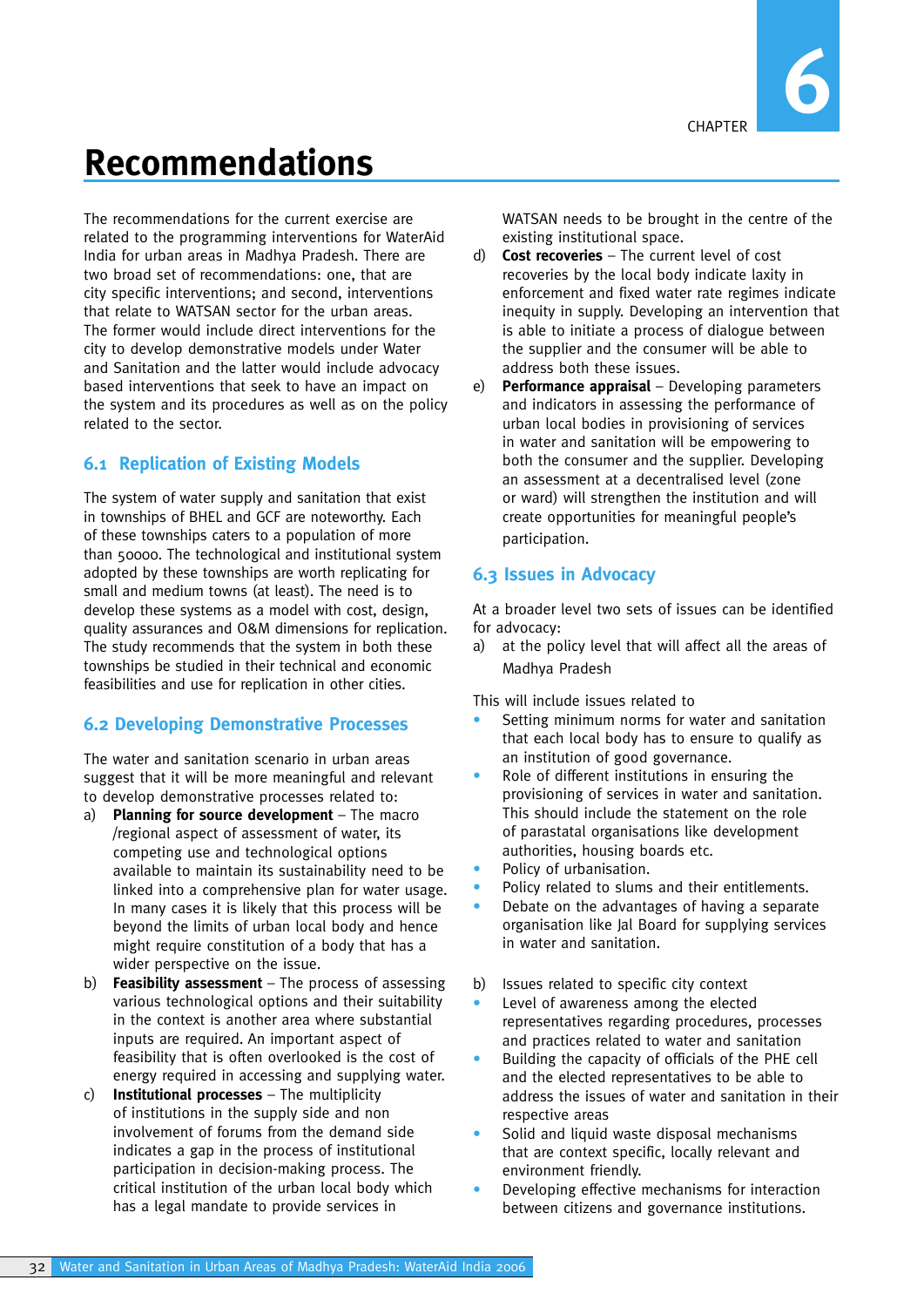

The research/views contained in the publication are the sole responsibility of WaterAid India and can under no circumstances be regarded as reflecting the position of European Union